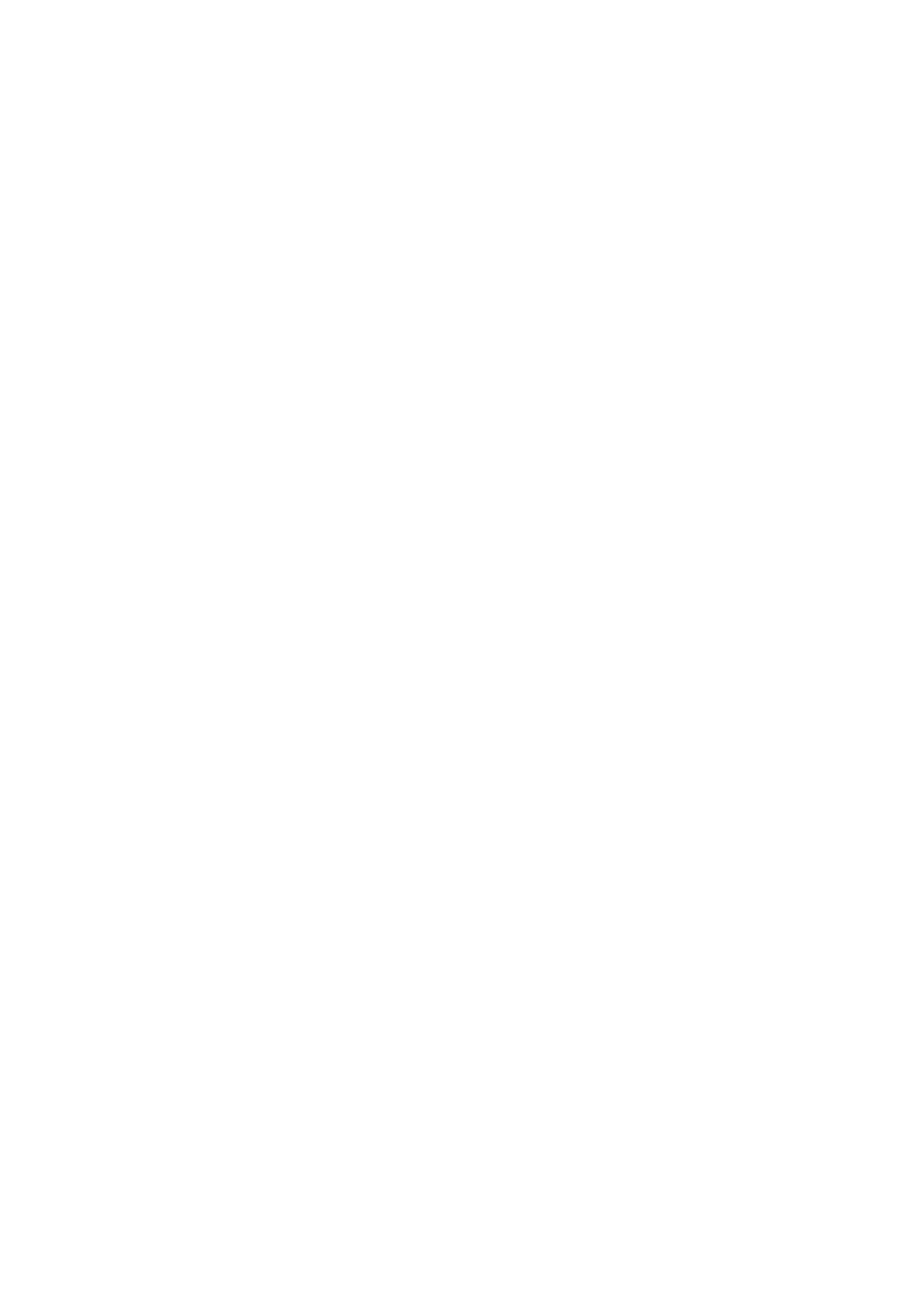# **FlexStar®**

# **SARS-CoV-2 Type & FLU RT-PCR Detection Mix 1.5**

For use with

LightCycler® 480 Instrument II (Roche) Rotor-Gene® Q5/6 plex Platform (QIAGEN) CFX96™ Dx System (Bio-Rad) CFX96™ Deep Well Dx System (Bio-Rad)

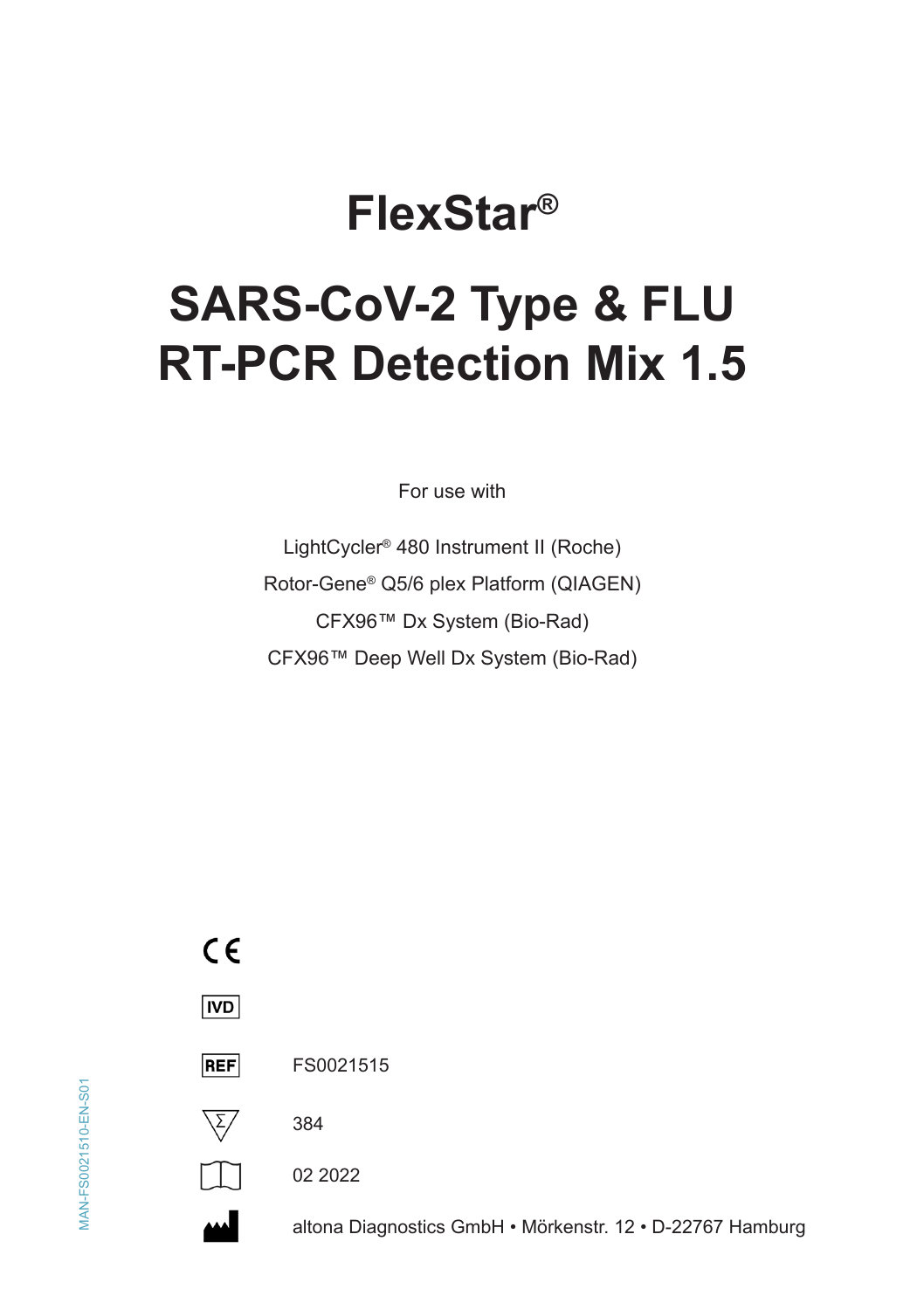# **Content**

| $\mathbf{1}$ . |  |  |  |  |  |
|----------------|--|--|--|--|--|
| 2.             |  |  |  |  |  |
| 3.             |  |  |  |  |  |
| 4.             |  |  |  |  |  |
| 5.             |  |  |  |  |  |
| 6.             |  |  |  |  |  |
| 6.1            |  |  |  |  |  |
| 6.2            |  |  |  |  |  |
| 6.3            |  |  |  |  |  |
| 7.             |  |  |  |  |  |
| 8.             |  |  |  |  |  |
| 9.             |  |  |  |  |  |
| 9.1            |  |  |  |  |  |
| 9.2            |  |  |  |  |  |
| 9.3            |  |  |  |  |  |
| 9.4            |  |  |  |  |  |
| 10.            |  |  |  |  |  |
| 10.1           |  |  |  |  |  |
| 10.2           |  |  |  |  |  |
|                |  |  |  |  |  |
| 10.3           |  |  |  |  |  |
| 11.            |  |  |  |  |  |
| 11.1           |  |  |  |  |  |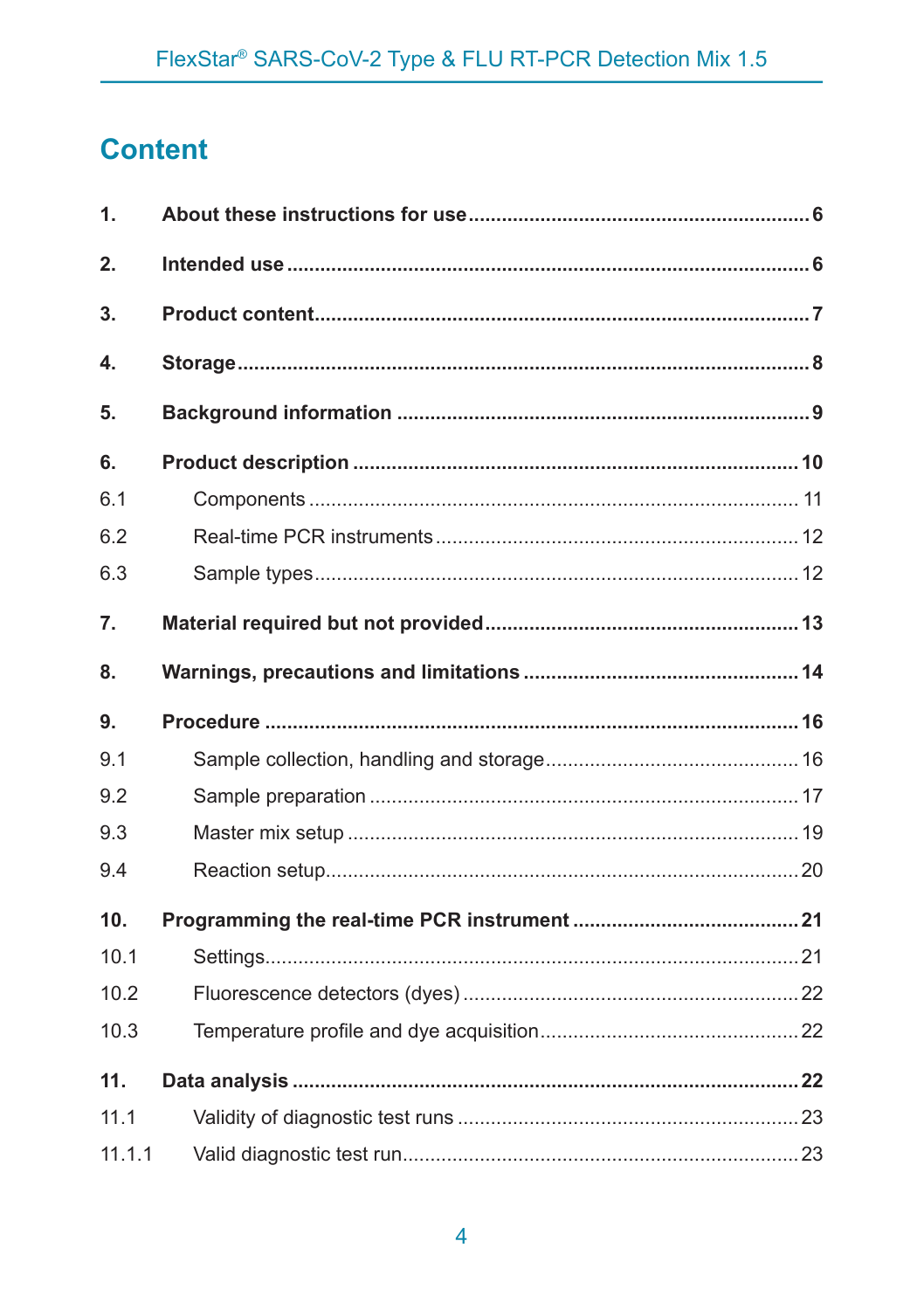| 11.1.2   |  |  |  |  |  |
|----------|--|--|--|--|--|
| 11.2     |  |  |  |  |  |
| 11.2.1   |  |  |  |  |  |
| 12.      |  |  |  |  |  |
| 12.1     |  |  |  |  |  |
| 12.1.1   |  |  |  |  |  |
| 12.1.2   |  |  |  |  |  |
| 12.1.2.1 |  |  |  |  |  |
| 12.1.2.2 |  |  |  |  |  |
| 12.1.2.3 |  |  |  |  |  |
| 12.1.3   |  |  |  |  |  |
| 12.1.4   |  |  |  |  |  |
| 12.1.5   |  |  |  |  |  |
| 12.1.6   |  |  |  |  |  |
| 12.1.7   |  |  |  |  |  |
| 13.      |  |  |  |  |  |
| 14.      |  |  |  |  |  |
| 15.      |  |  |  |  |  |
| 16.      |  |  |  |  |  |
| 17.      |  |  |  |  |  |
| 18.      |  |  |  |  |  |
| 19.      |  |  |  |  |  |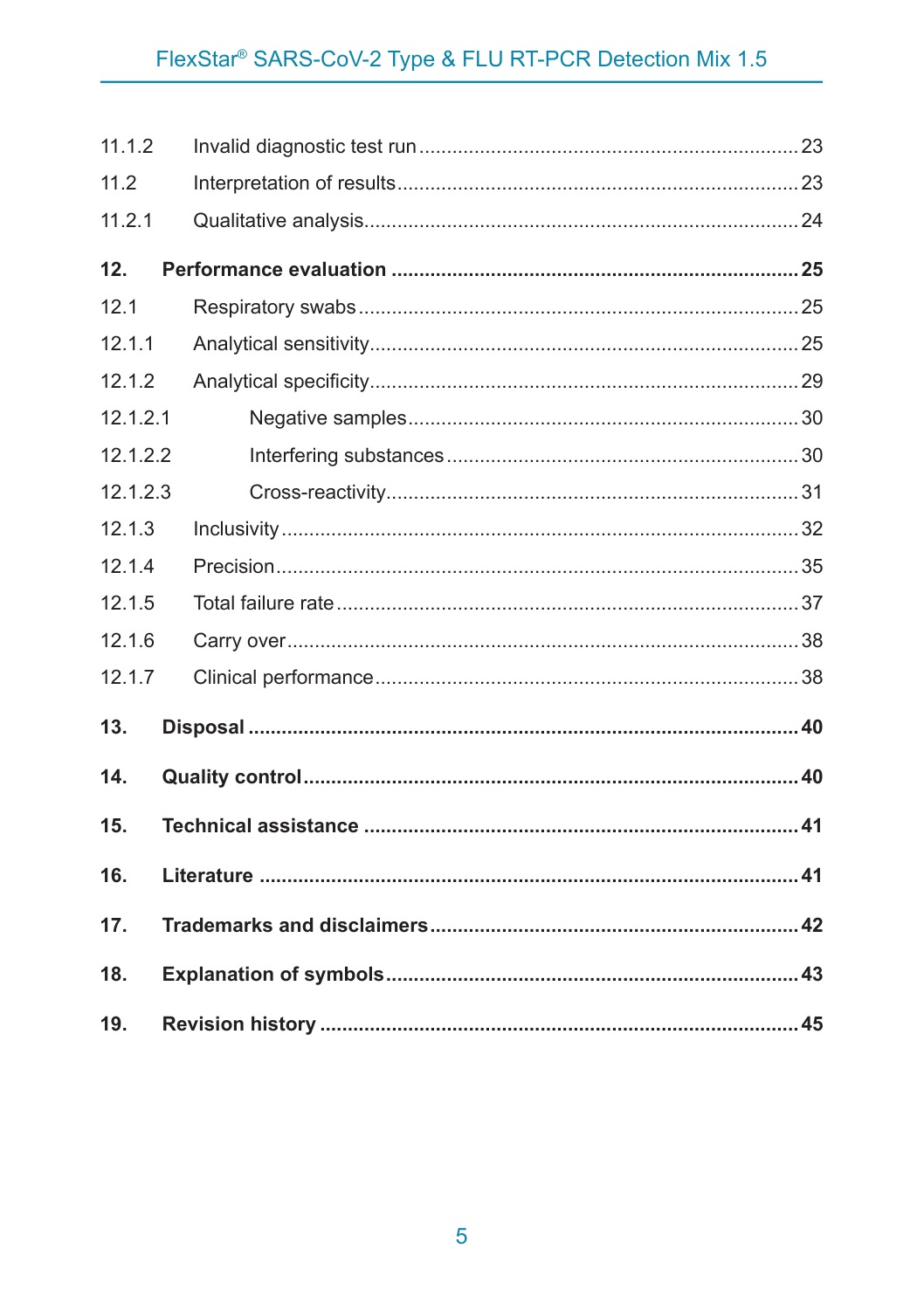### <span id="page-5-0"></span>**1. About these instructions for use**

Throughout this manual, the terms CAUTION and NOTE have the following meanings:



Highlights operating instructions or procedures which, if not followed correctly, may result in personal injury or impact product performance. Contact altona Diagnostics technical support for assistance.

**NOTE**



Information is given to the user that is useful but not essential to the task at hand.

Read the instructions for use carefully before using the product.

## <span id="page-5-1"></span>**2. Intended use**

The FlexStar® SARS-CoV-2 Type & FLU RT-PCR Detection Mix 1.5 is an *in vitro* diagnostic test, based on real-time PCR technology, for the qualitative detection and differentiation of severe acute respiratory syndrome coronavirus 2 (SARS-CoV-2) and influenza virus specific RNA in human respiratory swab specimens. The SARS-CoV-2 detection is based on the parallel detection of the E gene of lineage B-beta coronavirus (including SARS-CoV-2) and the S gene of SARS-CoV-2.

The FlexStar® SARS-CoV-2 Type & FLU RT-PCR Detection Mix 1.5 is intended to be used as an aid for diagnosis of SARS-CoV-2 and influenza virus infection.

The results generated with the FlexStar® SARS-CoV-2 Type & FLU RT-PCR Detection Mix 1.5 have to be interpreted in conjunction with other clinical and laboratory findings.

The FlexStar® SARS-CoV-2 Type & FLU RT-PCR Detection Mix 1.5 is intended for use by professional users trained in molecular biological techniques and *in vitro* diagnostic procedures.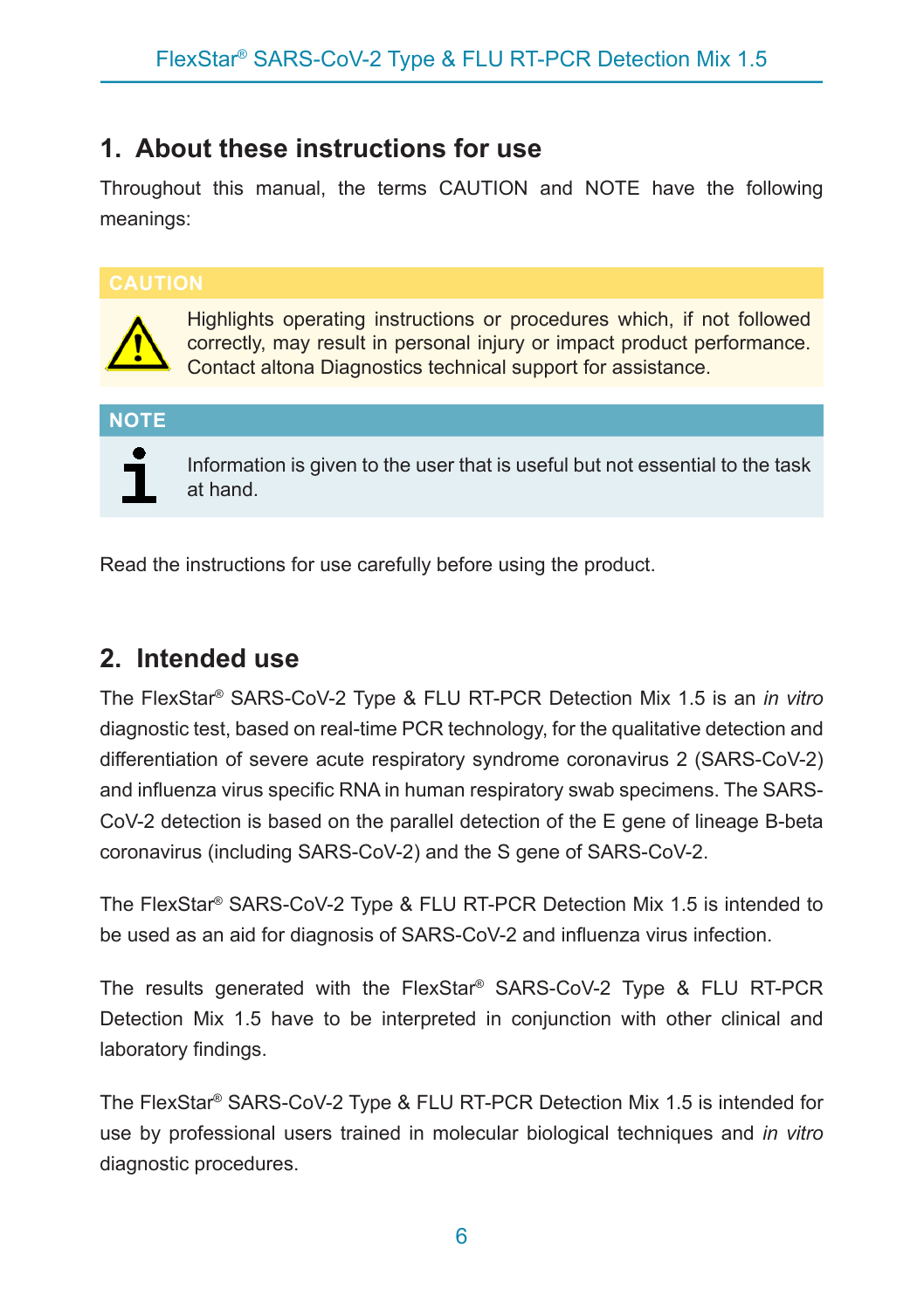### <span id="page-6-0"></span>**3. Product content**

The FlexStar® SARS-CoV-2 Type & FLU RT-PCR Detection Mix 1.5 contains the following components:

#### **Table 1:** Kit components

| Lid color   | <b>Component</b>            | Number of tubes | 'l Nominal volume.<br>[µl/tube] |
|-------------|-----------------------------|-----------------|---------------------------------|
| <b>Blue</b> | Detection Mix <sup>1)</sup> | 8               | 240                             |
| l Red       | PC <sup>2</sup>             | 2               | 250                             |
| White       | NTC <sup>3</sup>            | 2               | 250                             |

1) Contains biological material of animal origin

<sup>2)</sup> Positive Control [lineage B-βCoV (E gene), SARS-CoV-2 (S gene) and influenza virus specific RNA]

3) No Template Control (negative control)



Before first use check the product and its components for completeness with respect to number, type and filling. Do not use a defective or incomplete product, product performance could be compromised.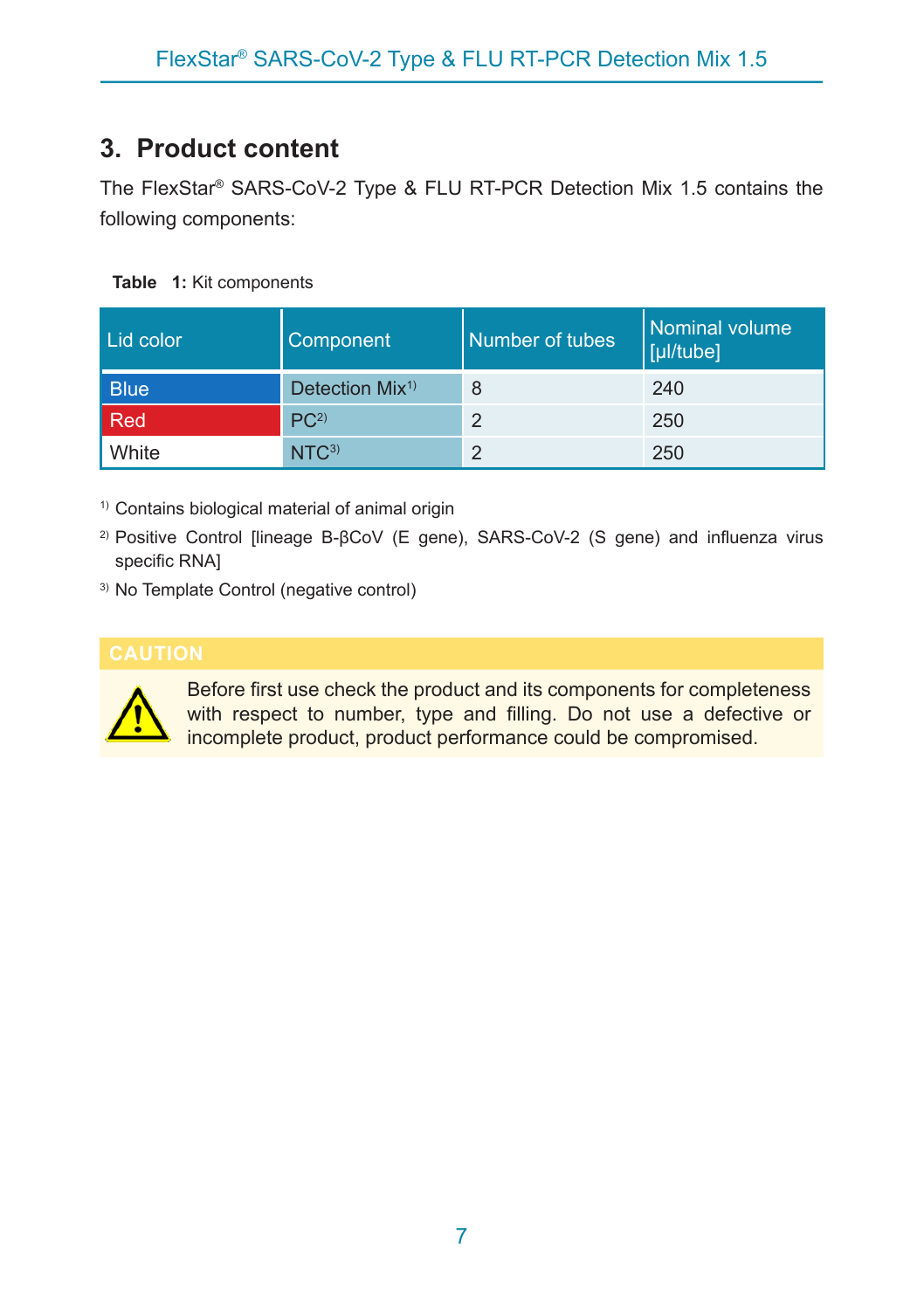### <span id="page-7-0"></span>**4. Storage**

- The FlexStar® SARS-CoV-2 Type & FLU RT-PCR Detection Mix 1.5 is shipped on dry ice. The product components should arrive frozen. If one or more components are not frozen upon receipt, or if tubes have been compromised during shipment, contact altona Diagnostics technical support for assistance (see chapter 15. Technical assistance).
- All components should be stored at -25 °C to -15 °C upon arrival.
- Repeated thawing and freezing of the Detection Mix component should be avoided, as this might affect the performance of the product.
- Repeated thawing and freezing of the Positive Control (PC) and No Template Control (NTC) (more than 4 times) should be avoided, as this might affect the performance of the product.
- Storage at room temperature (max. +30 °C) should not exceed a period of 2 hours.
- Protect the Detection Mix component from light.



Improper storage conditions could compromise product performance.



Do not exceed thaw-freeze-sequence and handling durations specified in these instructions for use, as this could compromise product performance.



Do not use products beyond the expiration date. The use of expired products could compromise product performance.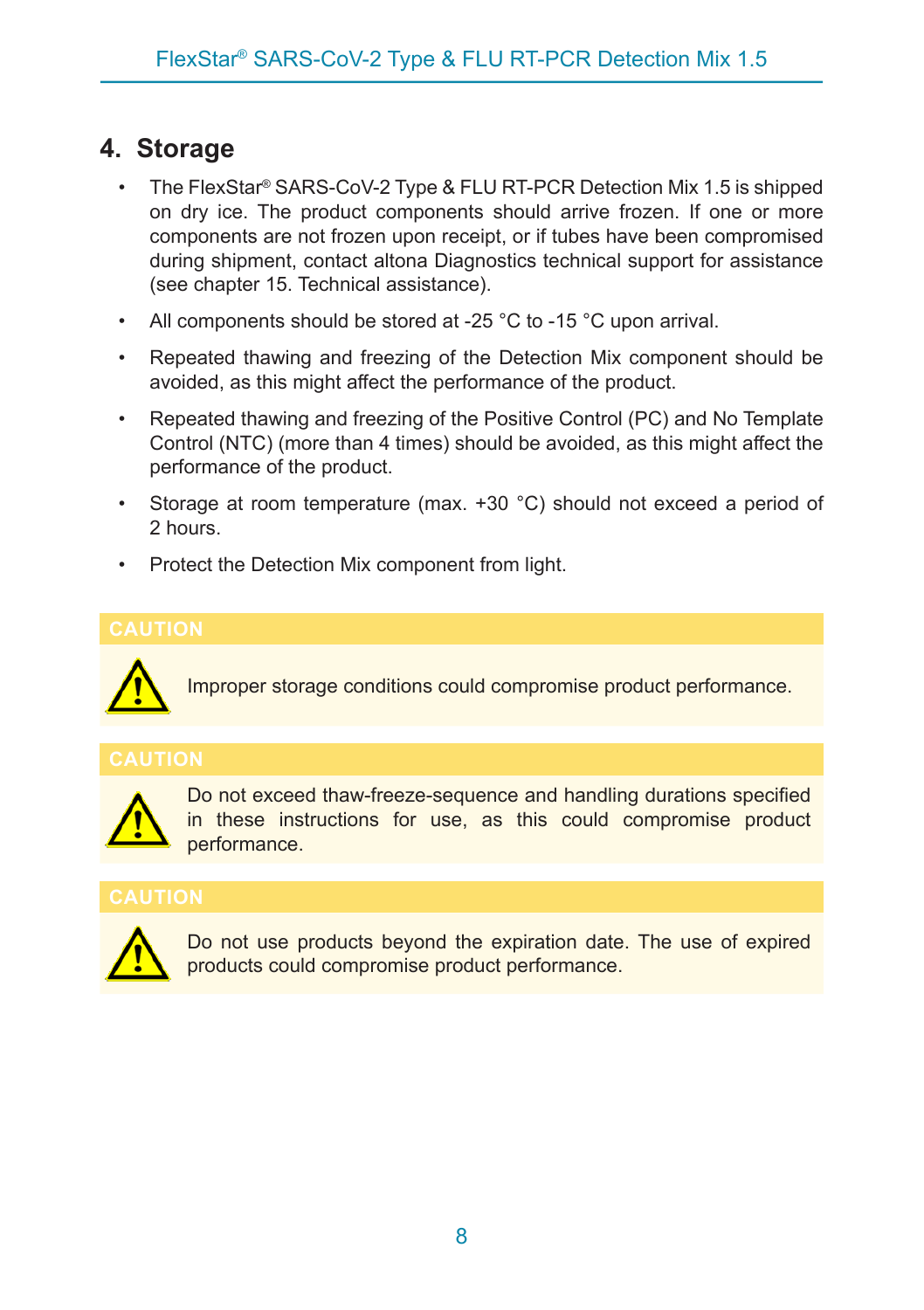## <span id="page-8-0"></span>**5. Background information**

#### **SARS-CoV-2**

Severe acute respiratory syndrome coronavirus 2 (SARS-CoV-2) is a positive sense, single stranded RNA virus belonging to the family *Coronaviridae*, genus betacoronavirus, subgenus lineage B.

SARS-CoV-2 emerged in the Wuhan region of China in December 2019 and has spread worldwide within 2 months. The virus was initially termed as 2019-nCoV (novel Coronavirus) and renamed as SARS-CoV-2 by the "International Committee on Taxonomy of Viruses", on 11.02.2020. At the same time the WHO named the disease, caused by SARS-CoV-2, COVID-19. Considering the rapid escalation and propagation of COVID-19 worldwide, the WHO characterized the outbreak as a pandemic on 12.03.2020.

SARS-CoV-2 is highly contagious and transmitted via aerosols and droplets and causes acute respiratory infections with flu-like symptoms. Mainly, but not exclusively, in elderly people and persons with pre-existing illness, infection with SARS-CoV-2 can lead to severe and life-threatening disease. Cases of asymptomatic infection, mild illness, severe illness, and deaths have been reported [1,2].

#### **Influenza virus**

Influenza, commonly referred to as the flu, is an infectious disease caused by RNA viruses of the family *Orthomyxoviridae* (influenza viruses) [3,4]. Influenza viruses are characterized by the continuous change of their major surface antigens hemagglutinin (H) and neuraminidase (N) (antigenic drift) [5]. They infect birds and mammals via aerosols [6]. Human influenza A and influenza B viruses cause severe infections predominantly of the respiratory tract with fever and coughs as the most frequent symptoms. In more serious cases, influenza causes pneumonia, which can be fatal particularly for children and elderly people [7].

#### **NOTE**

Due to the relatively fast molecular evolution of RNA viruses, there is an inherent risk for any RT-PCR based test system that accumulation of mutations over time may lead to false negative results.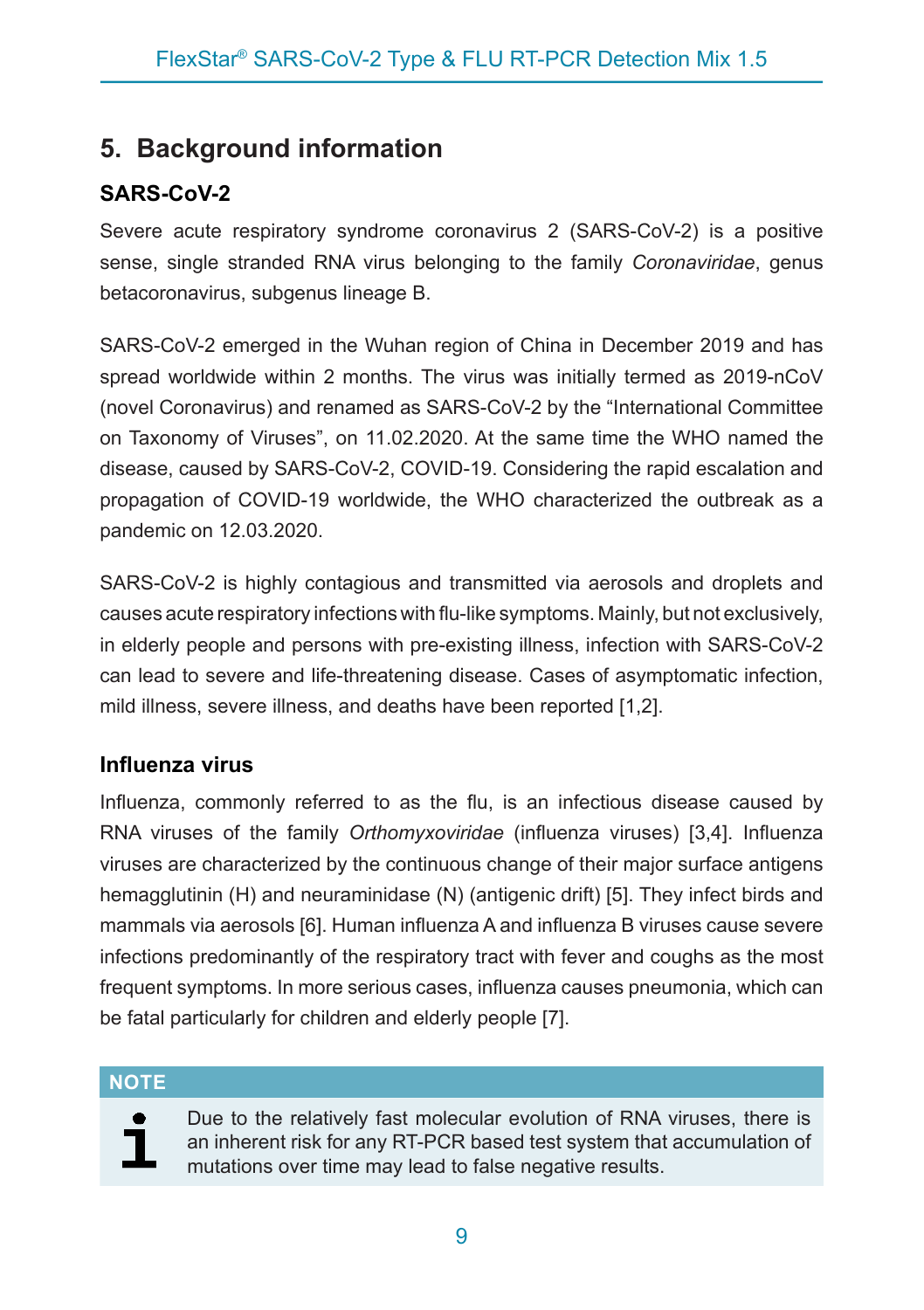### <span id="page-9-0"></span>**6. Product description**

The FlexStar® SARS-CoV-2 Type & FLU RT-PCR Detection Mix 1.5 is an *in vitro* diagnostic test. Used in combination with the FlexStar® (RT-)PCR Amplification Mix 1.5 it allows the qualitative detection and differentiation of lineage B-beta coronaviruses (lineage B-βCoV, E gene), SARS-CoV-2 (S gene) and influenza (A+B) virus specific RNA in human respiratory swab specimens.

The FlexStar® SARS-CoV-2 Type & FLU RT-PCR Detection Mix 1.5 is based on realtime RT-PCR technology, utilizing reverse-transcriptase (RT) reaction to convert RNA into complementary DNA (cDNA), polymerase chain reaction (PCR) for the amplification of lineage B-βCoV (E gene), SARS-CoV-2 (S gene) and influenza (A+B) specific target sequences and fluorescently labeled target specific probes for the detection of the amplified cDNA.

In addition to the lineage B-βCoV, SARS-CoV-2 and influenza virus RNA specific amplification and detection systems the FlexStar® SARS-CoV-2 Type & FLU RT-PCR Detection Mix 1.5 includes oligonucleotides for the amplification and detection of the internal control (IC, AltoStar® Internal Control 1.5). The IC is automatically added at the beginning of the nucleic acid purification procedure on the AltoStar® Automation System AM16 (in the following summarized as AltoStar® AM16). For details refer to the instructions for use of the AltoStar® Internal Control 1.5.

Probes specific for lineage B-βCoV (E gene) RNA are labeled with the fluorophore ROX™, probes specific for SARS-CoV-2 (S gene) RNA are labeled with the fluorophore Cy5 and probes specific for influenza (A+B) virus RNA are labeled with the fluorophore FAM™, respectively. The probe specific for the IC is labeled with the fluorophore JOE™.

Using probes linked to distinguishable dyes enables the parallel detection of lineage B-βCoV (E gene), SARS-CoV-2 (S gene), influenza (A+B) viruses and the IC in the corresponding detection channels of the real-time PCR instrument.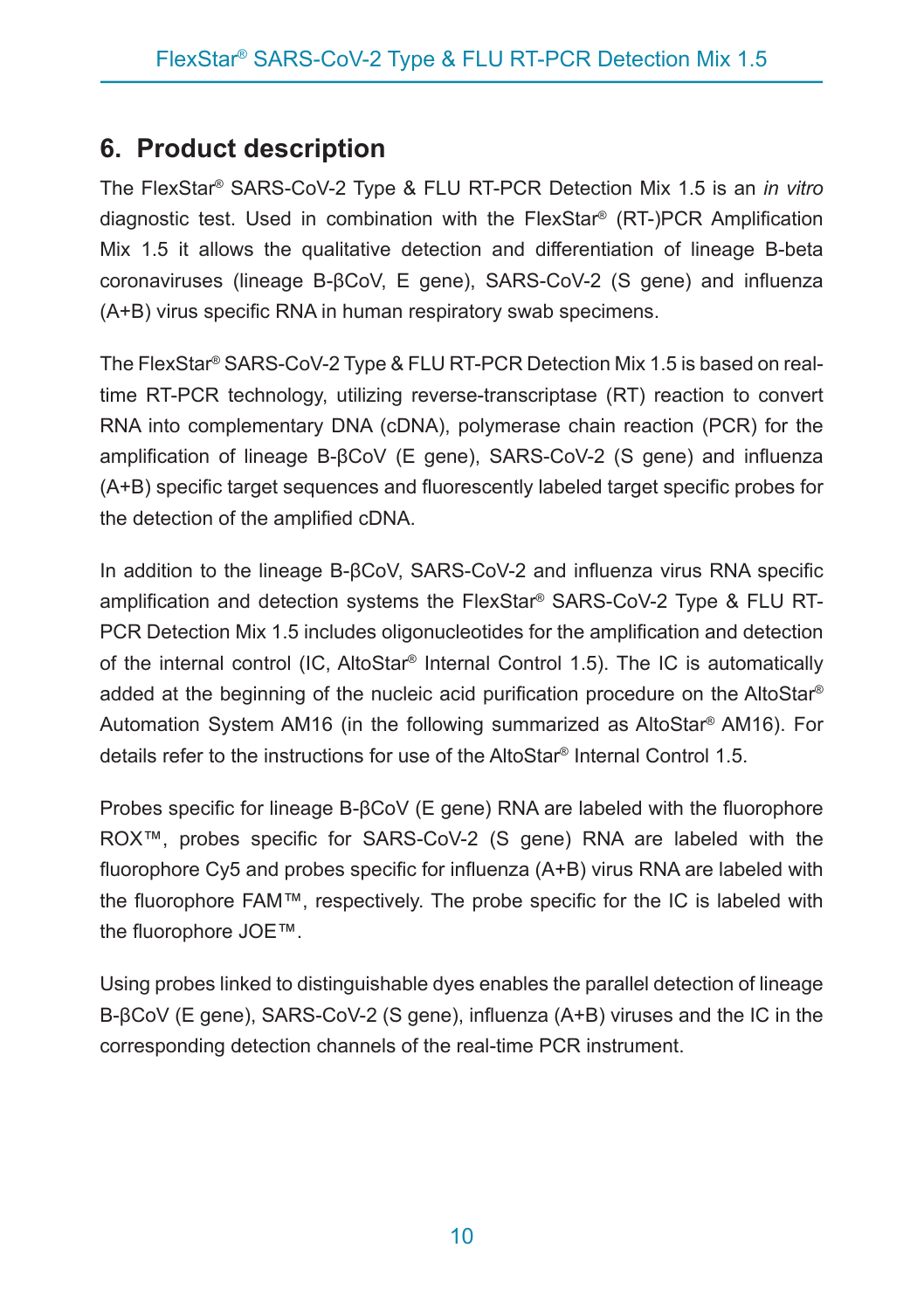### <span id="page-10-0"></span>**6.1 Components**

The FlexStar® SARS-CoV-2 Type & FLU RT-PCR Detection Mix 1.5 contains enough reagents for 384 reactions. The product consists of the following components:

- Detection Mix<sup>1)</sup>
- $PC<sup>2</sup>$
- NTC<sup>3)</sup>

1) Contains biological material of animal origin

- <sup>2)</sup> Positive Control [lineage B-βCoV (E gene), SARS-CoV-2 (S gene) and influenza virus specific RNA]
- 3) No Template Control (negative control)

Except for the DNA polymerase and the reverse transcriptase, which are included in the FlexStar® (RT-)PCR Amplification Mix 1.5, the Detection Mix component contains all reagents (PCR buffer, magnesium salt, primers and probes) to allow detection and differentiation of lineage B-βCoV (E gene) and SARS-CoV-2 (S gene) and detection of influenza (A+B) virus specific RNA, as well as of IC specific RNA.

The PC contains lineage B-βCoV (E gene) and SARS-CoV-2 (S gene) as well as influenza virus specific RNA. It is used to verify the functionality of the lineage B-βCoV, SARS-CoV-2 and influenza virus specific amplification and detection systems.

The NTC contains neither lineage B-βCoV, SARS-CoV-2, nor influenza (A+B) virus specific RNA but does contain the IC template. The NTC is used as negative control for the lineage B-βCoV (E gene), the SARS-CoV-2 (S gene) and the influenza (A+B) virus specific real-time PCR and indicates possible contamination of the Detection Mix component.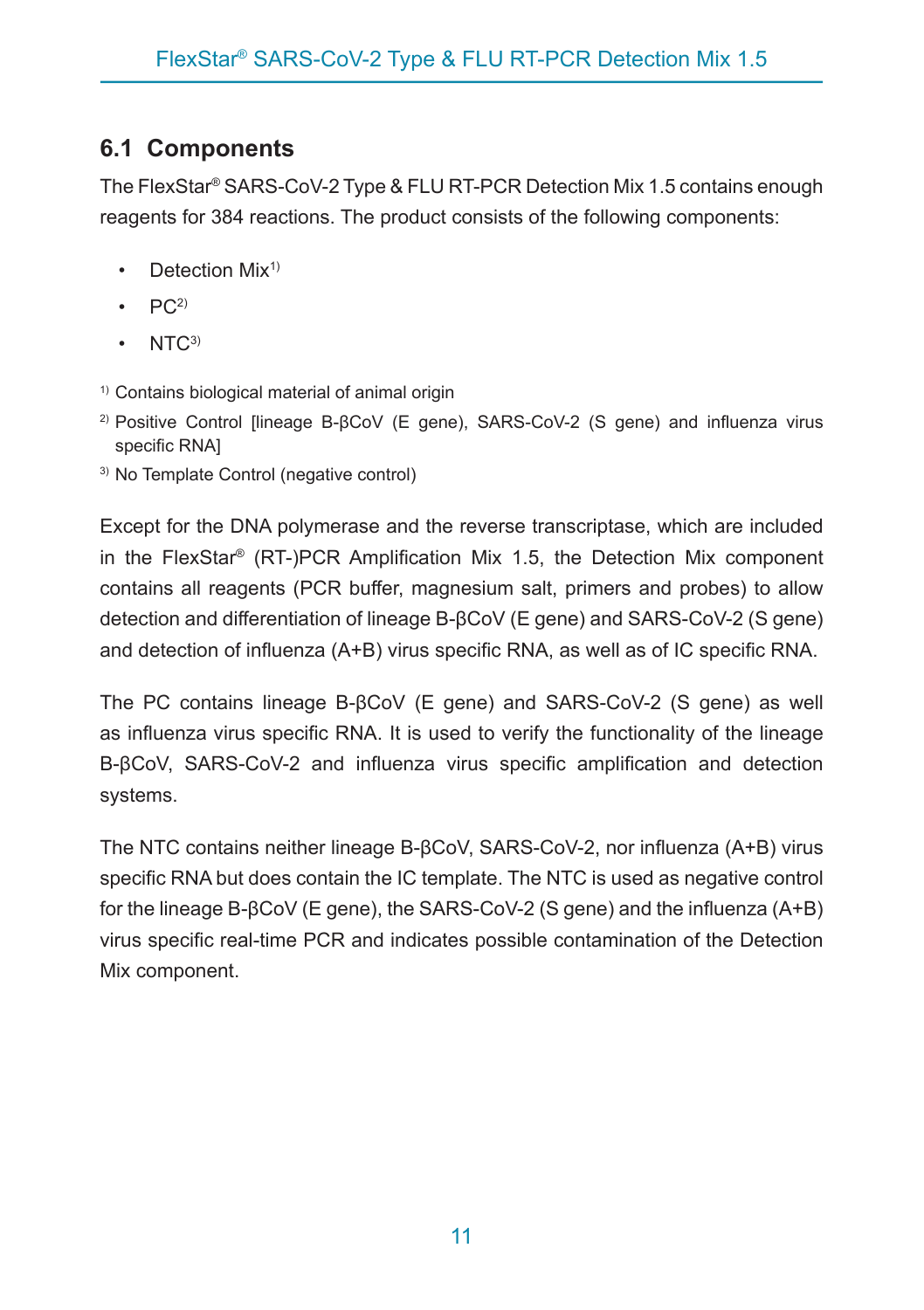#### <span id="page-11-0"></span>**6.2 Real-time PCR instruments**

The FlexStar® SARS-CoV-2 Type & FLU RT-PCR Detection Mix 1.5 was developed and validated to be used with the following real-time PCR instruments:

- LightCycler® 480 Instrument II (Roche)
- Rotor-Gene® Q5/6 plex Platform (QIAGEN)
- CFX96™ Dx System (Bio-Rad)
- CFX96™ Deep Well Dx System (Bio-Rad)

#### **NOTE**

Ensure that all instruments used have been installed, calibrated, checked and maintained according to the manufacturer´s instructions and recommendations.

### <span id="page-11-1"></span>**6.3 Sample types**

The FlexStar® SARS-CoV-2 Type & FLU RT-PCR Detection Mix 1.5 has been validated for use with the following sample type:

• Human respiratory swab specimen



Do not use other sample types! The use of other sample types could compromise product performance.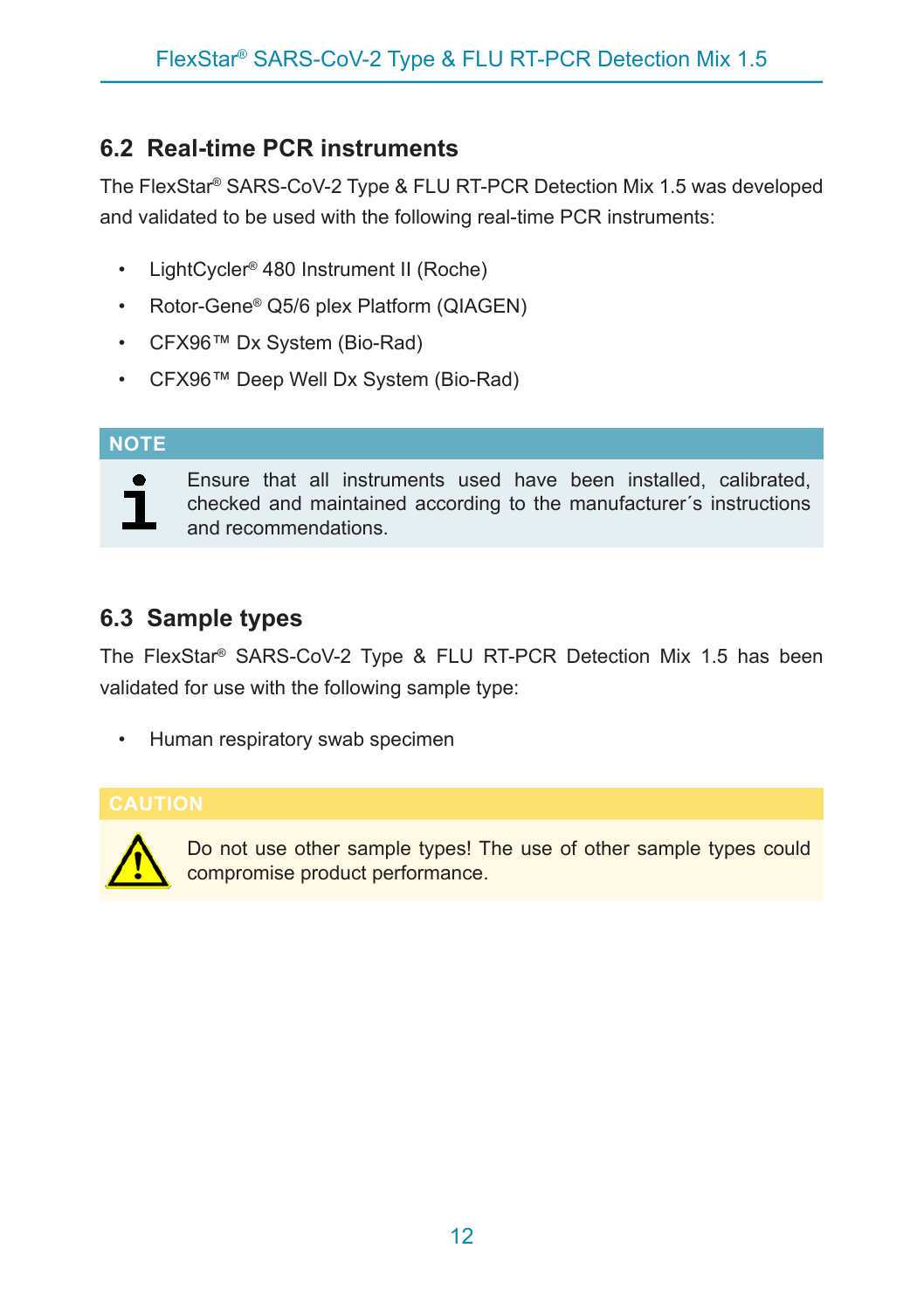### <span id="page-12-0"></span>**7. Material required but not provided**

The following additional instruments and consumables are required for use of the FlexStar® SARS-CoV-2 Type & FLU RT-PCR Detection Mix 1.5 but not provided with this product:

- Appropriate real-time PCR instrument (see chapter 6.2 Real-time PCR instruments)
- Appropriate nucleic acid extraction system or kit (see chapter 9.2 Sample preparation)
- Vortex mixer
- Centrifuge (e.g. desktop centrifuge) for centrifugation of kit reagents
- Centrifuge for centrifugation of PCR plates
- Appropriate 96 well reaction plates or reaction tubes with corresponding (optical) closing material
- Pipettes (adjustable)
- Pipette tips with filters (disposable)
- Powder-free gloves (disposable)

Reagents required but not included in the FlexStar® SARS-CoV-2 Type & FLU RT-PCR Detection Mix 1.5:

- FlexStar® (RT-)PCR Amplification Mix 1.5 (Order No. FS0011515)
- AltoStar® Internal Control 1.5 (Order No. IC15-16/IC15-46)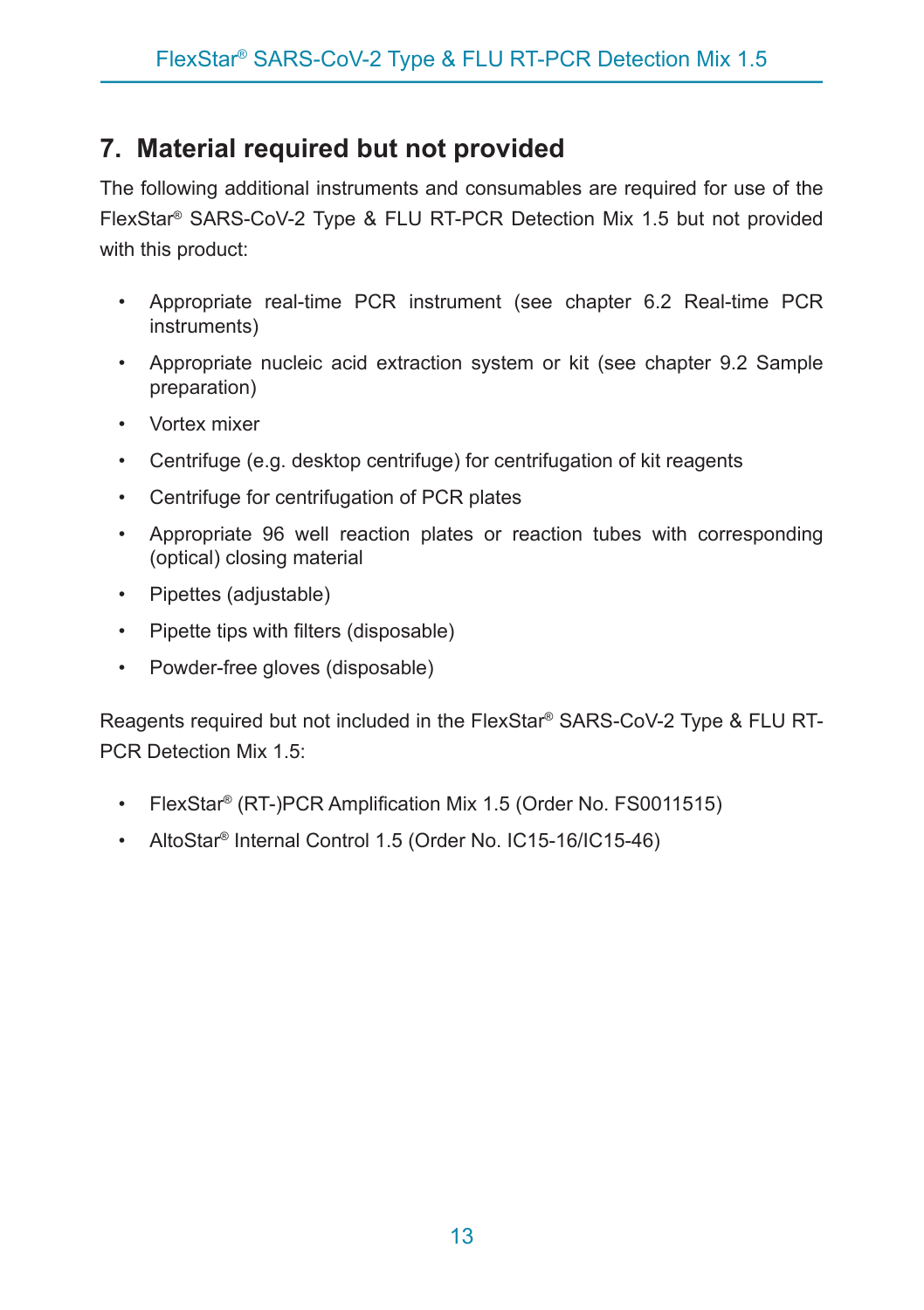#### <span id="page-13-0"></span>**8. Warnings, precautions and limitations**

- Before first use check the product and its components for completeness with respect to number, type and filling. Do not use a defective or incomplete product, product performance could be compromised.
- Improper storage conditions could compromise product performance.
- Do not exceed thaw-freeze-sequence and handling durations specified in these instructions for use, as this could compromise product performance.
- Do not use products beyond the expiration date. The use of expired products could compromise product performance.
- Do not use other sample types! The use of other sample types could compromise product performance.
- Improper handling of product components and samples may cause contamination and could compromise product performance:
	- Do not interchange vial or bottle caps.
	- Store positive and/or potentially positive material separated from the kit components.
	- Use separated working areas for sample preparation/reaction setup and amplification/detection activities.
	- Always dispose gloves after handling positive and/or potentially positive material.
	- Do not open the PCR plates and/or tubes post amplification.
- Do not mix components from different FlexStar® SARS-CoV-2 Type & FLU RT-PCR Detection Mix 1.5 lots, as this could compromise product performance.
- Always treat samples as infectious and (bio-)hazardous material in accordance with safety and laboratory procedures. For sample material spills promptly use an appropriate disinfectant. Handle contaminated materials as biohazardous.
- The presence of PCR inhibitors could cause false negative or invalid results.
- Disposal of hazardous and biological waste shall comply with local and national regulations to avoid environmental contamination.
- Storage of eluates under wrong conditions may lead to degradation of the lineage B-βCoV (E gene), SARS-CoV-2 (S gene) and/or influenza virus target sequences and could compromise product performance.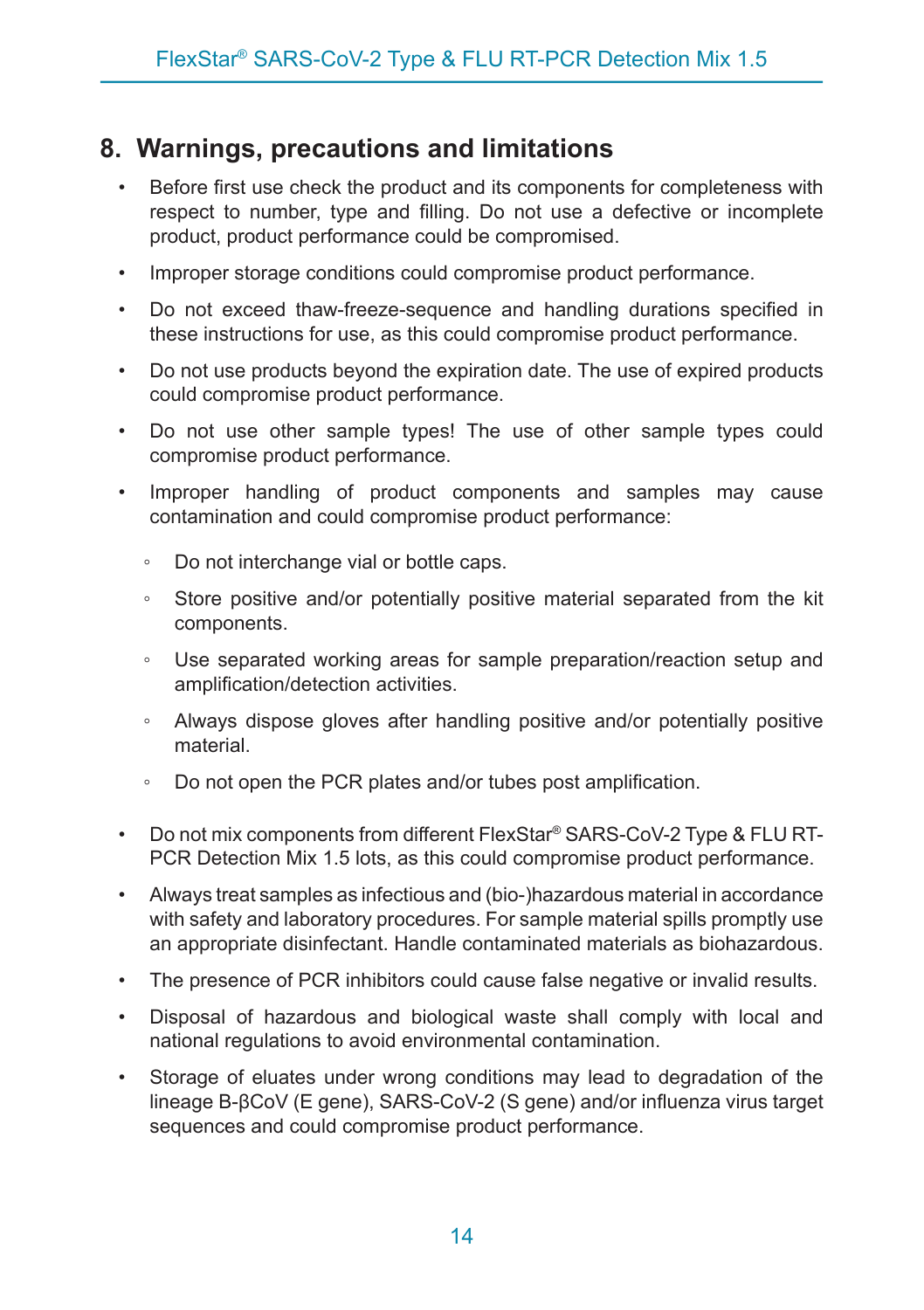- A lack of centrifugation of the product components after thawing may cause contamination with reagent residues in the lids and could compromise product performance.
- Do not exceed the PCR mix storage time, as this could compromise product performance.
- As with any diagnostic test, results shall be interpreted in consideration of all clinical and laboratory findings.
- In case the sample contains other pathogens than lineage B-βCoV (E gene), SARS-CoV-2 (S gene) and/or influenza virus, competition with the target amplification or cross-reactivities may occur, causing incorrect IVD examination results.
- Potential mutations within the target regions of the lineage B-βCoV (E gene), SARS-CoV-2 (S gene) and/or influenza virus genome covered by primers and/or probes used in the kit may result in failure to detect the presence of the pathogens.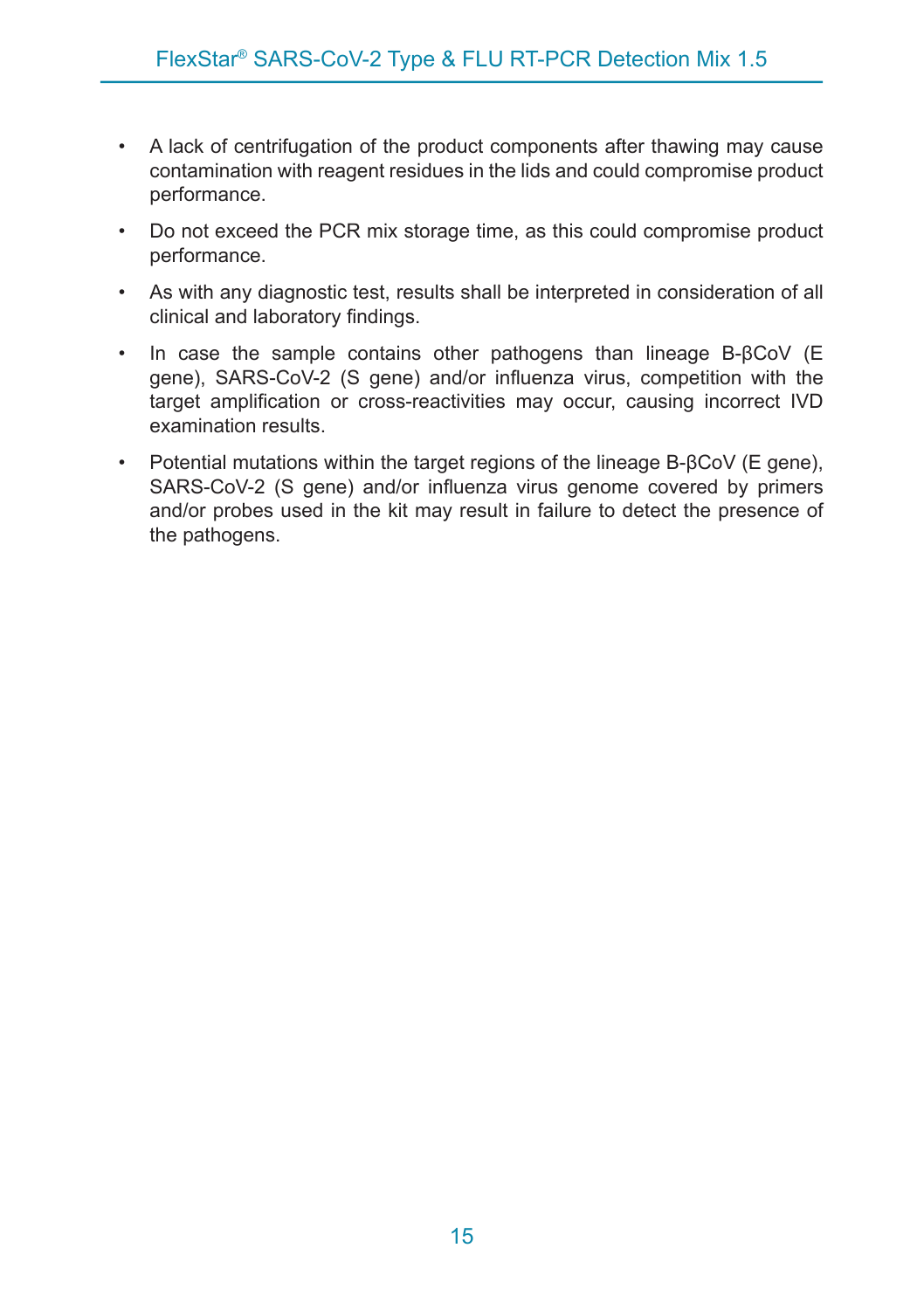## <span id="page-15-0"></span>**9. Procedure**

Improper handling of product components and samples may cause contamination and could compromise product performance:

- Do not interchange vial or bottle caps.



- Store positive and/or potentially positive material separated from the kit components.
- Use separated working areas for sample preparation/reaction setup and amplification/detection activities.
- Always dispose gloves after handling positive and/or potentially positive material.
- Do not open the PCR plates and/or tubes post amplification.



Do not mix components from different FlexStar® SARS-CoV-2 Type & FLU RT-PCR Detection Mix 1.5 lots, as this could compromise product performance.

#### <span id="page-15-1"></span>**9.1 Sample collection, handling and storage**

Commercially available dacron fiber- or polyester-tipped swabs with plastic shafts have to be used for sample collection. Dry swabs must be resuspended in universal transport medium (e.g. UTM® from Copan). Calcium alginate swabs, swabs with wooden shafts and/or cotton tips as well as swabs collected in agar gel must not be used. Transport should occur following the local and national instructions for the transport of biological material.

Before use respiratory swabs resuspended in UTM® should not be stored for more than 48 hours at room temperature (+20  $^{\circ}$ C to + 25  $^{\circ}$ C), 5 days at +2  $^{\circ}$ C to +8  $^{\circ}$ C or 2 months at -25 °C to -15 °C.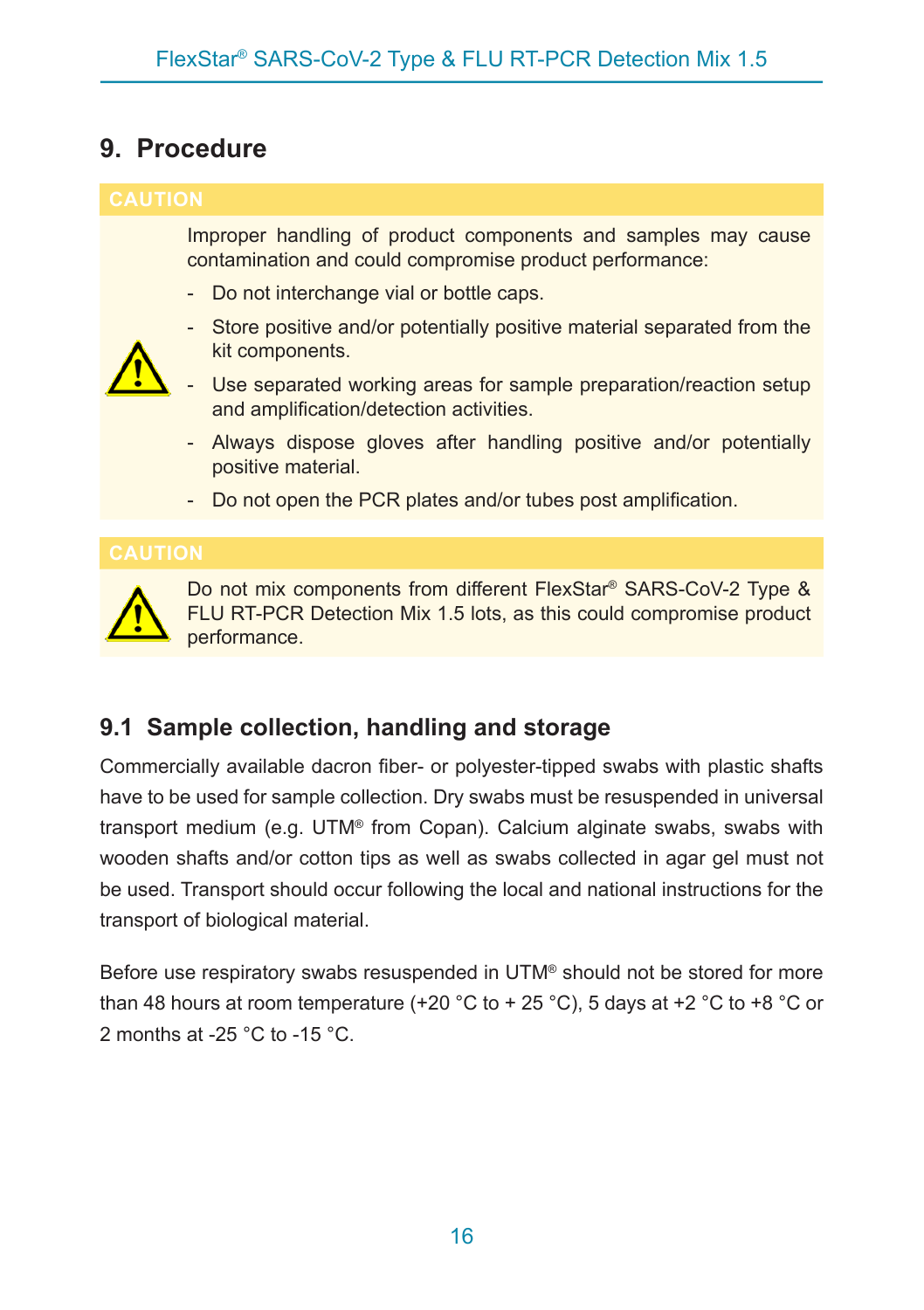

Always treat samples as infectious and (bio-)hazardous material in accordance with safety and laboratory procedures. For sample material spills promptly use an appropriate disinfectant. Handle contaminated materials as biohazardous.

**NOTE**



Frozen storage of samples does not compromise kit performance. When working with frozen samples, make sure samples are completely thawed and properly mixed before use.

**NOTE**



Do not use calcium alginate swabs, since this might lead to incorrect or invalid results due to PCR inhibition.

#### **NOTE**



Do not use swabs with wooden shafts and/or cotton tips or swabs with agar gel as transport medium, since remains of wood, cotton and/or agar may interfere with the sample transfer on the AltoStar® AM16 and the samples will not be processed.

#### <span id="page-16-0"></span>**9.2 Sample preparation**

Extracted RNA is the starting material for the FlexStar® SARS-CoV-2 Type & FLU RT-PCR Detection Mix 1.5. The quality of the extracted RNA has a profound impact on the performance of the product.

The FlexStar® SARS-CoV-2 Type & FLU RT-PCR Detection Mix 1.5 was validated with human respiratory swab specimens using the AltoStar® AM16 in combination with the AltoStar<sup>®</sup> Purification Kit 1.5

After completion of nucleic acid extraction using the AltoStar® AM16, the eluates in the unsealed eluate plate are stable at room temperature (max. +30 °C) for a total of 4 hours.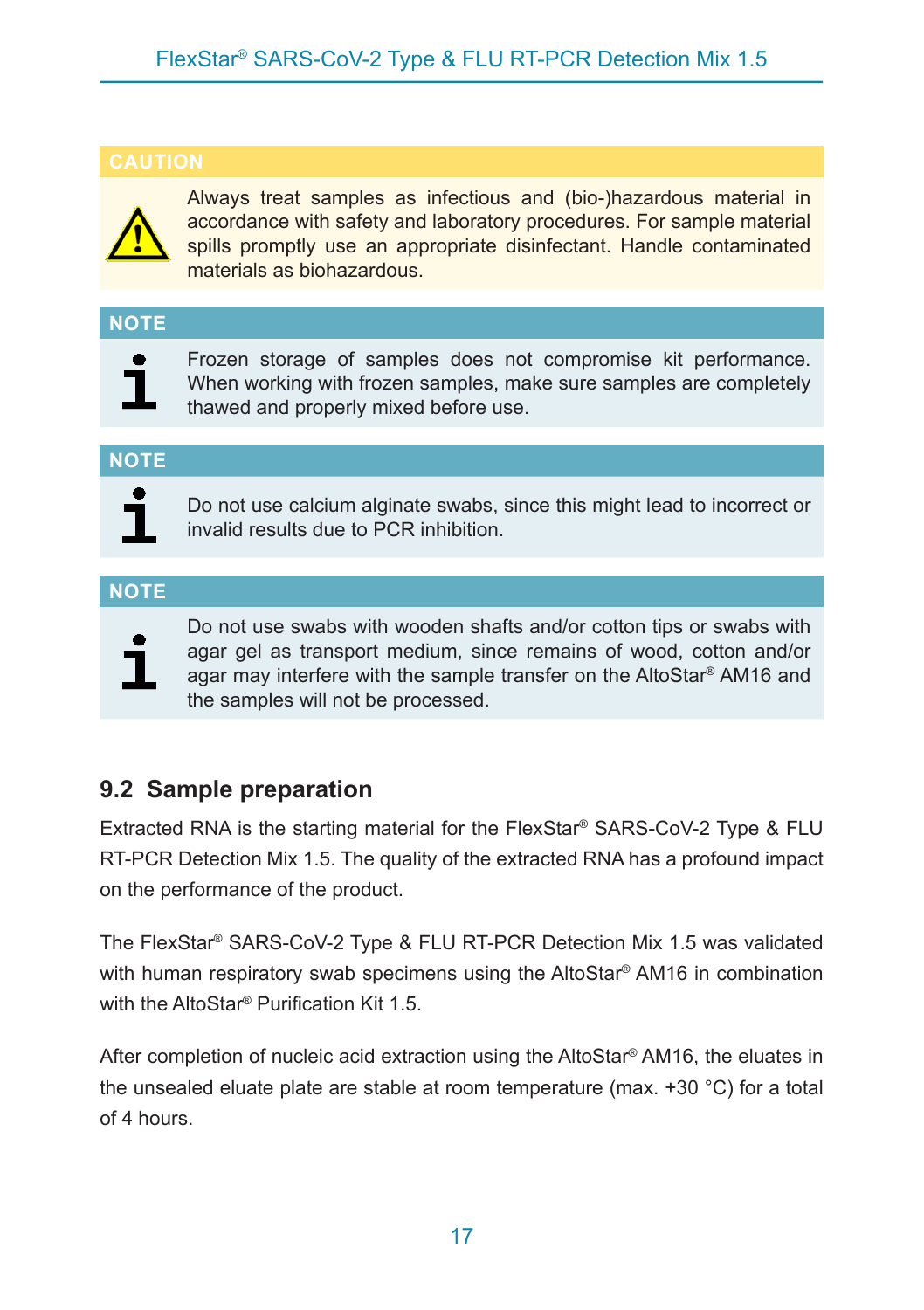The eluates in a sealed eluate plate can be stored at  $+2$  °C to  $+8$  °C for up to 24 hours before the start of a reaction setup. For detailed information regarding the sealing of eluate plates, refer to the instructions for use of the AltoStar® Purification Kit 1.5

Alternative nucleic acid extraction systems and kits might also be appropriate. However, the suitability of the nucleic acid extraction procedure for use with the FlexStar® SARS-CoV-2 Type & FLU RT-PCR Detection Mix 1.5 has to be validated by the user.



Do not use other sample types! The use of other sample types could compromise product performance.



Always treat samples as infectious and (bio-)hazardous material in accordance with safety and laboratory procedures. For sample material spills promptly use an appropriate disinfectant. Handle contaminated materials as biohazardous.



The presence of PCR inhibitors could cause false negative or invalid results.



Disposal of hazardous and biological waste shall comply with local and national regulations to avoid environmental contamination.



Storage of eluates under wrong conditions may lead to degradation of the lineage B-βCoV (E gene), SARS-CoV-2 (S gene) and/or influenza virus target sequences and could compromise product performance.

For additional information and technical support regarding pre-treatment and sample preparation, contact altona Diagnostics technical support (see chapter 15. Technical assistance).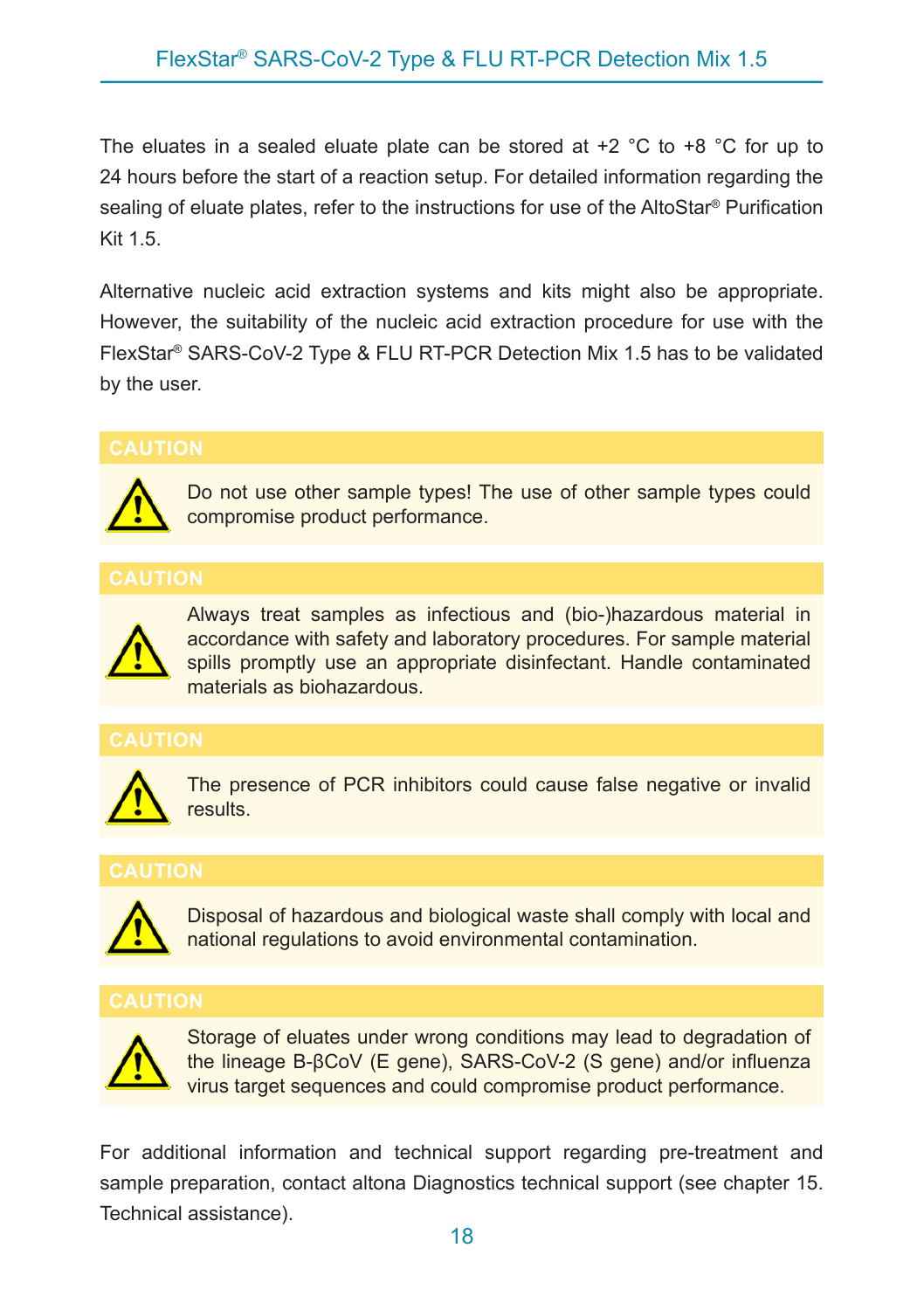#### <span id="page-18-0"></span>**9.3 Master mix setup**

All reagents and samples should be thawed completely, mixed (by pipetting or gentle vortexing) and centrifuged briefly before use.

The FlexStar® SARS-CoV-2 Type & FLU RT-PCR Detection Mix 1.5 is configured for use with the FlexStar® (RT-)PCR Amplification Mix 1.5 and the AltoStar® Internal Control 1.5, which allows to control the sample preparation procedure (nucleic acid extraction) and the subsequent RT-PCR.

- $\blacktriangleright$  The IC is automatically added at the beginning of the nucleic acid purification procedure on the AltoStar® AM16.
- ► When using other nucleic acid extraction methods, the IC has to be added during the lysis step either manually or automatically by the respective instrument.
- ► No matter which method/system is used for nucleic acid extraction, never add the IC directly to the sample. The IC should always be added to the sample/ lysis buffer mixture. The volume of the IC which has to be added, always and only depends on the elution volume. It represents 50 % of the elution volume. For instance, if the nucleic acid is going to be eluted in 60 µl of elution buffer or water, 30 µl of IC per sample must be added into the sample/lysis buffer mixture.
- ► Set up the master mix according to the following pipetting scheme:

| Number of reactions (rxns) |                 | 12       |
|----------------------------|-----------------|----------|
| <b>Detection Mix</b>       | 5 <sub>µl</sub> | $60$ µl  |
| <b>Amplification Mix</b>   | 15 <sub>µ</sub> | $180$ µl |
| <b>Volume master mix</b>   | $20 \mu$        | $240$ µl |

**Table 2:** Pipetting scheme (master mix setup)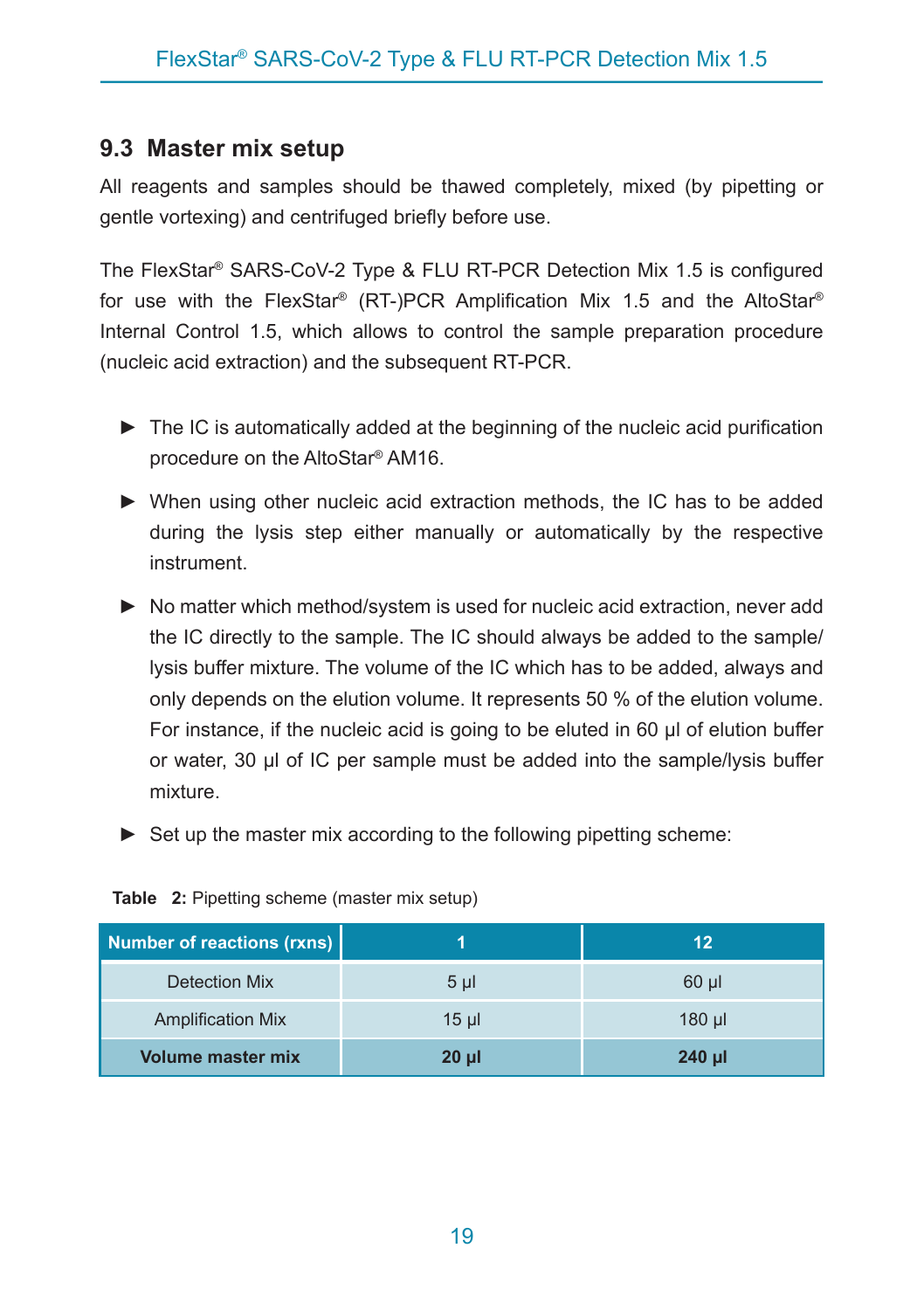

A lack of centrifugation of the product components after thawing may cause contamination with reagent residues in the lids and could compromise product performance.

#### <span id="page-19-0"></span>**9.4 Reaction setup**

- ► Pipette 20 µl of the master mix into each required well of an appropriate optical 96-well reaction plate or an appropriate optical reaction tube.
- ► Add 10 µl of the sample (eluate from the nucleic acid extraction) or 10 µl of the controls (PC or NTC).

**Table 3:** Pipetting scheme (reaction setup)

| <b>Reaction setup</b> |          |  |  |  |
|-----------------------|----------|--|--|--|
| Master mix            | $20 \mu$ |  |  |  |
| Sample or control     | $10 \mu$ |  |  |  |
| <b>Total volume</b>   | $30 \mu$ |  |  |  |

- ► Make sure that at least 1 PC and 1 NTC is used per run.
- ► Thoroughly mix the samples and controls with the master mix by pipetting up and down.
- ► Close the 96-well reaction plate with appropriate lids or optical adhesive film and the reaction tubes with appropriate lids.
- ► Centrifuge the 96-well reaction plate in a centrifuge with a microtiter plate rotor and the reaction tubes in an appropriate centrifuge for 30 seconds at approximately 1,000 x g  $($   $\sim$  3,000 rpm).
- ► The NTC does already contain the IC template in the correct concentration.

After completion of the PCR mix setup the RT-PCR mix in a sealed PCR plate is stable at room temperature (max. +30 °C) for max. 30 minutes.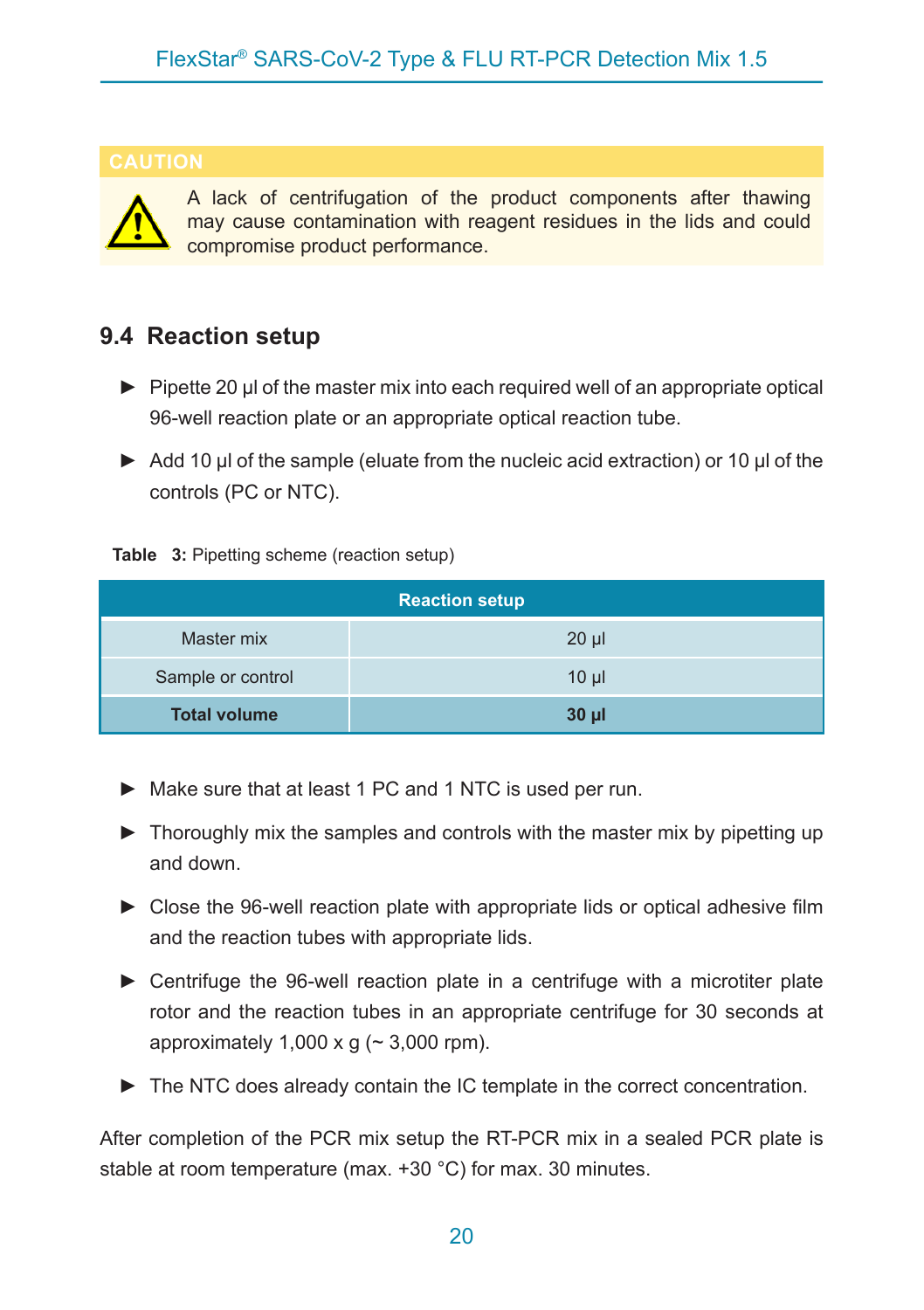

Do not exceed the PCR mix storage time, as this could compromise product performance.

## <span id="page-20-0"></span>**10. Programming the real-time PCR instrument**

For basic information regarding the setup and programming of the different realtime PCR instruments, refer to the user manual of the respective instrument.

For detailed programming instructions regarding the use of the FlexStar® SARS-CoV-2 Type & FLU RT-PCR Detection Mix 1.5 on specific real-time PCR instruments, contact altona Diagnostics technical support (see chapter 15. Technical assistance).

### <span id="page-20-1"></span>**10.1 Settings**

► Define the following settings:

#### **Table 4:** Run settings

| <b>Settings</b>          |          |  |  |  |
|--------------------------|----------|--|--|--|
| <b>Reaction volume</b>   | $30 \mu$ |  |  |  |
| Ramp rate                | Default  |  |  |  |
| <b>Passive reference</b> | None     |  |  |  |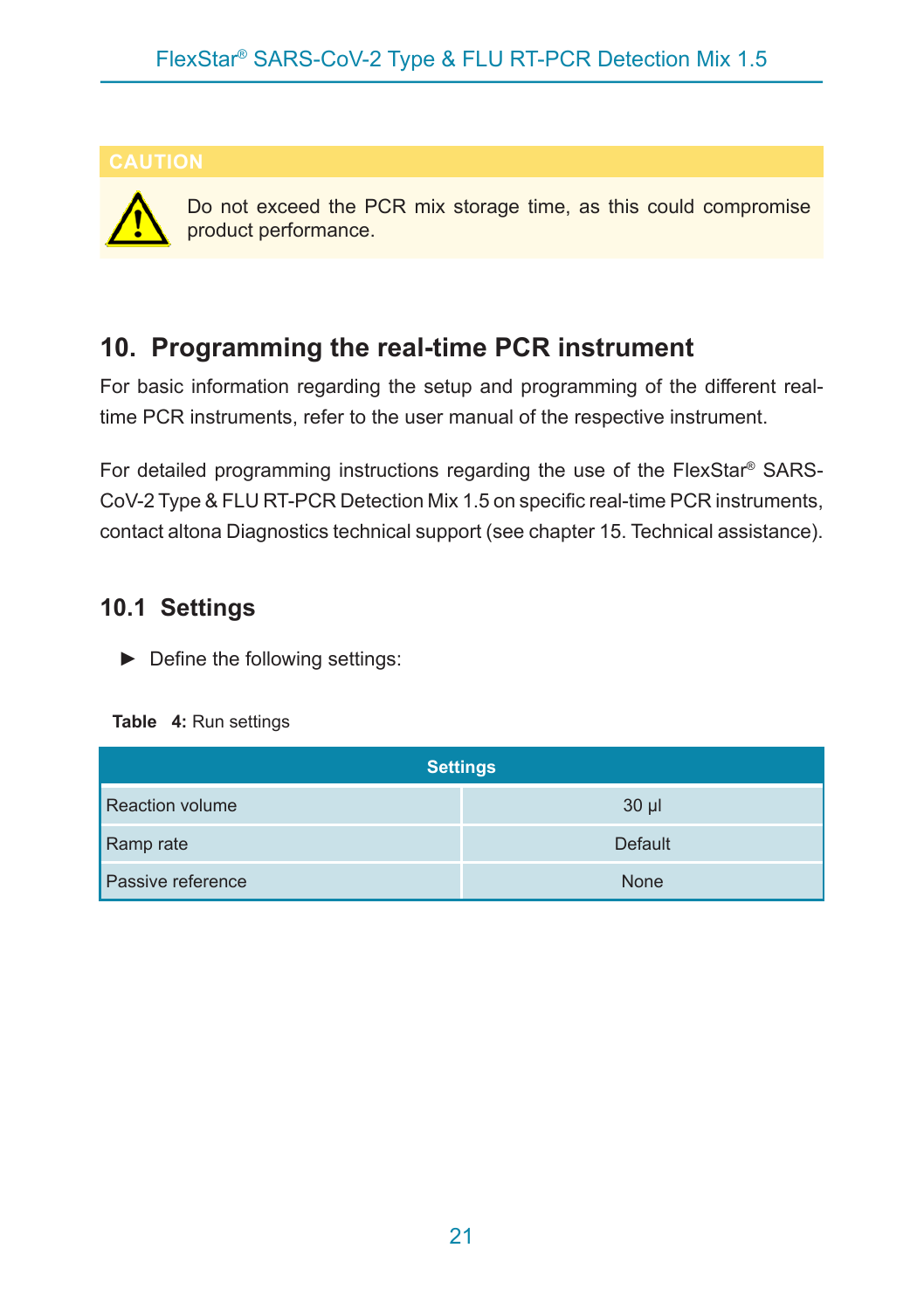### <span id="page-21-0"></span>**10.2 Fluorescence detectors (dyes)**

► Define the fluorescence detectors (dyes):

**Table 5:** Fluorescence detectors

| <b>Target</b>                      | <b>Detector name</b> | <b>Reporter</b>   | Quencher |
|------------------------------------|----------------------|-------------------|----------|
| Lineage B-βCoV specific RNA        | E gene               | <b>ROX™</b>       | (None)   |
| SARS-CoV-2 specific RNA            | S gene               | Cv5               | (None)   |
| Influenza (A+B) virus specific RNA | Flu                  | <b>FAM™</b>       | (None)   |
| <b>Internal Control</b>            | IC                   | JOE <sub>TM</sub> | (None)   |

#### <span id="page-21-1"></span>**10.3 Temperature profile and dye acquisition**

► Define the temperature profile and dye acquisition:

|  |  | Table 6: Temperature profile and dye acquisition |  |  |  |  |
|--|--|--------------------------------------------------|--|--|--|--|
|--|--|--------------------------------------------------|--|--|--|--|

|                          | <b>Stage</b> | <b>Cycle</b><br>repeats | <b>Acquisition</b>       | <b>Temperature</b><br>[°C] | <b>Time</b><br>[min:sec] |
|--------------------------|--------------|-------------------------|--------------------------|----------------------------|--------------------------|
| Reverse<br>transcription | Hold         | 1                       | $\overline{\phantom{a}}$ | 52                         | 05:00                    |
| Denaturation             | Hold         |                         | $\overline{a}$           | 95                         | 00:05                    |
| <b>Amplification</b>     | Cycling      |                         | ٠                        | 95                         | 00:05                    |
|                          |              | 45                      | Yes                      | 58                         | 00:25                    |

## <span id="page-21-2"></span>**11. Data analysis**

For basic information regarding data analysis on specific real-time PCR instruments, refer to the user manual of the respective instrument.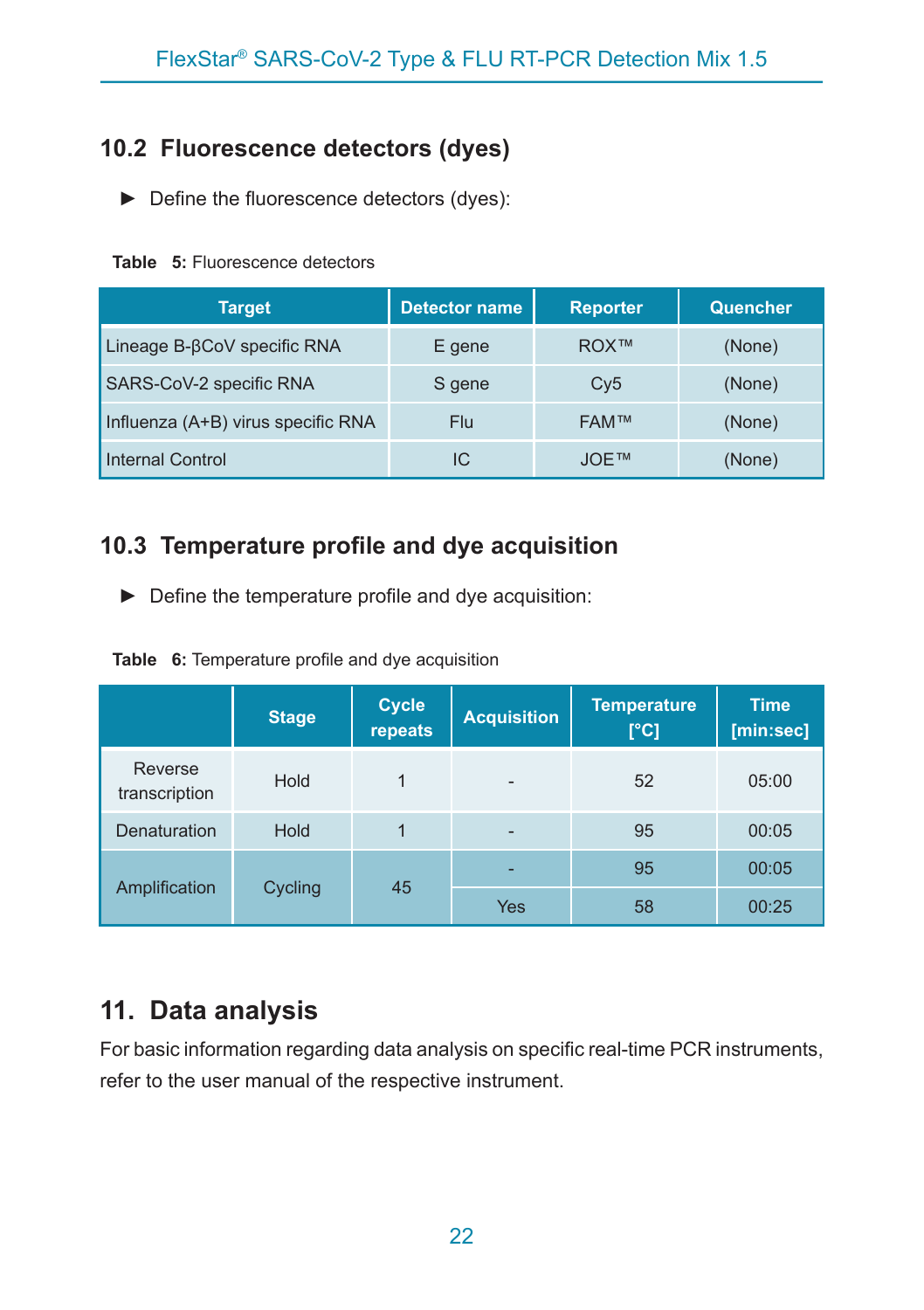For detailed instructions regarding the analysis of the data generated with the FlexStar® SARS-CoV-2 Type & FLU RT-PCR Detection Mix 1.5 on different realtime PCR instruments, contact altona Diagnostics technical support (see chapter 15. Technical assistance).

### <span id="page-22-0"></span>**11.1 Validity of diagnostic test runs**

### <span id="page-22-1"></span>**11.1.1 Valid diagnostic test run**

A diagnostic test run is **valid**, if the following control conditions are met:

| <b>Control ID</b>                                                                         | <b>Detection channel</b> |     |             |                          |  |
|-------------------------------------------------------------------------------------------|--------------------------|-----|-------------|--------------------------|--|
|                                                                                           | <b>ROX™</b>              | Cy5 | <b>FAM™</b> | <b>JOETM</b>             |  |
| Positive Control [lineage B-BCoV<br>(E gene), SARS-CoV-2 (S gene)<br>and influenza virus] |                          |     |             | <b>Not</b><br>applicable |  |
| Negative control                                                                          | $\overline{\phantom{0}}$ |     |             |                          |  |

**Table** 7: Control conditions for a valid test run

## <span id="page-22-2"></span>**11.1.2 Invalid diagnostic test run**

A diagnostic test run is **invalid**, (i) if the run has not been completed or (ii) if any of the control conditions for a **valid** diagnostic test run are not met.

In case of an **invalid** diagnostic test run, repeat testing by using the remaining purified nucleic acids or start from the original samples again.

# <span id="page-22-3"></span>**11.2 Interpretation of results**



As with any diagnostic test, results shall be interpreted in consideration of all clinical and laboratory findings.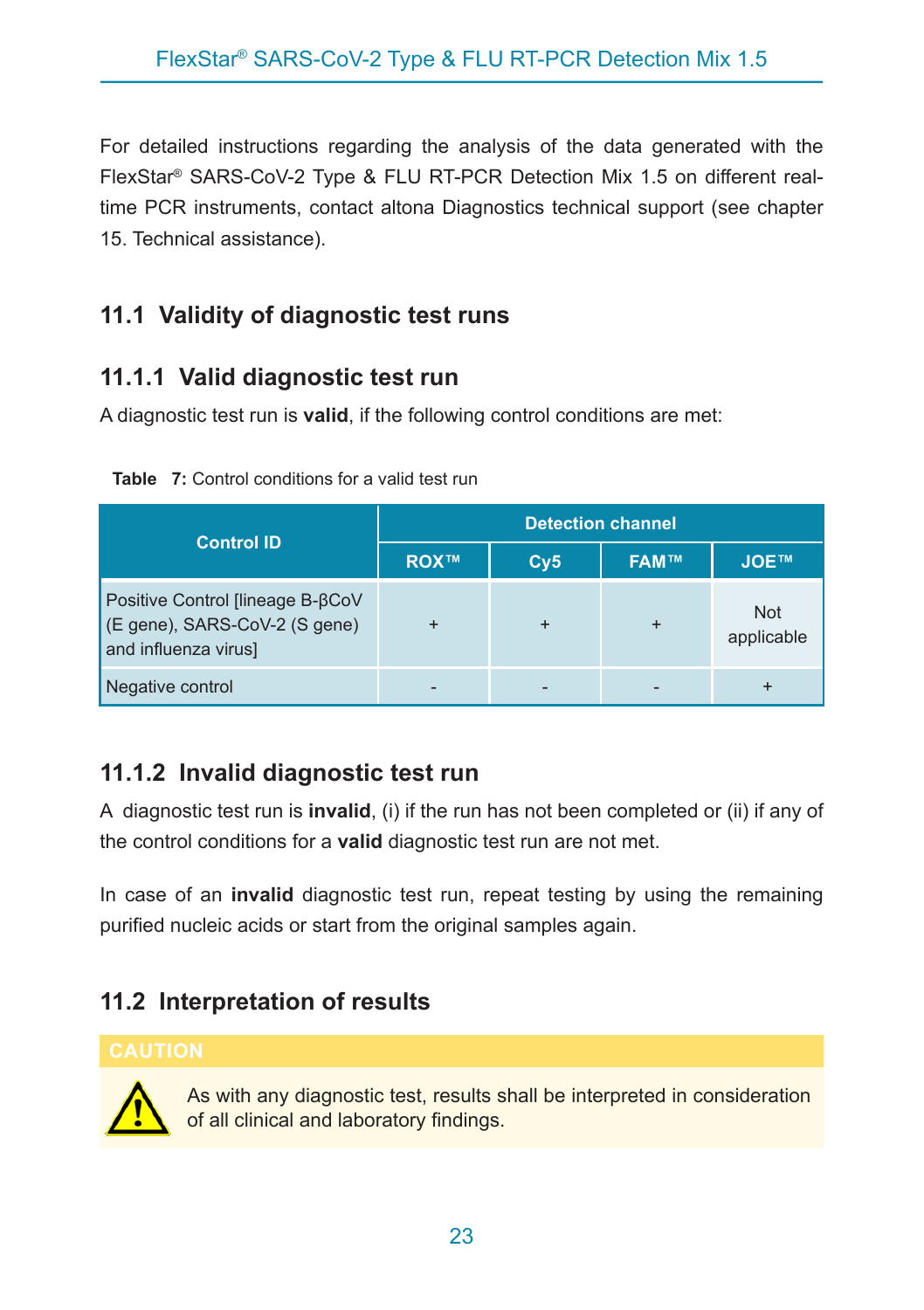### <span id="page-23-0"></span>**11.2.1 Qualitative analysis**

#### **Table 8:** Result interpretation

|                         | <b>Detection channel</b> |                                             |                      |                                                                                                                                                                                                                          |
|-------------------------|--------------------------|---------------------------------------------|----------------------|--------------------------------------------------------------------------------------------------------------------------------------------------------------------------------------------------------------------------|
| <b>ROX™</b><br>(E gene) | Cy5<br>(S gene)          | <b>FAM™</b><br>[Influ-<br>enza<br>$(A+B)$ ] | <b>JOETM</b><br>(IC) | <b>Result interpretation</b>                                                                                                                                                                                             |
| $+$                     | $\ddot{}$                |                                             | $+/-$ *              | Lineage B-BCoV and SARS-CoV-2 specific<br>RNA detected                                                                                                                                                                   |
| $+$                     |                          |                                             | $+/-^*$              | Only lineage B-βCoV specific RNA<br>detected.**                                                                                                                                                                          |
|                         | $\ddot{}$                |                                             | $+/-^*$              | Only SARS-CoV-2 specific RNA detected.**                                                                                                                                                                                 |
|                         |                          | $\ddot{}$                                   | $+/-^*$              | Only influenza (A and/or B) virus RNA<br>detected                                                                                                                                                                        |
| $\ddot{}$               |                          | $\ddot{}$                                   | $+/-^*$              | Lineage $B$ - $\beta$ CoV and influenza (A and/or B)<br>virus specific RNA detected.                                                                                                                                     |
|                         | $\ddot{}$                | $+$                                         | $+/-^*$              | SARS-CoV-2 and influenza (A and/or B)<br>virus specific RNA detected.                                                                                                                                                    |
| $\ddot{}$               | $\ddot{}$                | $\ddot{}$                                   | $+/-$ *              | Lineage B-BCoV, SARS-CoV-2 and influenza<br>(A and/or B) virus specific RNA detected.                                                                                                                                    |
|                         |                          |                                             | $\ddot{}$            | Neither lineage B-βCoV nor SARS-CoV-2,<br>nor influenza (A and/or B) virus specific<br>RNA detected. The sample does not contain<br>detectable amounts of lineage B-BCoV,<br>SARS-CoV-2 or influenza virus specific RNA. |
|                         |                          |                                             |                      | RT-PCR inhibition or reagent failure. Repeat<br>testing from original sample or collect and<br>test a new sample.                                                                                                        |

- \* Detection of the IC in the JOE™ detection channel is not required for positive results in the ROX™ and/or the Cy5 and/or the FAM™ detection channel. A high lineage B-βCoV (target E gene) and/or SARS-CoV-2 (target S gene) and/or influenza (A+B) RNA load in the sample can lead to reduced or absent IC signals.
- \*\* Detection in only one of the two respective detection channels for lineage B-βCoV (E gene) and SARS-CoV-2 (S gene) might be due to low viral RNA concentration close to the limit of detection or due to mutation of one of the two target sequences.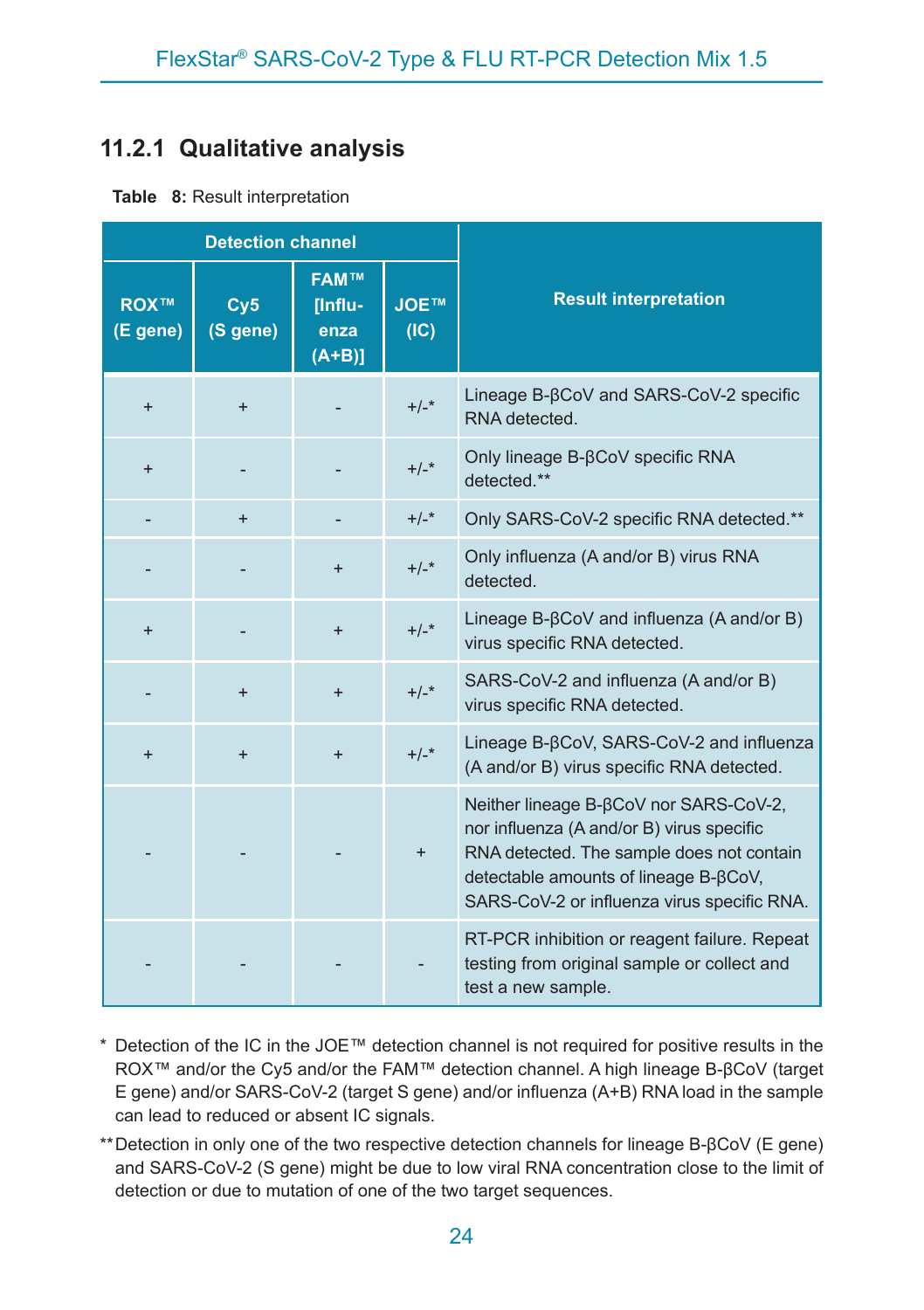### <span id="page-24-0"></span>**12. Performance evaluation**

The performance of the FlexStar® SARS-CoV-2 Type & FLU RT-PCR Detection Mix 1.5 was evaluated using the 1<sup>st</sup> WHO International Standard for SARS-CoV-2 RNA (NIBSC code: 20/146), influenza A virus material (influenza A H3N2 strain Wisconsin/67/05) and influenza B virus material (strain Florida/04/06) commercially available.

### <span id="page-24-1"></span>**12.1 Respiratory swabs**

### <span id="page-24-2"></span>**12.1.1 Analytical sensitivity**

For the determination of the limit of detection (LoD) a dilution series of the 1<sup>st</sup> WHO International Standard for SARS-CoV-2 RNA, influenza A virus material (influenza A H3N2 strain Wisconsin/67/05) and influenza B virus material (strain Florida/04/06) commercially available diluted in universal transport medium (UTM®, Copan) containing simulated nasal matrix [5 % w/v Mucin, 5 % v/v blood, 0.8 % v/v NaCl (95 % saline) and 0.00002 % w/v human genomic DNA (510k Submission for BD MAX™ MRSA XT assay; accession number: K133605)] was generated.

A dilution series of the 1<sup>st</sup> WHO International Standard for SARS-CoV-2 RNA ranging from 1.00E+04 IU/ml to 5.00E-01 IU/ml was tested. For influenza A virus and influenza B virus, a dilution series ranging from 2.00E+03 copies/ml to 1.00E+01 copies/ml was tested.

Each dilution was tested in 8 replicates in 3 different runs (total  $n = 24$  per dilution) using combinations of:

- 3 FlexStar® SARS-CoV-2 Type & FLU RT-PCR Detection Mix 1.5 lots
- 3 FlexStar® (RT-)PCR Amplification Mix 1.5 lots
- 3 AltoStar® Purification Kit 1.5 lots
- 3 AltoStar® Internal Control 1.5 lots
- 3 AltoStar® AM16 instruments
- 3 CFX96™ DW Dx instruments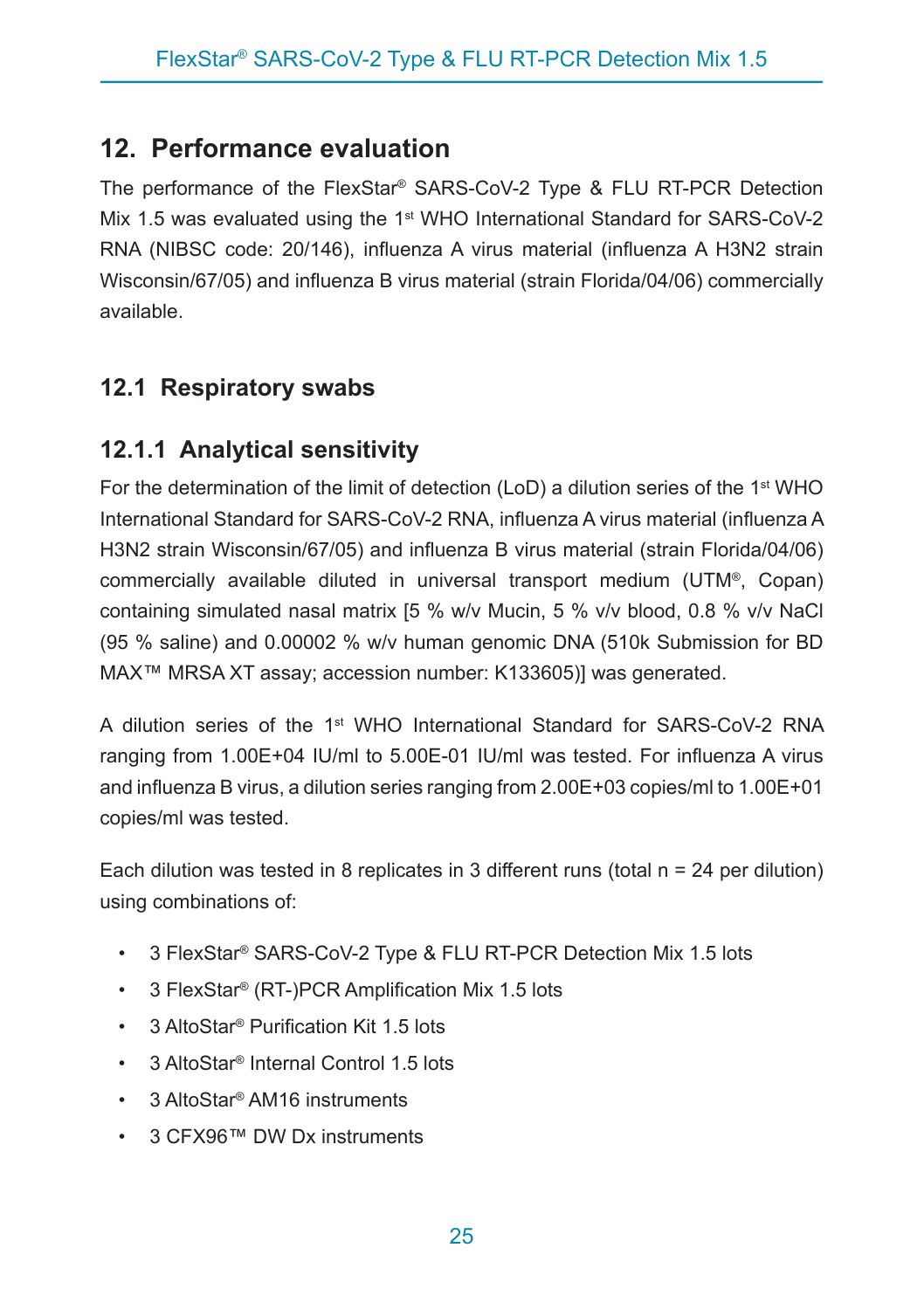For each virus the data from all runs were combined and a probit analysis was performed to determine the 95 % LoD value.

**Table 9:** PCR results used for the calculation of the analytical sensitivity of the FlexStar® SARS-CoV-2 Type & FLU RT-PCR Detection Mix 1.5 for SARS-CoV-2 (S gene)

| <b>Concentration</b><br>[ U/m ] | N [total] | N [positive]   | Hit rate [%]   |
|---------------------------------|-----------|----------------|----------------|
| $1.00E + 04$                    | 24        | 24             | 100            |
| $3.16E + 03$                    | 24        | 24             | 100            |
| $1.00E + 03$                    | 24        | 24             | 100            |
| $3.16E + 02$                    | 24        | 24             | 100            |
| $1.00E + 02$                    | 24        | 24             | 100            |
| $3.16E + 01$                    | 24        | 10             | 42             |
| $1.00E + 01$                    | 24        | $\overline{4}$ | 17             |
| $3.16E + 00$                    | 24        | 5              | 21             |
| $1.00E + 00$                    | 24        | $\mathbf 1$    | $\overline{4}$ |
| 5.00E-01                        | 24        | 1              | $\overline{4}$ |

The LoD of the FlexStar® SARS-CoV-2 Type & FLU RT-PCR Detection Mix 1.5 for the detection of SARS-CoV-2 (S gene) in UTM® is 201 IU/ml (95 % confidence interval: 107–501 IU/ml).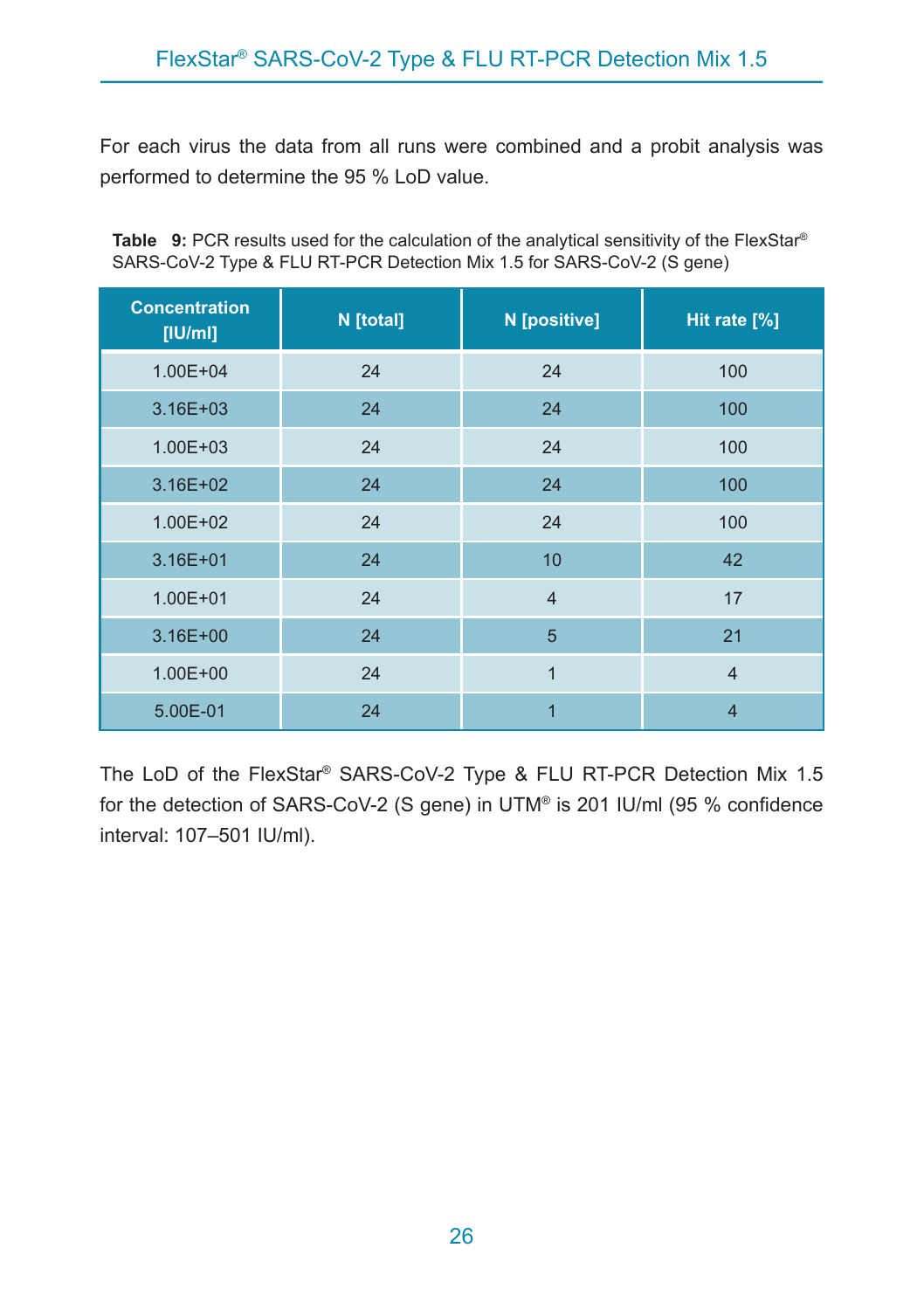Table 10: PCR results used for the calculation of the analytical sensitivity of the FlexStar<sup>®</sup> SARS-CoV-2 Type & FLU RT-PCR Detection Mix 1.5 for SARS-CoV-2 (E gene)

| <b>Concentration</b><br>[ U/m ] | N [total] | <b>N</b> [positive] | Hit rate [%]   |
|---------------------------------|-----------|---------------------|----------------|
| 1.00E+04                        | 24        | 24                  | 100            |
| $3.16E + 03$                    | 24        | 24                  | 100            |
| $1.00E + 03$                    | 24        | 24                  | 100            |
| $3.16E + 02$                    | 24        | 24                  | 100            |
| $1.00E + 02$                    | 24        | 23                  | 96             |
| $3.16E + 01$                    | 24        | 10                  | 42             |
| $1.00E + 01$                    | 24        | $\overline{4}$      | 17             |
| $3.16E + 00$                    | 24        | $\overline{2}$      | 8              |
| $1.00E + 00$                    | 24        | $\overline{1}$      | $\overline{4}$ |
| 5.00E-01                        | 24        | 1                   | $\overline{4}$ |

The LoD of the FlexStar® SARS-CoV-2 Type & FLU RT-PCR Detection Mix 1.5 for the detection of SARS-CoV-2 (E gene) in UTM® is 226 IU/ml (95 % confidence interval: 124–545 IU/ml).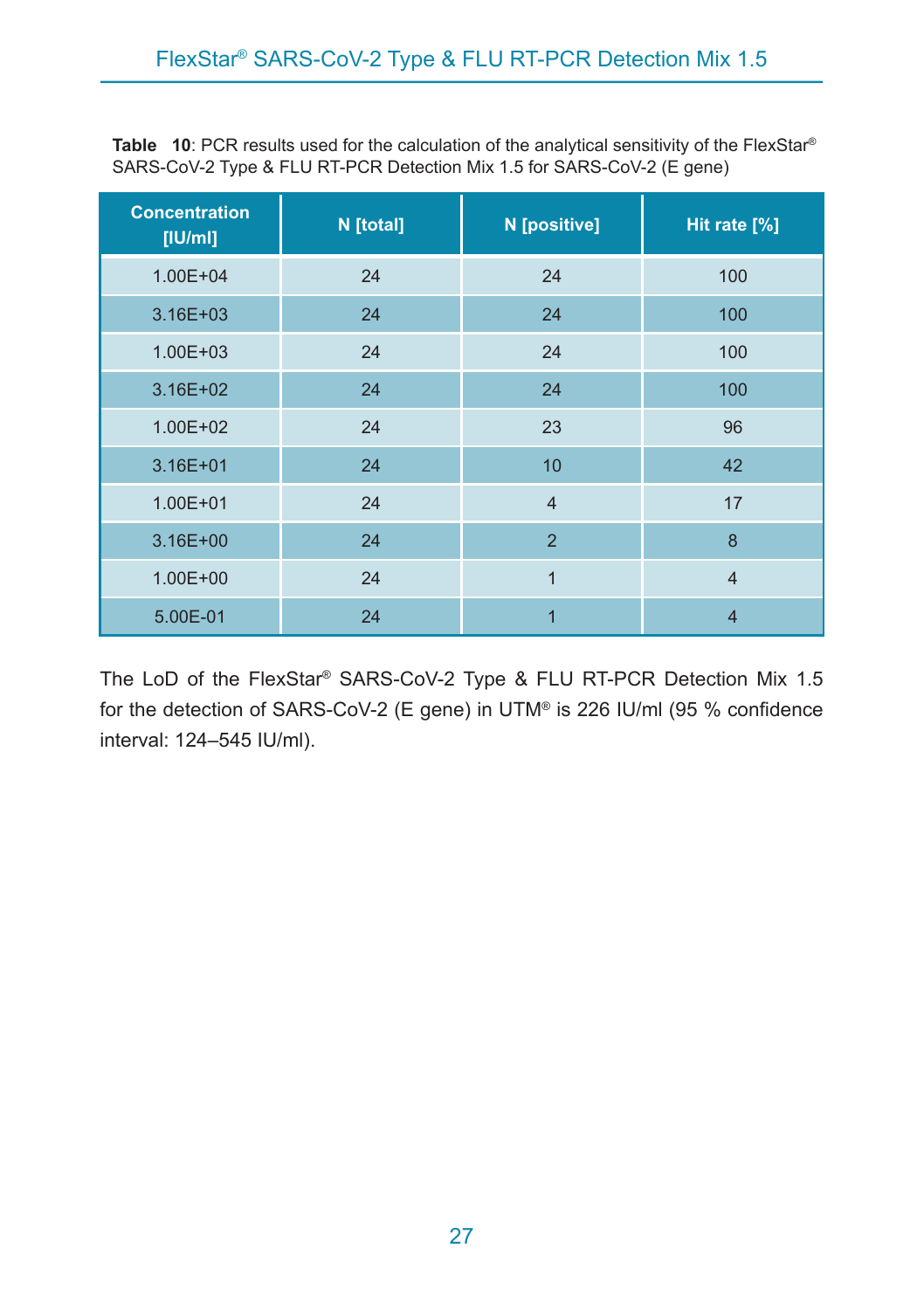Table 11: PCR results used for the calculation of the analytical sensitivity of the FlexStar<sup>®</sup> SARS-CoV-2 Type & FLU RT-PCR Detection Mix 1.5 for influenza A virus

| <b>Concentration</b><br>[copies/ml] | N [total] | N [positive] | Hit rate [%] |
|-------------------------------------|-----------|--------------|--------------|
| 2.00E+03                            | 24        | 24           | 100          |
| $1.00E + 03$                        | 24        | 24           | 100          |
| 7.50E+02                            | 24        | 24           | 100          |
| $5.00E + 02$                        | 24        | 23           | 96           |
| $2.50E + 02$                        | 24        | 22           | 92           |
| $1.00E + 02$                        | 24        | 17           | 71           |
| $5.00E + 01$                        | 24        | 9            | 38           |
| $2.50E + 01$                        | 24        | 6            | 25           |
| $1.00E + 01$                        | 24        | 1            | 4            |

The LoD of the FlexStar® SARS-CoV-2 Type & FLU RT-PCR Detection Mix 1.5 for the detection of influenza A virus in UTM® is 341 copies/ml (95 % confidence interval: 230–611 copies/ml).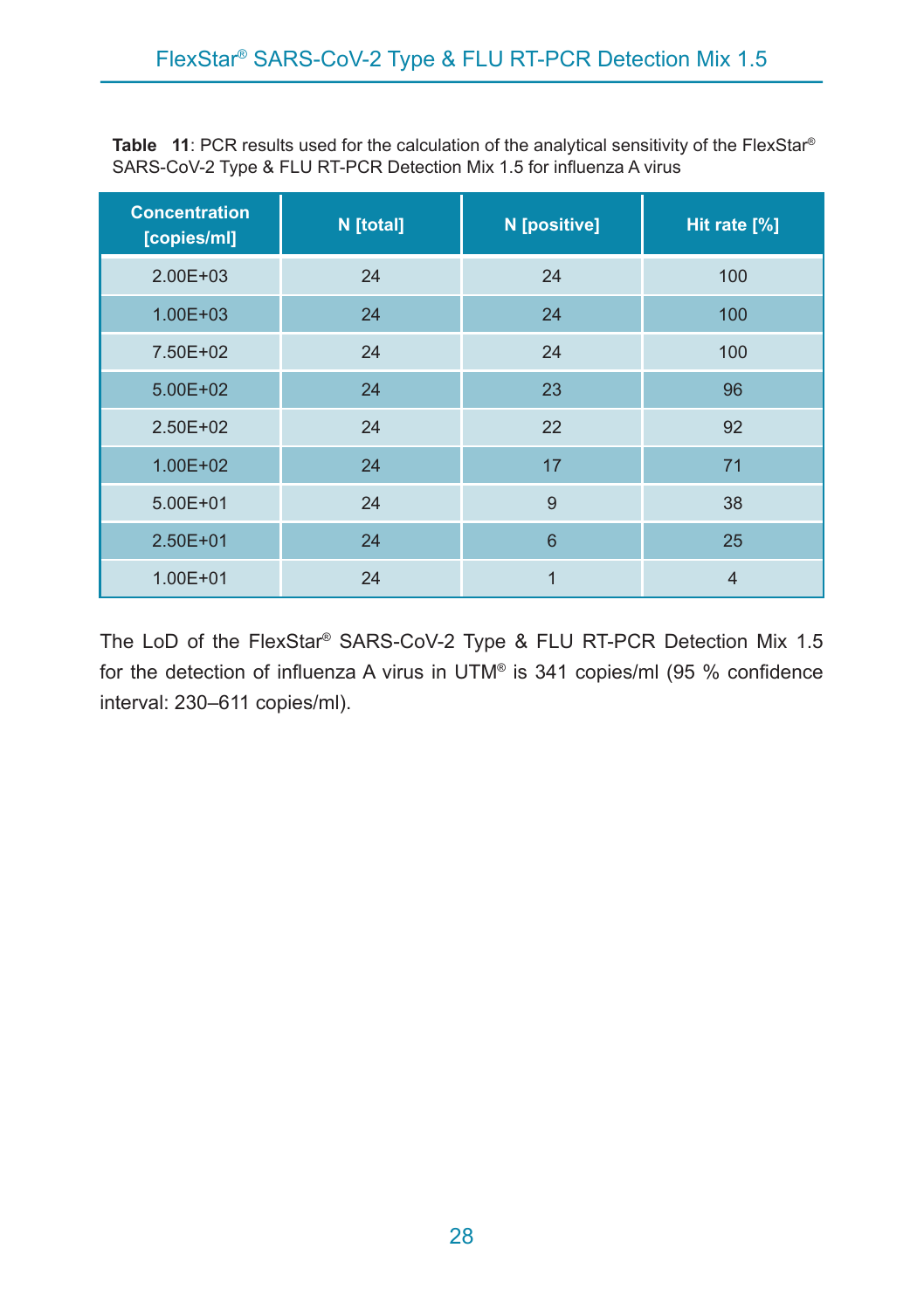Table 12: PCR results used for the calculation of the analytical sensitivity of the FlexStar<sup>®</sup> SARS-CoV-2 Type & FLU RT-PCR Detection Mix 1.5 for influenza B virus

| <b>Concentration</b><br>[copies/ml] | N [total] | N [positive]   | Hit rate [%]   |
|-------------------------------------|-----------|----------------|----------------|
| $2.00E + 03$                        | 24        | 24             | 100            |
| $1.00E + 03$                        | 24        | 24             | 100            |
| 7.50E+02                            | 24        | 24             | 100            |
| $5.00E + 02$                        | 24        | 24             | 100            |
| $2.50E + 02$                        | 24        | 19             | 79             |
| $1.00E + 02$                        | 24        | 3              | 13             |
| $5.00E + 01$                        | 24        | 6              | 25             |
| $2.50E + 01$                        | 24        | 5              | 21             |
| $1.00E + 01$                        | 24        | $\overline{1}$ | $\overline{4}$ |

The LoD of the FlexStar® SARS-CoV-2 Type & FLU RT-PCR Detection Mix 1.5 for the detection of influenza B virus in UTM® is 432 copies/ml (95 % confidence interval: 286–780 copies/ml).

### <span id="page-28-0"></span>**12.1.2 Analytical specificity**

The analytical specificity of the FlexStar® SARS-CoV-2 Type & FLU RT-PCR Detection Mix 1.5 is ensured by the thorough selection of the oligonucleotides (primers and probes). The oligonucleotides were checked by sequence comparison analysis against publicly available sequences to ensure that all relevant SARS-CoV-2 and influenza virus genotypes will be detected.

For the verification of the analytical specificity of the FlexStar® SARS-CoV-2 Type & FLU RT-PCR Detection Mix 1.5 the following experiments were performed (see chapters 12.1.2.1 Negative samples to 12.1.2.3 Cross-reactivity).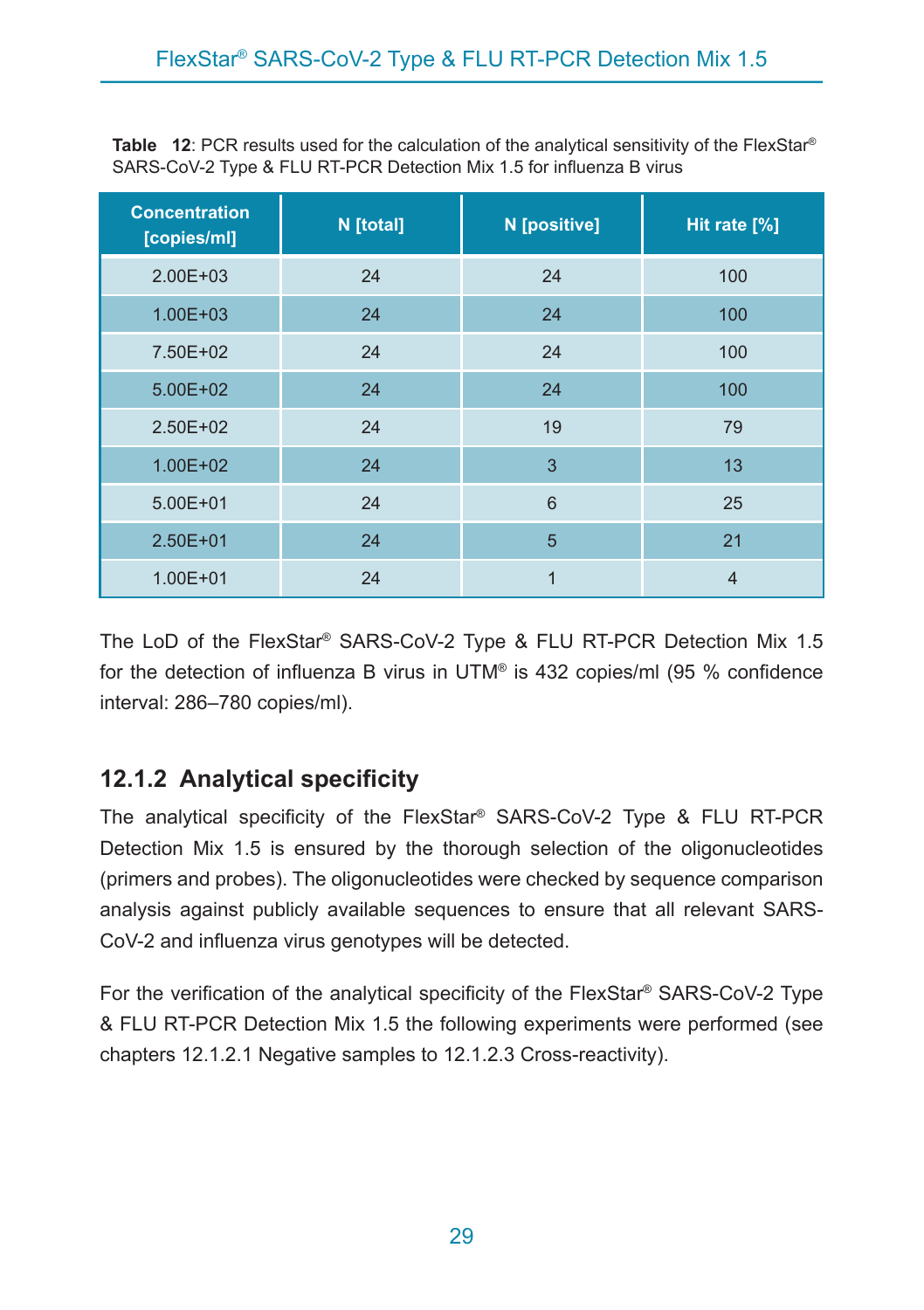#### <span id="page-29-0"></span>**12.1.2.1 Negative samples**

30 SARS-CoV-2, influenza A virus and influenza B virus negative respiratory swab samples from individual donors were tested with the FlexStar® SARS-CoV-2 Type & FLU RT-PCR Detection Mix 1.5. All (30 out of 30) samples were tested negative for SARS-CoV-2, influenza A virus and influenza B virus specific RNA and positive for the IC. The analytical specificity of the FlexStar® SARS-CoV-2 Type & FLU RT-PCR Detection Mix 1.5 for respiratory swab samples is  $\geq$  95 %.

#### <span id="page-29-1"></span>**12.1.2.2 Interfering substances**

To evaluate the influence of potentially interfering endogenous and exogenous substances on the performance of the FlexStar® SARS-CoV-2 Type & FLU RT-PCR Detection Mix 1.5, selected substances were spiked in UTM® containing SARS-CoV-2, influenza A virus and influenza B virus at a final concentration of the 3 x LoD (6.03E+02 IU/ml, 1.02E+03 copies/ml and 1.29E+03 copies/ml, respectively) and in UTM® not containing SARS-CoV-2, influenza A virus and influenza B virus.

Results obtained for samples containing potentially interfering substances were compared to results generated for UTM® containing no spiked interferent. Each sample was processed in 3 replicates.

No interference was observed for samples containing elevated levels of:

- Endogenous substances
	- Human genomic DNA
	- Human whole blood
	- Mucin
- Exogenous substances
	- Antiallergic nasal spray (containing beclomethasone dipropionate)
	- Decongestant nasal spray (containing xylometazolinhydrochloride and dexpanthenol)
	- Mupirocin
	- Zanamivir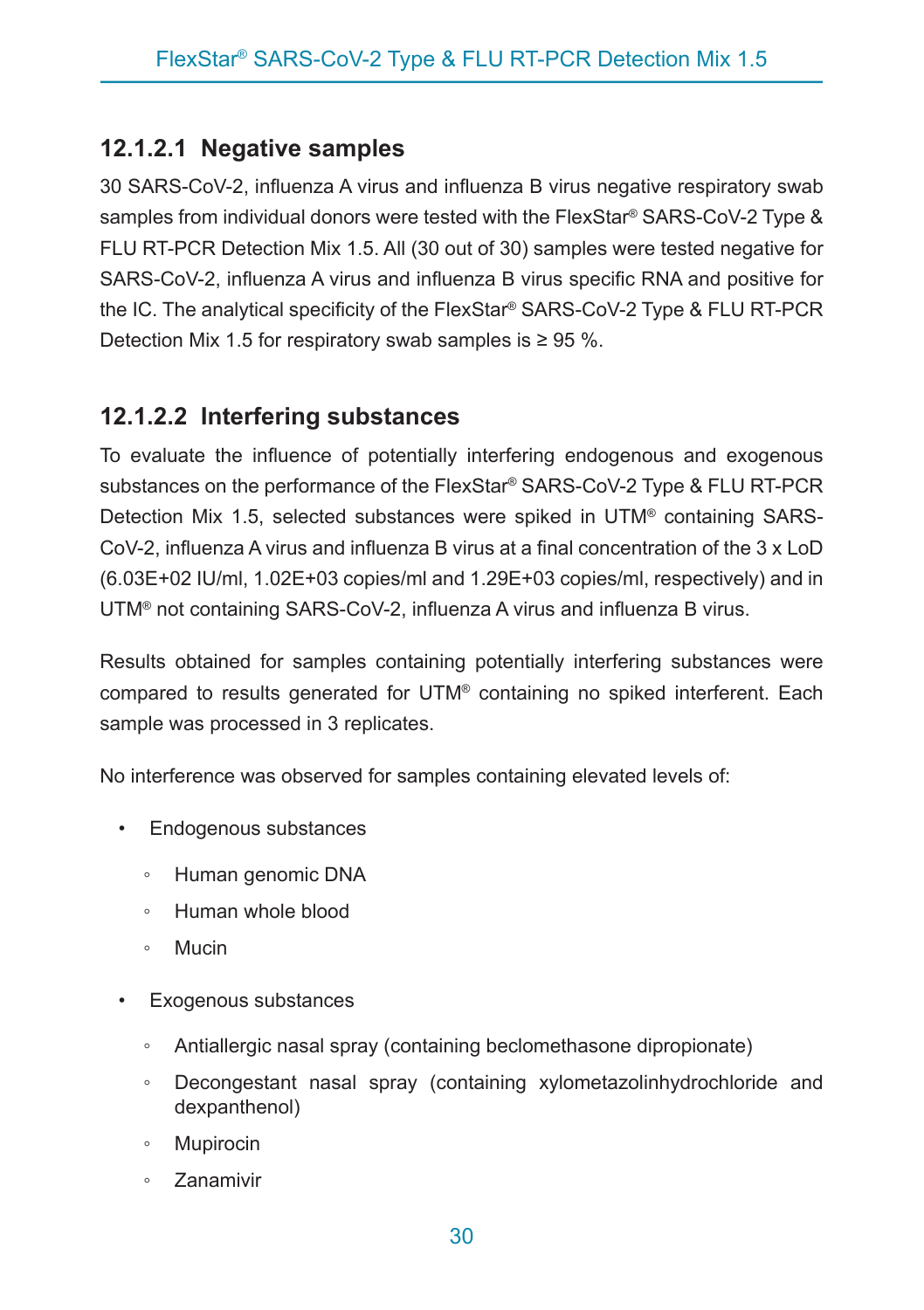

The presence of PCR inhibitors could cause false negative or invalid results.

### <span id="page-30-0"></span>**12.1.2.3 Cross-reactivity**

The analytical specificity of the FlexStar® SARS-CoV-2 Type & FLU RT-PCR Detection Mix 1.5 with respect to cross-reactivity with other pathogens than SARS-CoV-2, influenza A virus and influenza B virus was evaluated by testing:

- Pathogens related to SARS-CoV-2 and influenza viruses
- Pathogens causing similar symptoms as an infection with SARS-CoV-2 or influenza viruses

The FlexStar® SARS-CoV-2 Type & FLU RT-PCR Detection Mix 1.5 did not crossreact with any of the following pathogens:

- **Adenovirus**
- *Bordetella pertussis*
- *Bordetella parapertussis*
- *Chlamydia pneumoniae*
- Enterovirus
- *Haemophilus influenzae*
- Human coronavirus 229E
- Human coronavirus NL63
- Human coronavirus OC43
- Human Metapneumovirus (hMPV)
- *Legionella pneumophila*
- MERS-coronavirus
- *Moraxella catarrhalis*
- *Mycoplasma pneumoniae*
- Parainfluenza virus 1–4
- *Pneumocystis jirovecii*
- Respiratory syncytial virus A
- Respiratory syncytial virus B
- Rhinovirus
- *Streptococcus pneumoniae*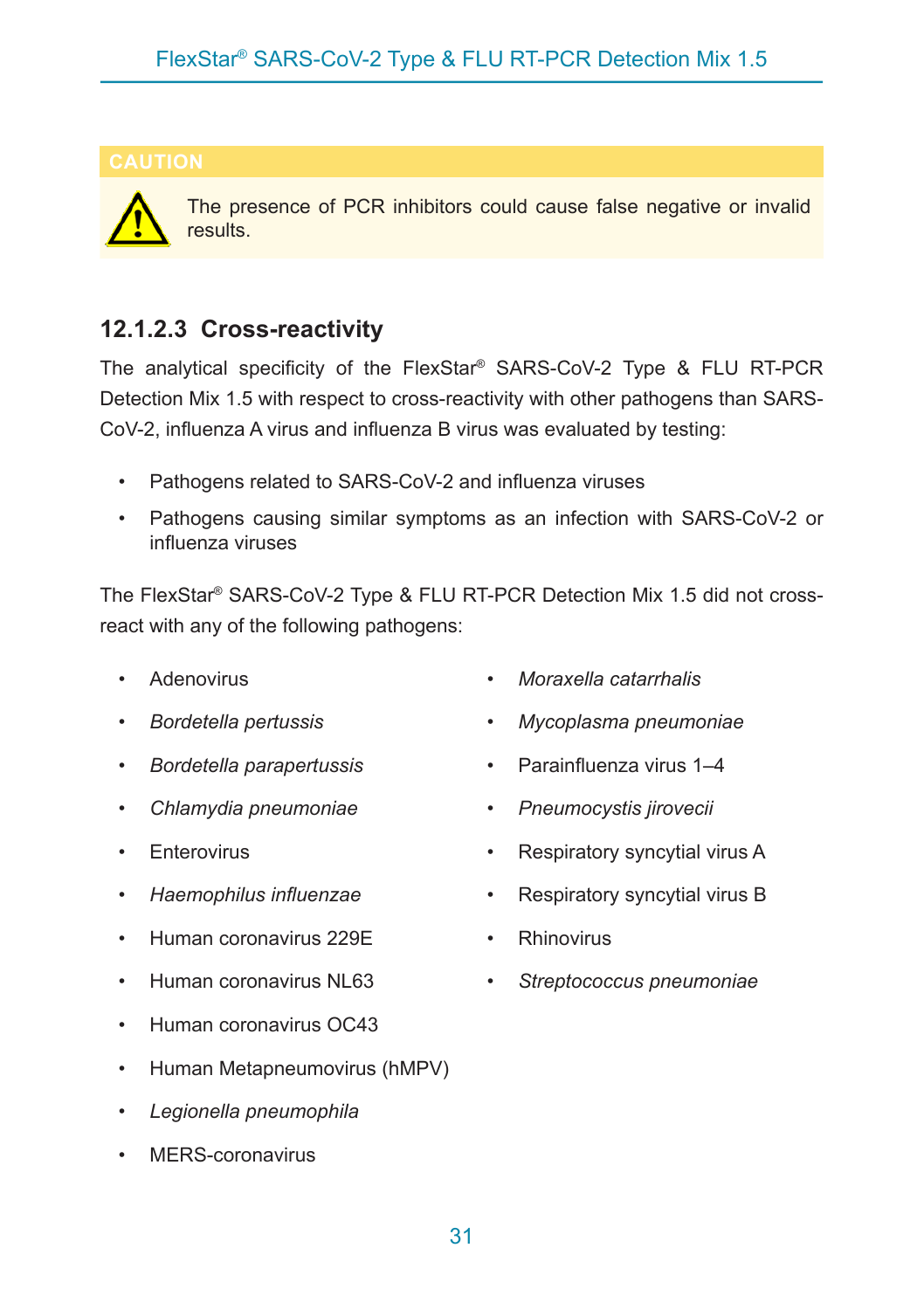

In case the sample contains other pathogens than lineage B-βCoV (E gene), SARS-CoV-2 (S gene) and/or influenza virus, competition with the target amplification or cross-reactivities may occur, causing incorrect IVD examination results.

### <span id="page-31-0"></span>**12.1.3 Inclusivity**

Specificity of the FlexStar® SARS-CoV-2 Type & FLU RT-PCR Detection Mix 1.5 with respect to the detection of different SARS-CoV-2 variants and different strains of influenza virus is foremost ensured by the selection of the primers and probes. To verify that the FlexStar® SARS-CoV-2 Type & FLU RT-PCR Detection Mix 1.5 allows the detection of different SARS-CoV-2 variants and different strains of influenza virus, the following variants/strains were tested (refer to tables 13 and 15).

| <b>Variant (lineage)</b>                    | <b>ROX™</b> channel<br>(E gene) | Cy5 channel<br>(S gene) | VIC™ channel<br>(IC) |
|---------------------------------------------|---------------------------------|-------------------------|----------------------|
| BetaCoV/Munich/ChVir984/2020<br>(wild type) | $\ddot{}$                       | $\ddot{}$               | $\ddot{}$            |
| 2019-nCoV/Italy-INMI1 (wild type)           | $\ddot{}$                       | $+$                     | $+$                  |
| Alpha (B.1.1.7)                             | $\ddot{}$                       | $\ddot{}$               | $+$                  |
| Beta (B.1.351)                              | $\ddot{}$                       | $+$                     | $+$                  |
| Delta (B.1.617.2)                           | $\ddot{}$                       | $\ddot{}$               | $\ddot{}$            |
| Gamma (P.1)                                 | $\ddot{}$                       | $\ddot{}$               | $\ddot{}$            |

|  |  | Table 13: Tested SARS-CoV-2 lineages |  |
|--|--|--------------------------------------|--|
|--|--|--------------------------------------|--|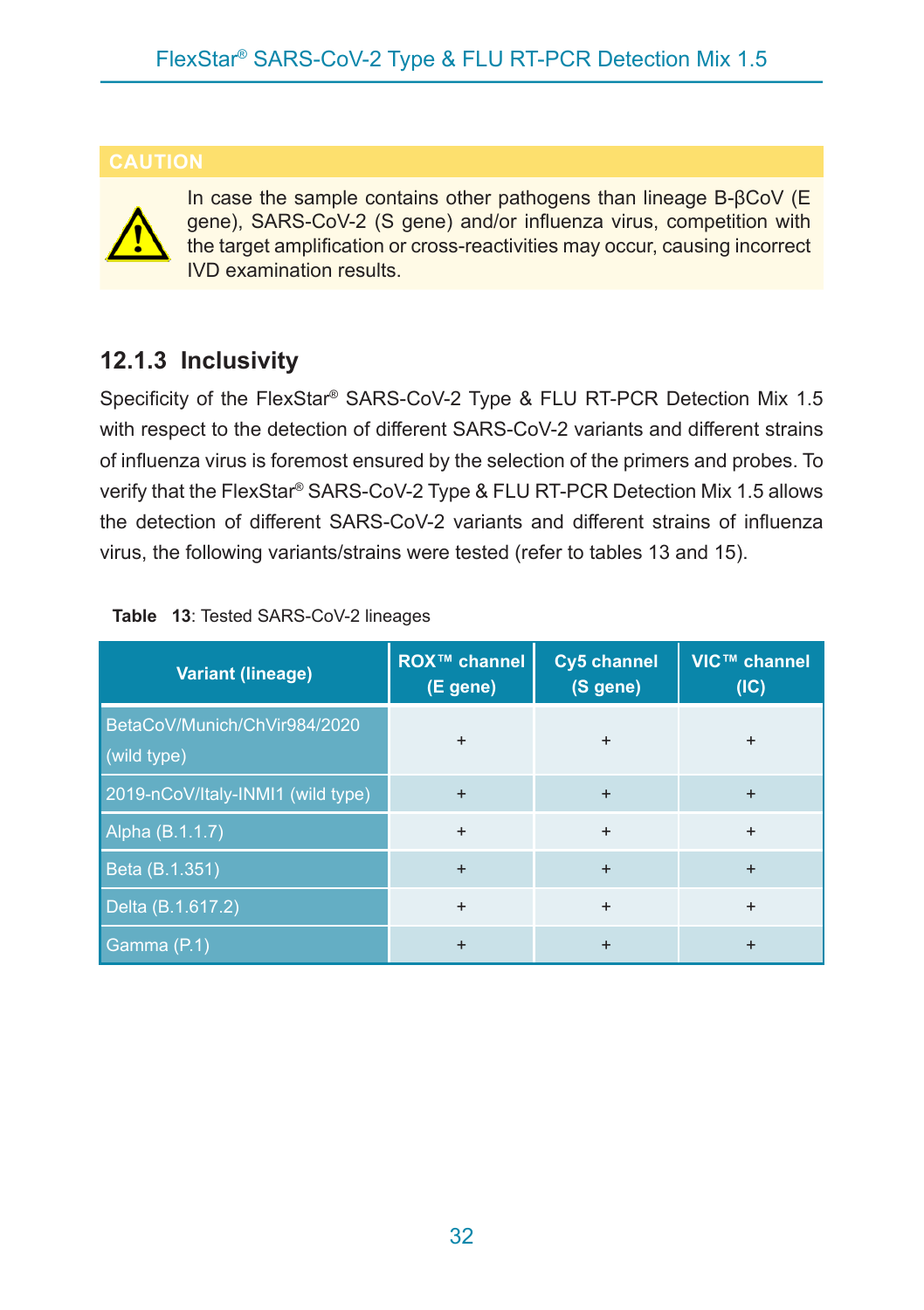**Table 14**: Inclusivity [*in silico* analysis for 2,993,884 whole genome sequences of SARS-CoV-2 published via GISAID e.V. (www.gisaid.org) as of October 10, 2021 and 518,615 whole genome sequences published via National Center for Biotechnology Information (www.ncbi.nlm.nih.gov) as of October 10, 2021 for the E gene and the S gene target: FlexStar® SARS-CoV-2 Type & FLU RT-PCR Detection Mix 1.5]

| 3,512,499 whole genome<br>sequences |                | <b>Sequences showing 100 %</b><br>homology | <b>Sequences showing</b><br>mismatches (number of<br>mismatches) |
|-------------------------------------|----------------|--------------------------------------------|------------------------------------------------------------------|
|                                     | Forward primer | 3,505,942                                  | 6,549(1)<br>8(2)                                                 |
| E gene                              | Reverse primer | 3,509,461                                  | 3,032(1)<br>5(2)<br>$1(3)$ **                                    |
|                                     | Probe          | 3,510,308                                  | 2,183(1)<br>4(2)                                                 |
|                                     | Forward primer | 3,491,594                                  | 20,728(1)<br>160(2)                                              |
| gene                                | Reverse primer | 3,490,361                                  | 22,061(1)<br>77(2)                                               |
| ပာ                                  | Probe          | 3,498,798                                  | 13,653(1)<br>44(2)<br>3(3)<br>$1(4)^{*}$                         |

- \* The sequence (accession ID EPI\_ISL\_415593, GISAID) showed 4 mismatches in the S gene probe binding site. This sequence was published on March 10, 2020 originating from Washington, USA. Since then, none of the published sequences showed that many mismatches again. The sequence was commented by the authors "Caution. Stretches of NNNs (1.74 % of overall sequence)", indicating not ideal sequencing quality, the impact on the S gene specific oligonucleotides has therefore not been investigated.
- \*\* The sequence (accession MW584978.1) showed 3 mismatches in the E gene reverse primer binding site. This sample was collected on April 03, 2020 and published on February, 2021 originating from Cleveland, USA. Since then, none of the published sequences showed that many mismatches again.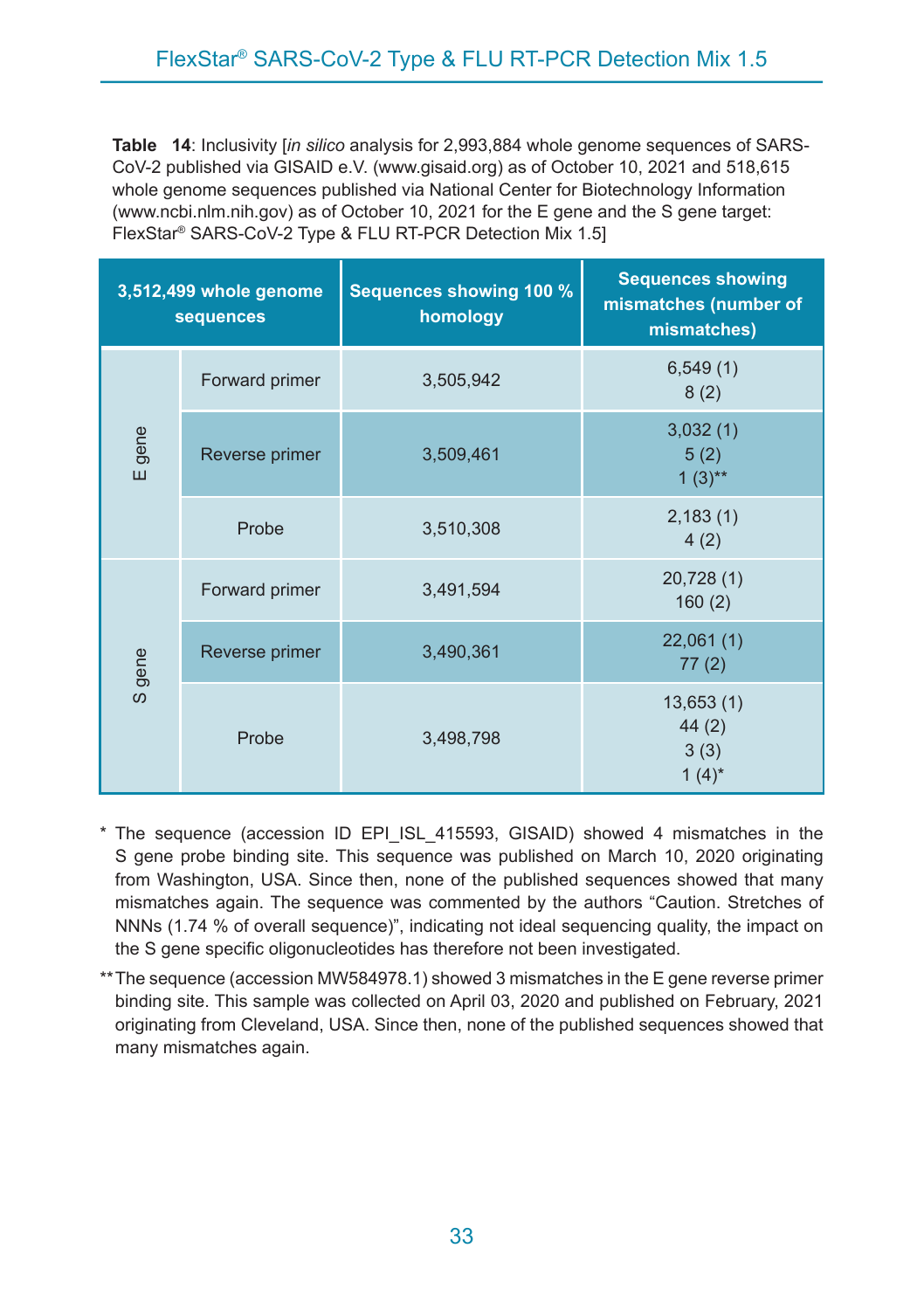Depending on the position, mutation events leading to  $\leq$  2 mismatch/es in a single oligonucleotide sequence are very unlikely to have any significant negative effect on the performance of the assay. All such sequences  $(\leq 2 \text{ mismatch/es})$  tested in wet lab experiments in the cause of the post market surveillance activities for the RealStar®, FlexStar® and AltoStar® kits for detection of SARS-CoV-2 so far confirmed that the performance was not affected by such mutations. With the exception of one unique sequence none of the other analyzed sequences showed mismatches in more than one oligonucleotide and none of the mismatching sequences showed mismatches with both specific detection systems (E gene and S gene), hence reactivity of the specific oligonucleotides included in the RealStar®, FlexStar® and AltoStar® kits for detection of SARS-CoV-2 is not expected to be affected.

| Subtype/strain                                                        | <b>FAM™ channel</b><br>(influenza A and<br><b>B</b> virus) | VIC™ channel (IC) |
|-----------------------------------------------------------------------|------------------------------------------------------------|-------------------|
| Influenza A virus, subtype H1N1<br>(New Caledonia/20/98)              | $\ddot{}$                                                  | $\ddot{}$         |
| Influenza A virus, subtype H1N1pdm09<br>(A/NY/02/2009)                | $\ddot{}$                                                  | $\ddot{}$         |
| Influenza A virus, subtype A/H3N2 drift<br>variant (A/Sachsen/2/2015) | $\ddot{}$                                                  | $\ddot{}$         |
| Influenza A virus, subtype H5N1<br>(A/Anhui/1/05)                     | $\ddot{}$                                                  | $\ddot{}$         |
| Influenza B virus (B/Colorado/6/2017,<br>B-Victoria lineage)          | $\ddot{}$                                                  | $\ddot{}$         |
| Influenza B virus (B/Phuket/3073/2013,<br>B/Yamagata 16/88 lineage)   | $\ddot{}$                                                  | $\ddot{}$         |

| <b>Table 15:</b> Tested influenza A and influenza B virus strains |
|-------------------------------------------------------------------|
|-------------------------------------------------------------------|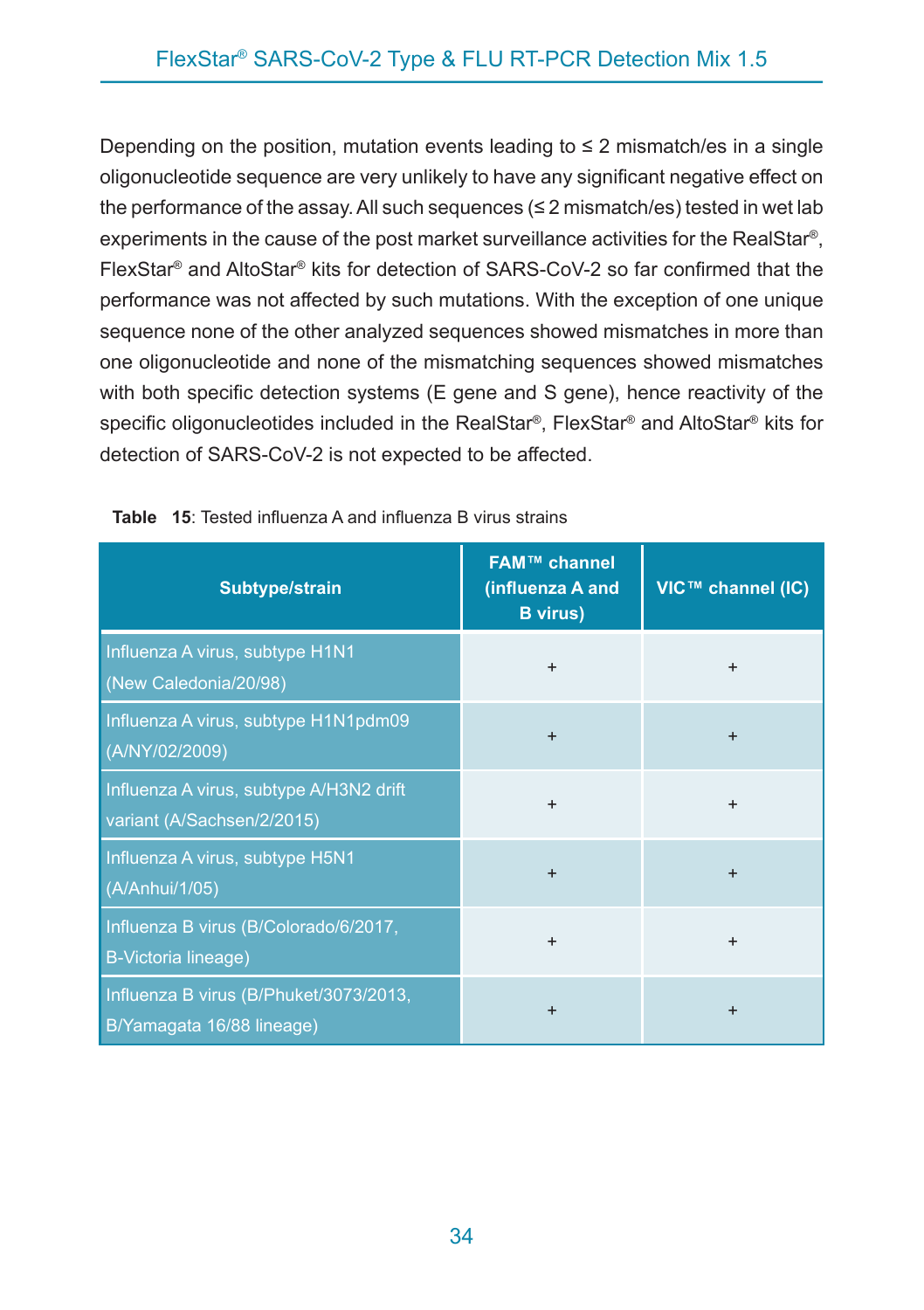### <span id="page-34-0"></span>**12.1.4 Precision**

Precision of the FlexStar® SARS-CoV-2 Type & FLU RT-PCR Detection Mix 1.5 was evaluated using a panel consisting of:

- 1 SARS-CoV-2 high positive [50 x LoD (1.00E+04 IU/ml)] sample in UTM® containing simulated nasal matrix
- 1 influenza A virus high positive [50 x LoD (1.70E+04 copies/ml)] sample in UTM® containing simulated nasal matrix
- 1 influenza B virus high positive [50 x LoD (2.16E+04 copies/ml)] sample in UTM® containing simulated nasal matrix
- 1 SARS-CoV-2 low positive [3 x LoD (6.03E+02 IU/ml)] sample in UTM® containing simulated nasal matrix
- 1 influenza A virus low positive  $(3 \times$  LoD  $(1.02E+03 \text{ copies/ml})$  sample in UTM® containing simulated nasal matrix
- 1 influenza B virus low positive  $(3 \times$  LoD  $(1.29E+03$  copies/ml)] sample in UTM® containing simulated nasal matrix
- 1 SARS-CoV-2, influenza A virus and influenza B virus negative sample (UTM® containing simulated nasal matrix)

Each panel member was tested in at least 6 replicates per run.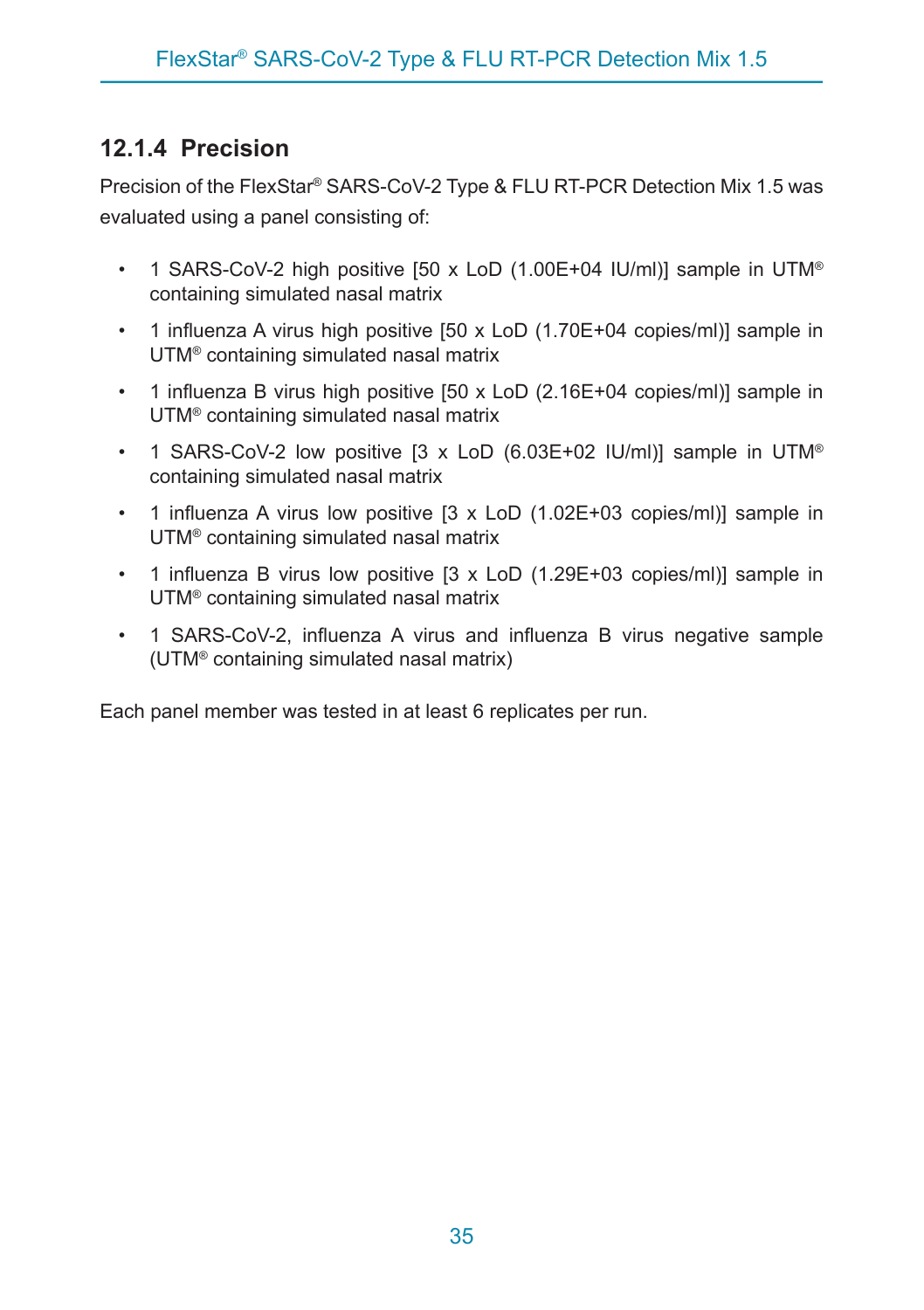5 runs were performed on 5 different days using combinations of:

- 3 FlexStar® SARS-CoV-2 Type & FLU RT-PCR Detection Mix 1.5 lots
- 3 FlexStar<sup>®</sup> (RT-)PCR Amplification Mix 1.5 lots
- 3 AltoStar® Purification Kit 1.5 lots
- 3 AltoStar<sup>®</sup> Internal Control 1.5 lots
- 3 AltoStar® AM16 instruments
- 3 CFX96™ DW Dx instruments

Repeatability (intra-run variability), inter-lot variability and reproducibility (total variability) were determined based on:

- Threshold cycle  $(C_q^*)$  values for the SARS-CoV-2, influenza A virus and influenza B virus high positive samples (see tables 16 and 17)
- Threshold cycle  $(C_q^*)$  values for the IC in the SARS-CoV-2, influenza A virus and influenza B virus negative samples (see table 18)
- $^\ast$  Please note that the chosen term  ${\sf C}_{\sf q}$  is equivalent to the designation of  ${\sf C}_{\sf t}$ , which might be used by other cyclers than the CFX96™ Deep Well Dx System (Bio-Rad).

|  |  |  |  | <b>Table 16</b> : Precision data (CV % $C_{\alpha}$ values) for SARS-CoV-2 high positive samples |  |  |
|--|--|--|--|--------------------------------------------------------------------------------------------------|--|--|
|--|--|--|--|--------------------------------------------------------------------------------------------------|--|--|

|                          | <b>SARS-CoV-2 high positive</b><br>sample ( $C_{\alpha}$ in the ROX™<br>channel, target E gene) | <b>SARS-CoV-2 high positive</b><br>sample $(C_{\alpha}$ in the Cy5<br>channel, target S gene) |
|--------------------------|-------------------------------------------------------------------------------------------------|-----------------------------------------------------------------------------------------------|
| Intra-run variability    | $0.21 - 0.42$                                                                                   | $0.44 - 0.60$                                                                                 |
| Inter-lot variability    | 0.59                                                                                            | 0.52                                                                                          |
| <b>Total variability</b> | 0.89                                                                                            | 0.63                                                                                          |

All samples tested at 3 x LoD (low positive samples) were detected positive for SARS-CoV-2 (E gene and S gene).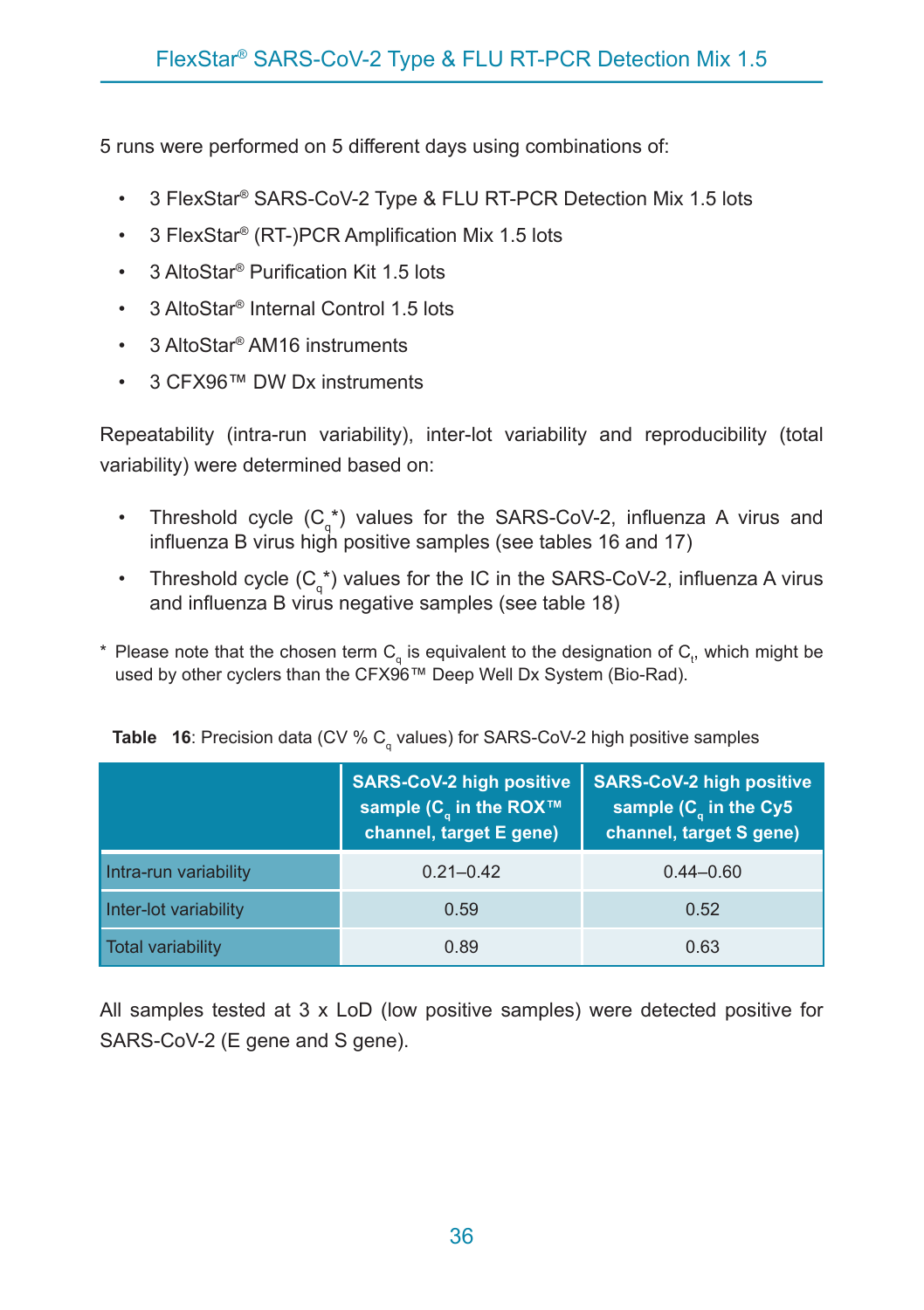**Table 17**: Precision data (CV % C<sub>o</sub> values) for influenza A virus and influenza B virus high positive samples

|                       | Influenza A virus high<br>positive sample (C <sub>a</sub> in the<br><b>FAM™ channel)</b> | <b>Influenza B virus high</b><br>positive sample (C <sub>a</sub> in the<br><b>FAM™ channel)</b> |
|-----------------------|------------------------------------------------------------------------------------------|-------------------------------------------------------------------------------------------------|
| Intra-run variability | $0.93 - 1.16$                                                                            | $0.52 - 1.48$                                                                                   |
| Inter-lot variability | 1.02                                                                                     | 1.02                                                                                            |
| Total variability     | 1.48                                                                                     | 1.69                                                                                            |

All samples tested at 3 x LoD (low positive samples) were detected positive for influenza A virus and influenza B virus.

Table 18: Precision data (CV % C<sub>o</sub> values) for the IC in SARS-CoV-2, influenza A virus and influenza B virus negative samples

|                       | IC.           |
|-----------------------|---------------|
| Intra-run variability | $0.23 - 0.35$ |
| Inter-lot variability | 0.38          |
| Total variability     | 0.74          |

#### <span id="page-36-0"></span>**12.1.5 Total failure rate**

The robustness of the FlexStar® SARS-CoV-2 Type & FLU RT-PCR Detection Mix 1.5 was assessed by testing 30 SARS-CoV-2, influenza A virus and influenza B virus negative human respiratory swab samples from individual donors spiked with SARS-CoV-2, influenza A virus and influenza B virus to a final concentration of the 3 x LoD (6.03E+02 IU/ml of SARS-CoV-2, 1.02E+03 copies/ml of influenza A virus and 1.29E+03 copies/ml of influenza B virus). All (30 out of 30) samples were tested positive in the SARS-CoV-2 specific fluorescence detection channels (Cy5 and ROX™) and in the influenza A virus and influenza B virus specific fluorescence detection channel (FAM™).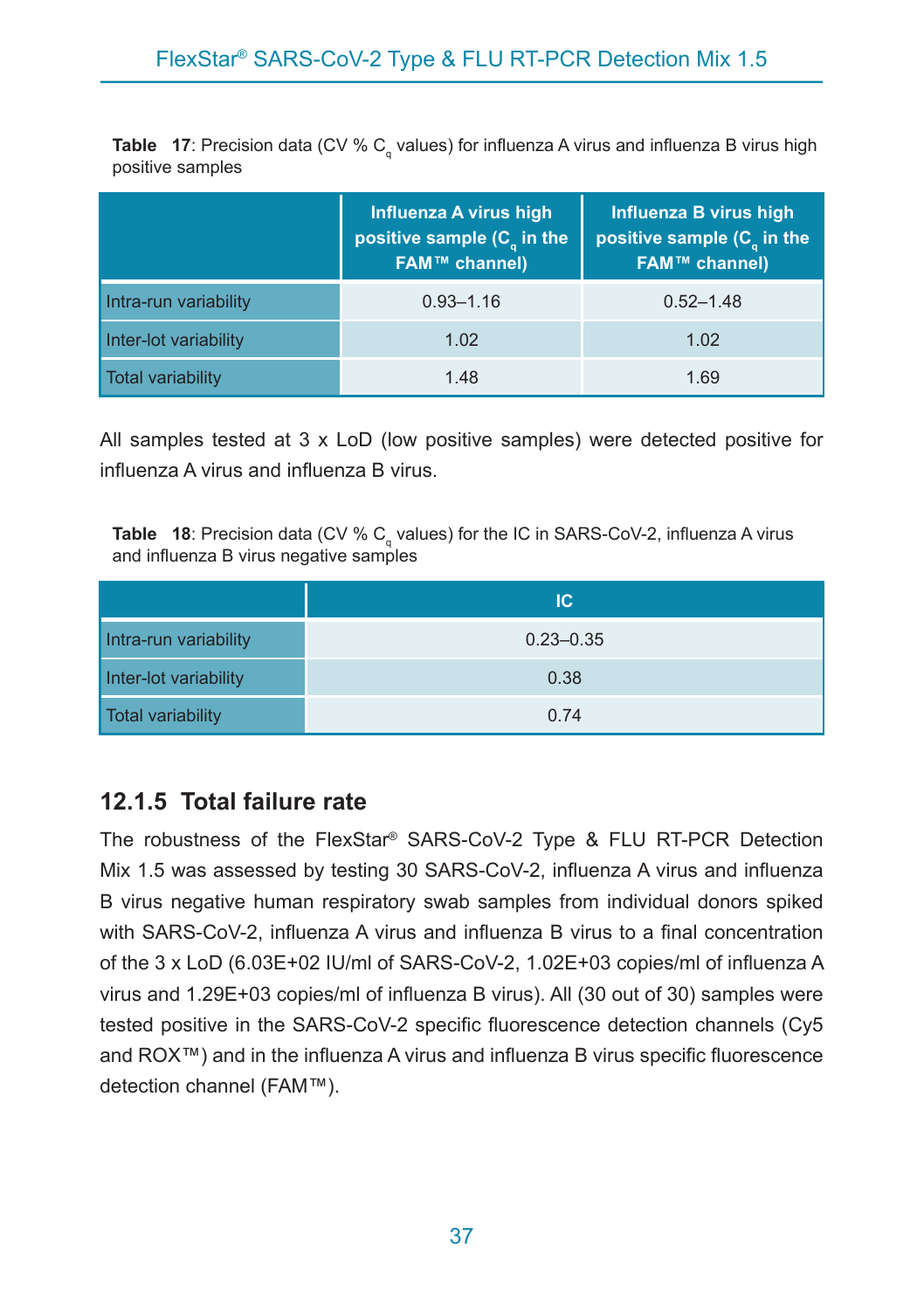#### <span id="page-37-0"></span>**12.1.6 Carry over**

Carry over is mostly a workflow dependent risk and independent of the PCR assay used. For the AltoStar® Workflow the AltoStar® Parvovirus B19 PCR Kit 1.5 was used as exemplary model. Potential cross-contamination through carry over from high positive samples was evaluated by testing alternating parvovirus B19 high positive (1.00E+07 IU/ml) and negative samples (n = 44 each per run; 2 runs) with the AltoStar® Parvovirus B19 PCR Kit 1.5. No carry over was observed, i.e. all parvovirus B19 negative samples were tested negative.

#### <span id="page-37-1"></span>**12.1.7 Clinical performance**

The FlexStar® SARS-CoV-2 Type & FLU RT-PCR Detection Mix 1.5 was evaluated in a comparative study with the CE-marked *ampli*Cube Respiratory Flu & SARS-CoV-2 LC (Mikrogen Diagnostik). Retrospectively, 165 individual human respiratory swab samples were tested in parallel.

The *ampli*Cube Respiratory Flu & SARS-CoV-2 LC (Mikrogen Diagnostik) was used in combination with the MagNA Pure 96 DNA and Viral NA Small Volume Kit (Roche) and the MagNA Pure 96 Extraction System (Roche).

The FlexStar® SARS-CoV-2 Type & FLU RT-PCR Detection Mix 1.5 was used in combination with the AltoStar® Purification Kit 1.5 and the AltoStar® Internal Control 1.5 on the AltoStar® AM16 and the CFX96™ DW Dx.

For the qualitative analysis all samples with an invalid result for one or both assays were excluded.

Results for the remaining samples (164 for SARS-CoV-2 and 152 for influenza virus) are shown in tables 19 and 20, respectively.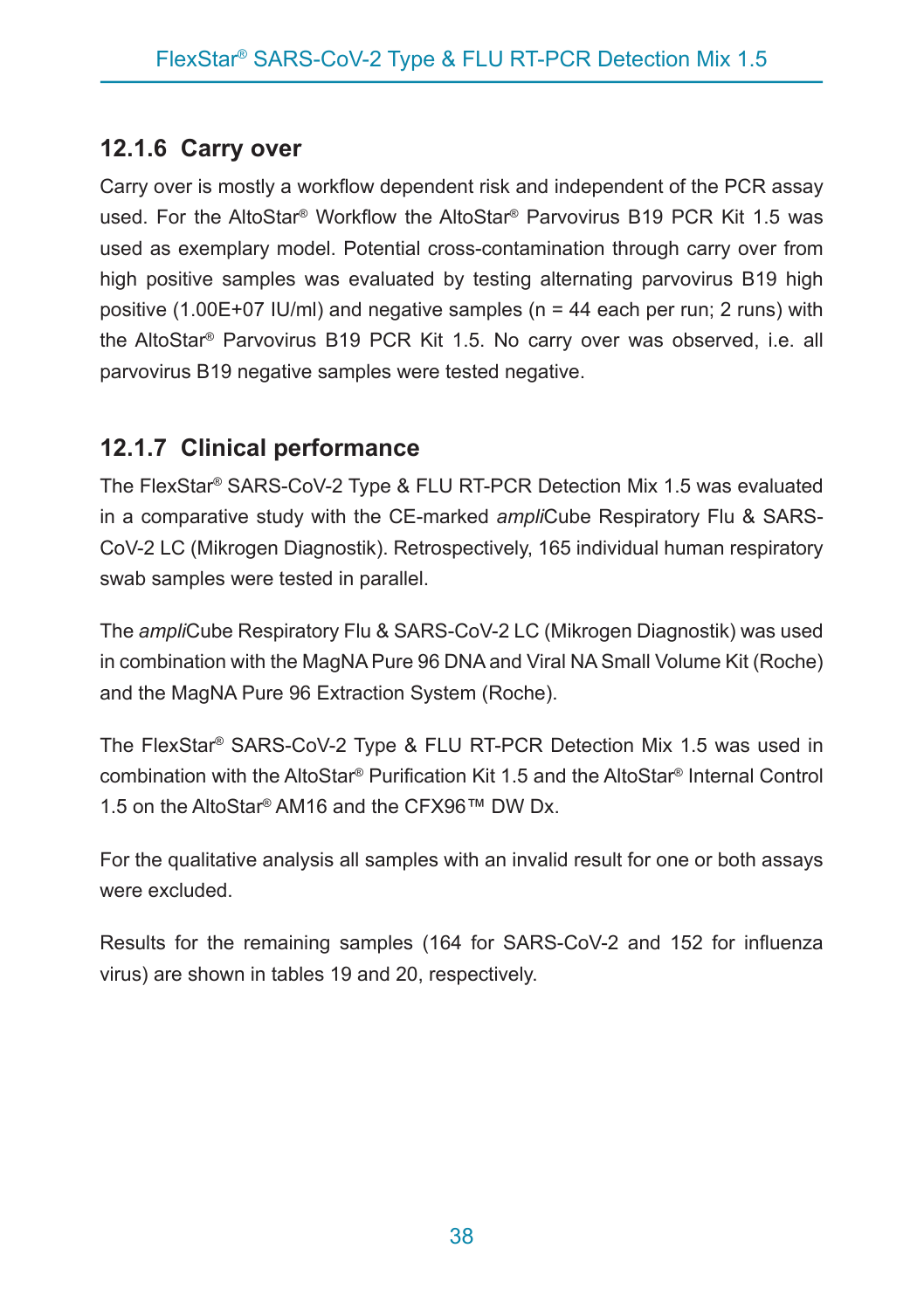**Table 19**: Results of the evaluation of the diagnostic sensitivity and specificity for SARS-CoV-2 in respiratory swabs

|                                                                |          | ampliCube Respiratory Flu & SARS-CoV-2 LC<br>(Mikrogen Diagnostik) |                 |  |
|----------------------------------------------------------------|----------|--------------------------------------------------------------------|-----------------|--|
|                                                                |          | <b>POSITIVE</b>                                                    | <b>NEGATIVE</b> |  |
| FlexStar® SARS-CoV-2 Type<br>& FLU RT-PCR Detection<br>Mix 1.5 | POSITIVE | 58                                                                 |                 |  |
|                                                                | NEGATIVE | $\Omega$                                                           | 105             |  |

The diagnostic sensitivity and specificity of the FlexStar® SARS-CoV-2 Type & FLU RT-PCR Detection Mix 1.5 compared to the *ampli*Cube Respiratory Flu & SARS-CoV-2 LC (Mikrogen Diagnostik) were 100 % (confidence interval 93.8 %–100 %) and 99.1 % (confidence interval 94.9 %–100 %), respectively.

**Table 20**: Results of the evaluation of the diagnostic sensitivity and specificity for influenza virus in respiratory swabs

|                                                                |          | ampliCube Respiratory Flu & SARS-CoV-2 LC<br>(Mikrogen Diagnostik) |                 |  |
|----------------------------------------------------------------|----------|--------------------------------------------------------------------|-----------------|--|
|                                                                |          | <b>POSITIVE</b>                                                    | <b>NEGATIVE</b> |  |
| FlexStar® SARS-CoV-2 Type<br>& FLU RT-PCR Detection<br>Mix 1.5 | POSITIVE | 37                                                                 |                 |  |
|                                                                | NEGATIVE | $\Omega$                                                           | 114             |  |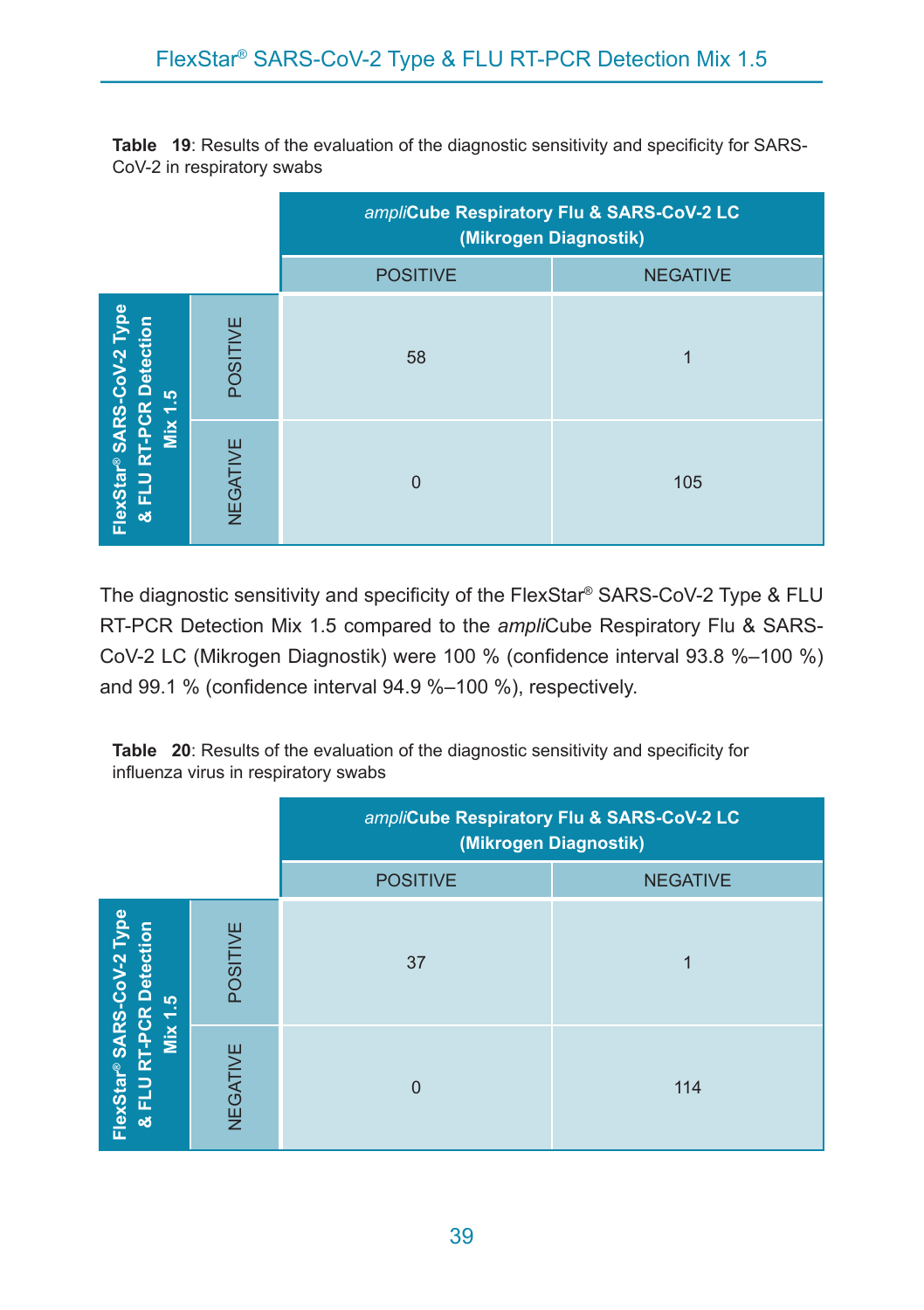The diagnostic sensitivity and specificity of the FlexStar® SARS-CoV-2 Type & FLU RT-PCR Detection Mix 1.5 compared to the *ampli*Cube Respiratory Flu & SARS-CoV-2 LC (Mikrogen Diagnostik) were 100 % (confidence interval 90.1 %–100 %) and 95.3 % (confidence interval 95.3 %–100 %), respectively.

## <span id="page-39-0"></span>**13. Disposal**

Dispose of hazardous and biological waste in compliance with local and national regulations. Leftover product components and waste should not be allowed to enter sewage, water courses or the soil.



Always treat samples as infectious and (bio-)hazardous material in accordance with safety and laboratory procedures. For sample material spills promptly use an appropriate disinfectant. Handle contaminated materials as biohazardous.



Disposal of hazardous and biological waste shall comply with local and national regulations to avoid environmental contamination.

## <span id="page-39-1"></span>**14. Quality control**

In accordance with the altona Diagnostics GmbH EN ISO 13485-certified Quality Management System, each lot of FlexStar® SARS-CoV-2 Type & FLU RT-PCR Detection Mix 1.5 is tested against predetermined specifications to ensure consistent product quality.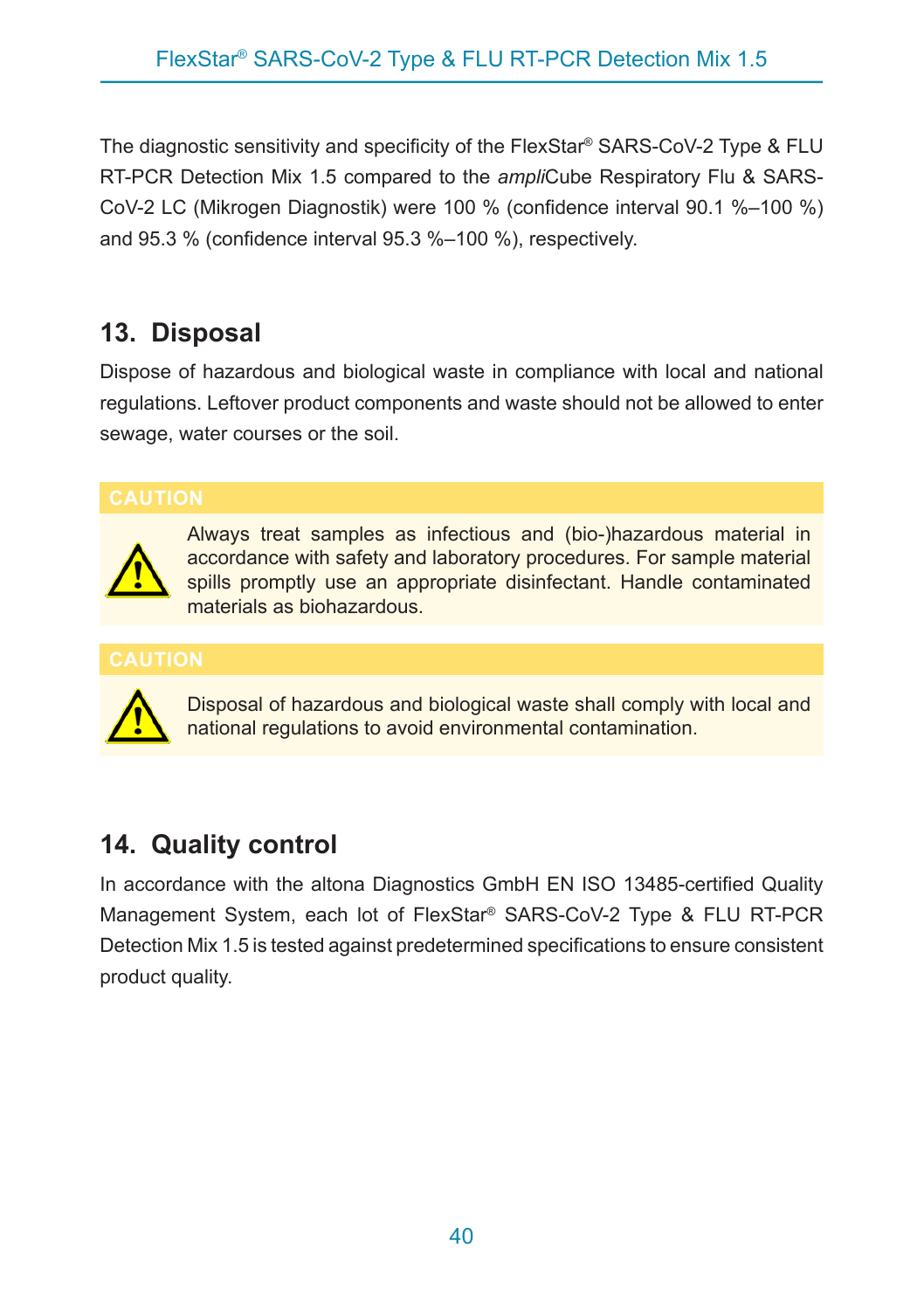## <span id="page-40-0"></span>**15. Technical assistance**

For customer support, contact altona Diagnostics technical support:

**e-mail: support@altona-diagnostics.com**

**phone: +49-(0)40-5480676-0**

#### **NOTE**

Any serious incident that has occurred in relation to this product shall be reported to altona Diagnostics and the competent authority of your country.

#### <span id="page-40-1"></span>**16. Literature**

- **[1]** Versalovic, James, Carroll, Karen C., Funke, Guido, Jorgensen, James H., Landry, Marie Louise and David W. Warnock (ed). Manual of Clinical Microbiology. 10th Edition. ASM Press, 2011.
- **[2]** Cohen, Jonathan, Powderly, William G, and Steven M Opal. Infectious Diseases, Third Edition. Mosby, 2010.
- **[3]** International Committee on Taxonomy of Viruses (ICTV). Index of Viruses Orthomyxovirus (2019). Virus Taxonomy: 2018b Release. https://talk.ictvonline.org/ taxonomy/, accessed on 24<sup>th</sup> March 2020.
- **[4]** Kawaoka Y, ed. (2006). "Influenza Virology: Current Topics". Caister Academic Press. ISBN 978-1-904455-06-6. https://www.caister.com/flu, accessed on 24th March 2020.
- **[5]** Bouvier NM, Palese P (2008). "The biology of influenza viruses". Vaccine. Vol.26, Suppl. 4:D49-D53. doi:10.1016/j.vaccine.2008.07.039. PMID 19230160.
- **[6]** Richard M, Fouchier RAM (2016) "InfluenzaAvirus transmission via respiratory aerosols or droplets as it relates to pandemic potential". FEMS Microbiology Reviews. Vol.40, Issue 1:68-85. doi:10.1093/femsre/fuv039. PMID 26385895.
- **[7]** World Health Organization (WHO). Fact sheets "Influenza (Seasonal)". 18<sup>th</sup> November 2018. https://www.who.int/news-room/fact-sheets/detail/influenza-(seasonal), accessed on 24<sup>th</sup> March 2020.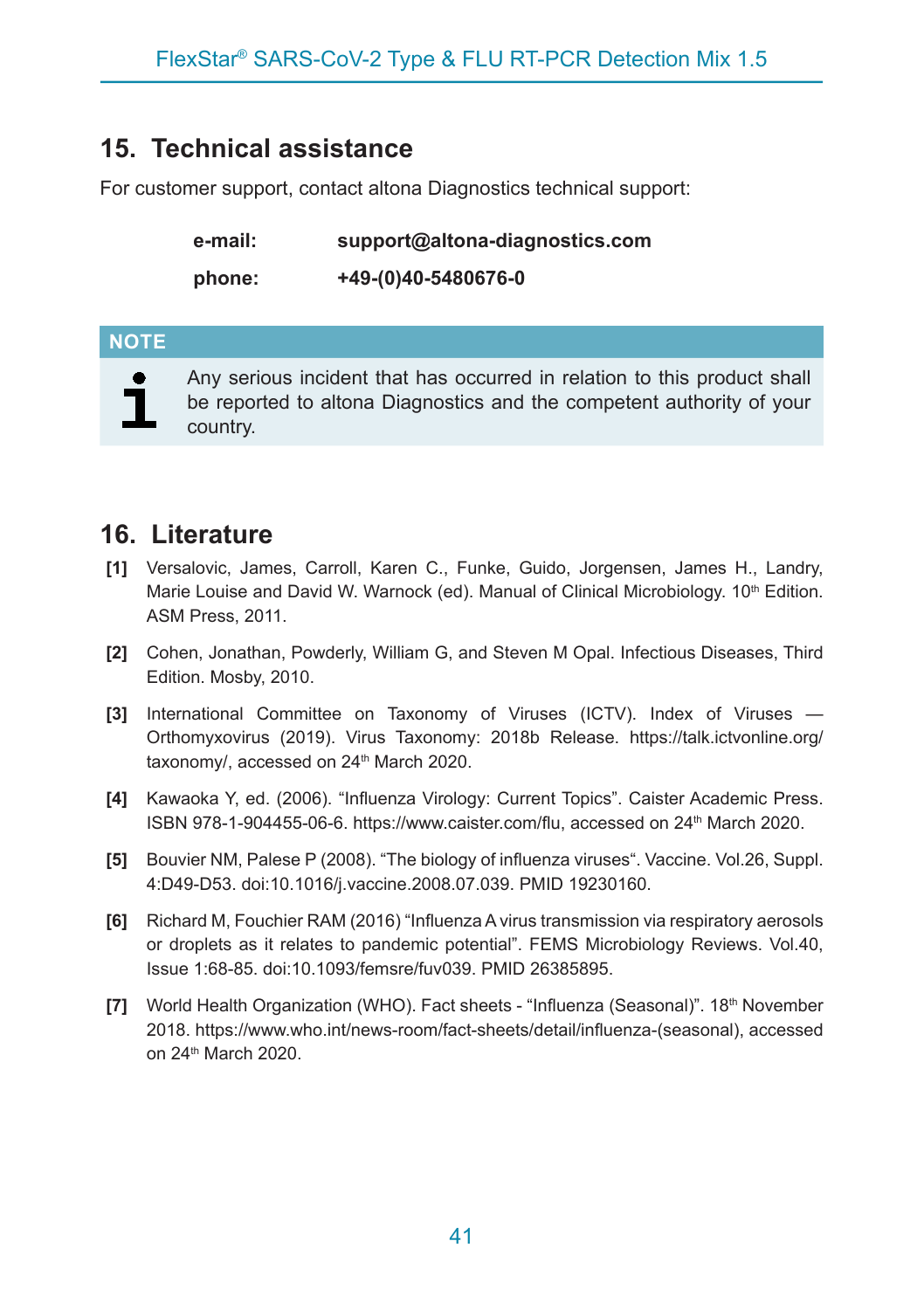### <span id="page-41-0"></span>**17. Trademarks and disclaimers**

AltoStar®, FlexStar® (altona Diagnostics); CFX96™ (Bio-Rad); UTM® (Copan); Rotor-Gene® (QIAGEN); LightCycler® (Roche); FAM™, JOE™, ROX™, VIC™ (Thermo Fisher Scientific).

Registered names, trademarks, etc. used in this document, even if not specifically marked as such, are not to be considered unprotected by law.

The FlexStar® SARS-CoV-2 Type & FLU RT-PCR Detection Mix 1.5 is a CE-marked diagnostic kit according to the European *in vitro* diagnostic directive 98/79/EC.

Product not licensed with Health Canada and not FDA cleared or approved.

Not available in all countries.

© 2022 altona Diagnostics GmbH; all rights reserved.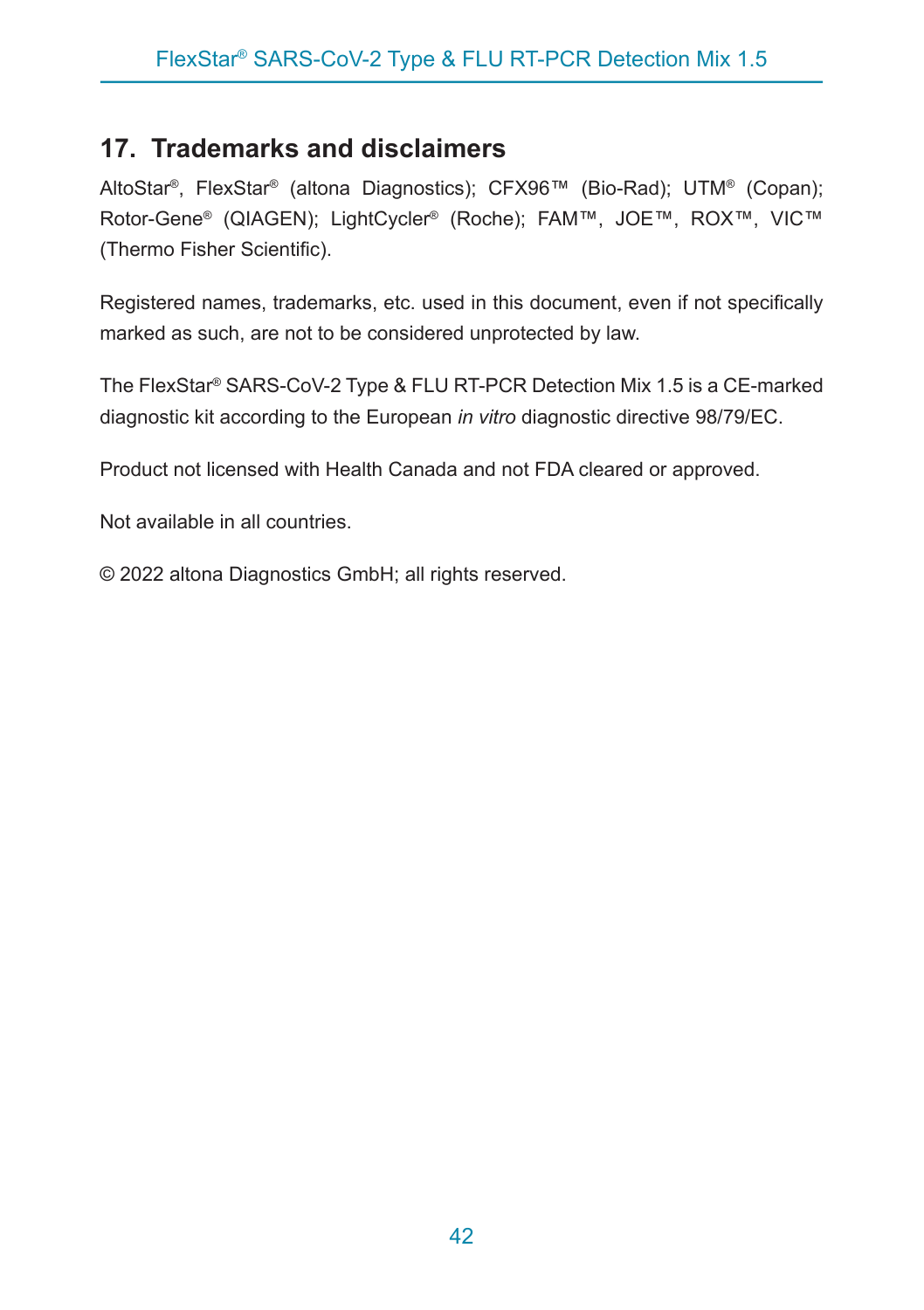# <span id="page-42-0"></span>**18. Explanation of symbols**

| <b>Symbol</b>      | <b>Explanation</b>                                 |
|--------------------|----------------------------------------------------|
| IVD                | In vitro diagnostic medical device                 |
| <b>GTIN</b>        | Global Trade Item Number                           |
| <b>LOT</b>         | Batch code                                         |
| <b>CONT</b>        | Content                                            |
| CAP                | Cap color                                          |
| <b>REF</b>         | Catalogue number                                   |
| <b>NUM</b>         | Number                                             |
| <b>COMP</b>        | Component                                          |
| 1                  | Consult instructions for use                       |
| $\bigtriangledown$ | Contains sufficient for "n" tests/reactions (rxns) |
| $\chi$             | Temperature limit                                  |
| $\mathbf 2$        | Use-by date                                        |
| <u>ma</u>          | Manufacturer                                       |
|                    | Caution                                            |
| <b>MAT</b>         | Material number                                    |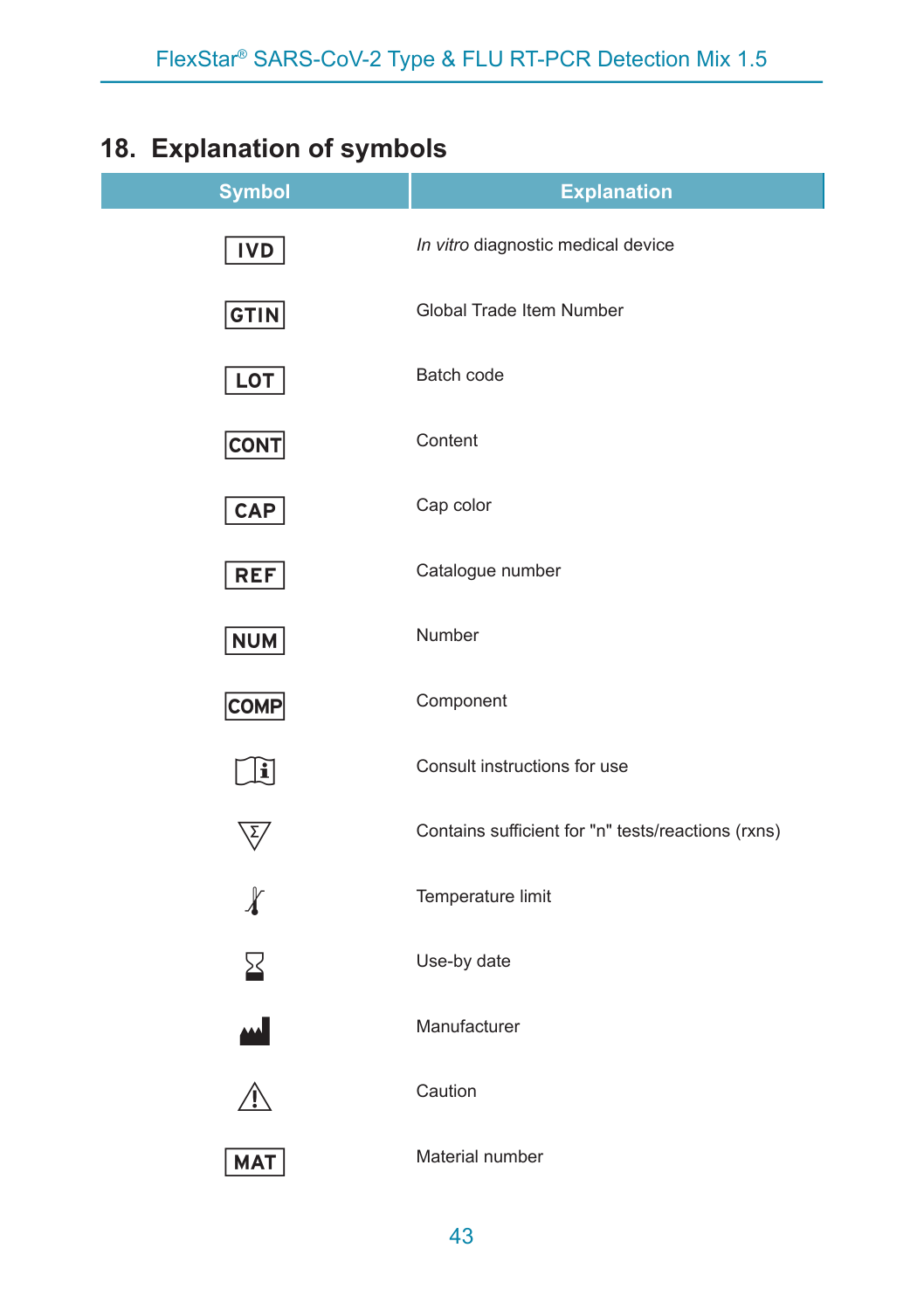| <b>Symbol</b> | <b>Explanation</b>                            |
|---------------|-----------------------------------------------|
|               | Version                                       |
|               | <b>Note</b>                                   |
| $rac{B}{2}$   | Contains biological material of animal origin |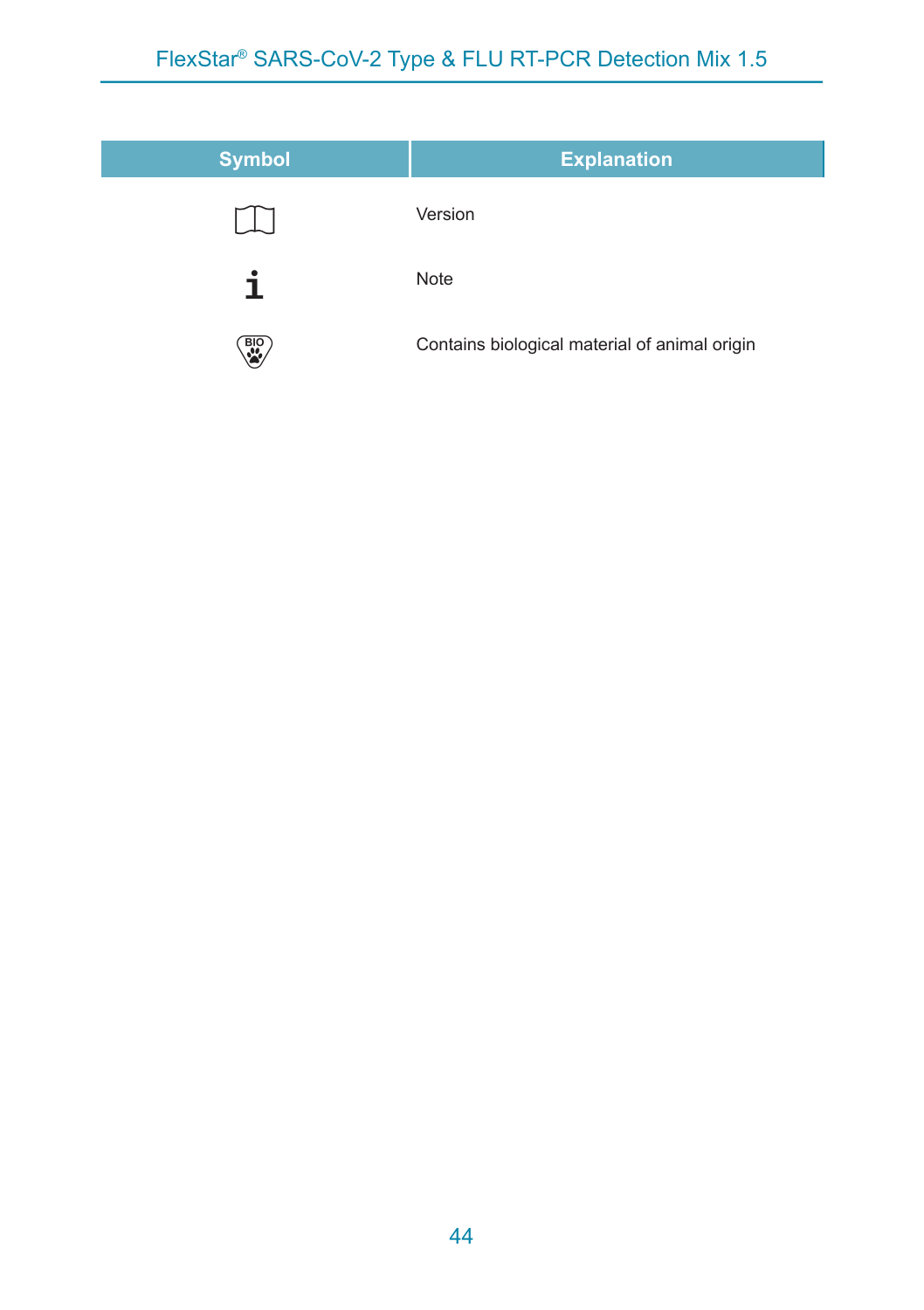# <span id="page-44-0"></span>**19. Revision history**

**Table 21**: Revision history

| <b>Identifier</b>          | Date of issue<br>[month/year] | <b>Modifications</b> |
|----------------------------|-------------------------------|----------------------|
| MAN-FS0021510-<br>$EN-S01$ | 02/2022                       | Initial release      |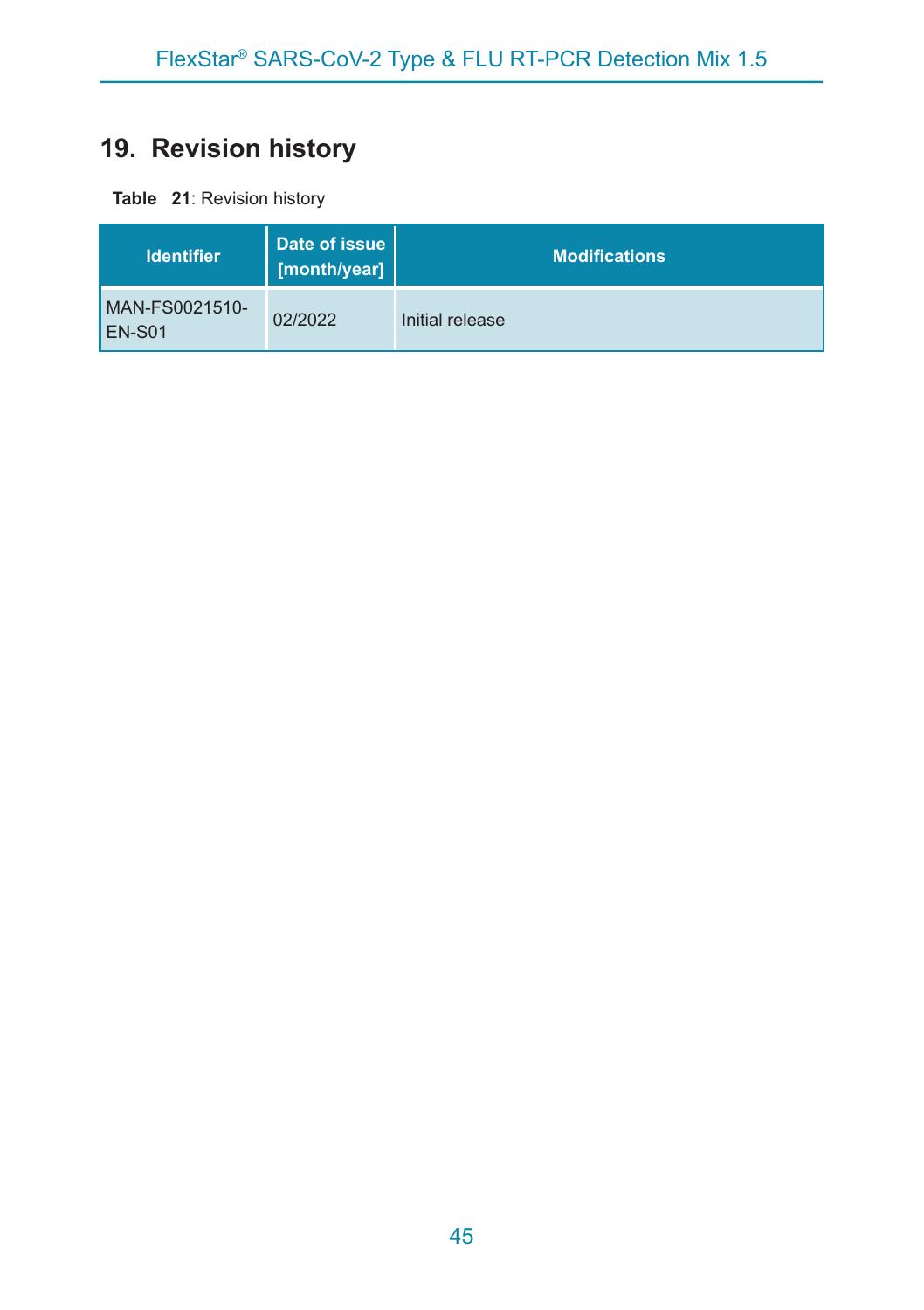**page intentionally left blank**